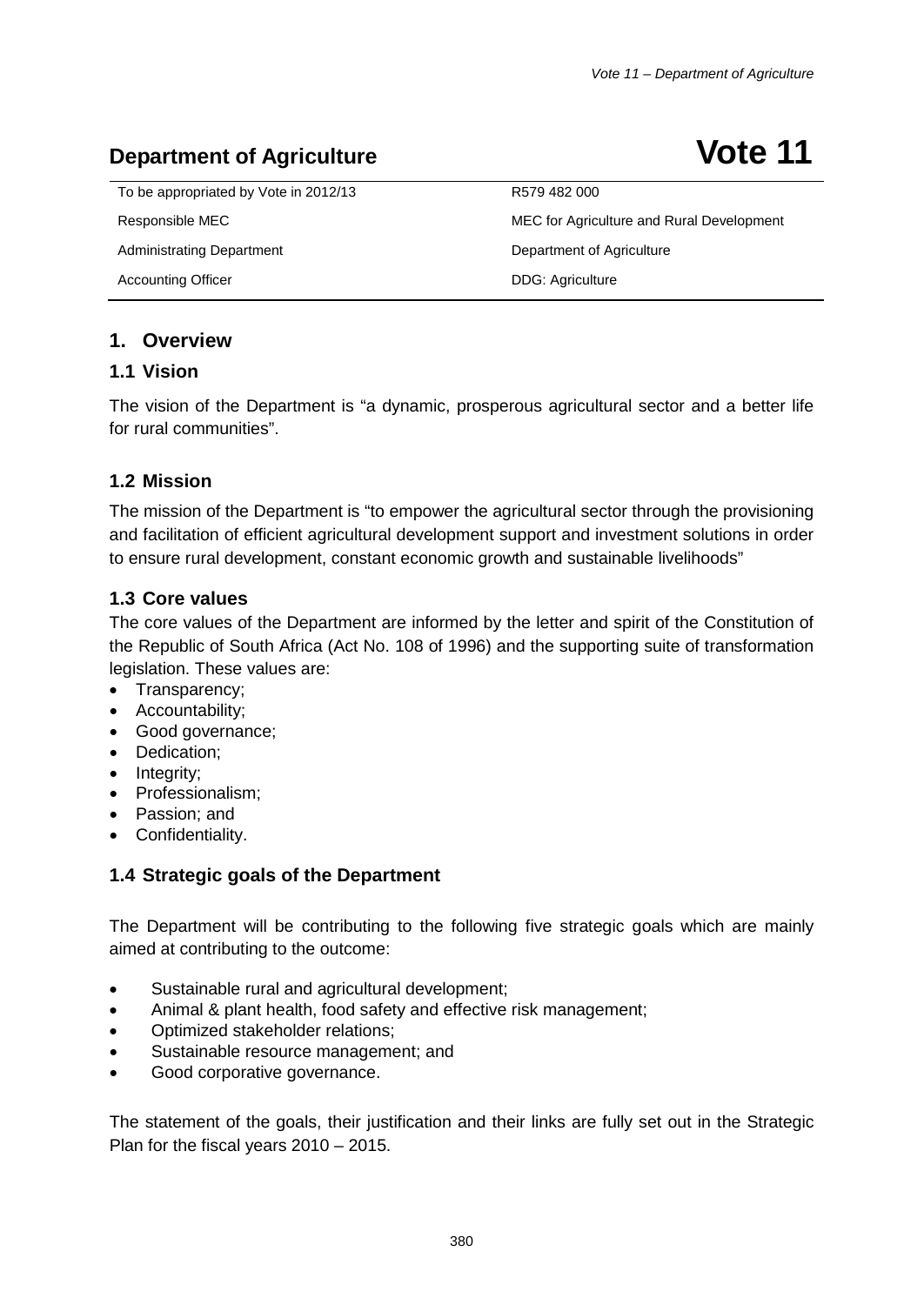#### **1.5 Mandate**

The Department of Agriculture is an integral part of the South African Public Service established in terms of section 197 of the Constitution, read with sections 7(1) and 7(2) of the Public Service Act (Act No. 103 of 1994).

As a concurrent national and provincial legislative competency listed in Schedule 4 of the Constitution, the Department, as part of the system of concurrent governance, derives its administrative mandate from both the national and the provincial executive authorities and its legislative mandate is comprehensively documented in its Annual Report for 2010/11, the Strategic Plan for 2010/15 and all the Annual Performance Plans since, all based on the latter.

There were no changes in the strategic macro mandates of the Department. The mandate is currently vested in the following categories of statutes:

- Legislation on Transformation;
- Veterinary and animal health related legislation;
- Plant and Crop related legislation;
- Soil Conservation and Land care;
- Land and land reform; and
- Administrative legislation.

There will, however, be some changes in the micro-mandate of the Department over the MTEF. The rural development function, integrated into the departmental mandate in 2011/12, will become a separate vote in 2012/13 and the Disaster Risk Management function is now elevated to sub-programme level. The Department still finds it difficult to more substantially support the land reform and food security initiatives from voted funds. The Department can, fortunately and to some extent, draw upon conditional grants made available by the National Department of Agriculture, Forestry and Fisheries to support these functions.

## **2. Review of the current financial year (2011/12)**

The voted budget of the Department for the current financial year amounted to R519.341 million, an increase of R108.025 million on the Adjusted Budget of R411.316 of 2010/11. This substantial increase in budget was largely driven by an increase of R52.455 million in conditional grants, supplemented by the Department taking on the rural development function with a net budget of R33.261 million. The rural development function will, however, be segregated in 2012/13 and its budget will henceforth be excluded from all subsequent schedules in this document. Voted funds, per se, increased by a mere R14.054 million or 5.07 per cent. The fact that both the anticipated increase in the cost of living and the inflation rate are in excess of the latter figure, explains the downward pressure on working capital experienced since the onset of the financial year. The Adjusted Budget for 2011/12, inclusive of Rural Development, amounts to R557.317 million after the Second Adjustment. Rural Development accounted for R63.261 million.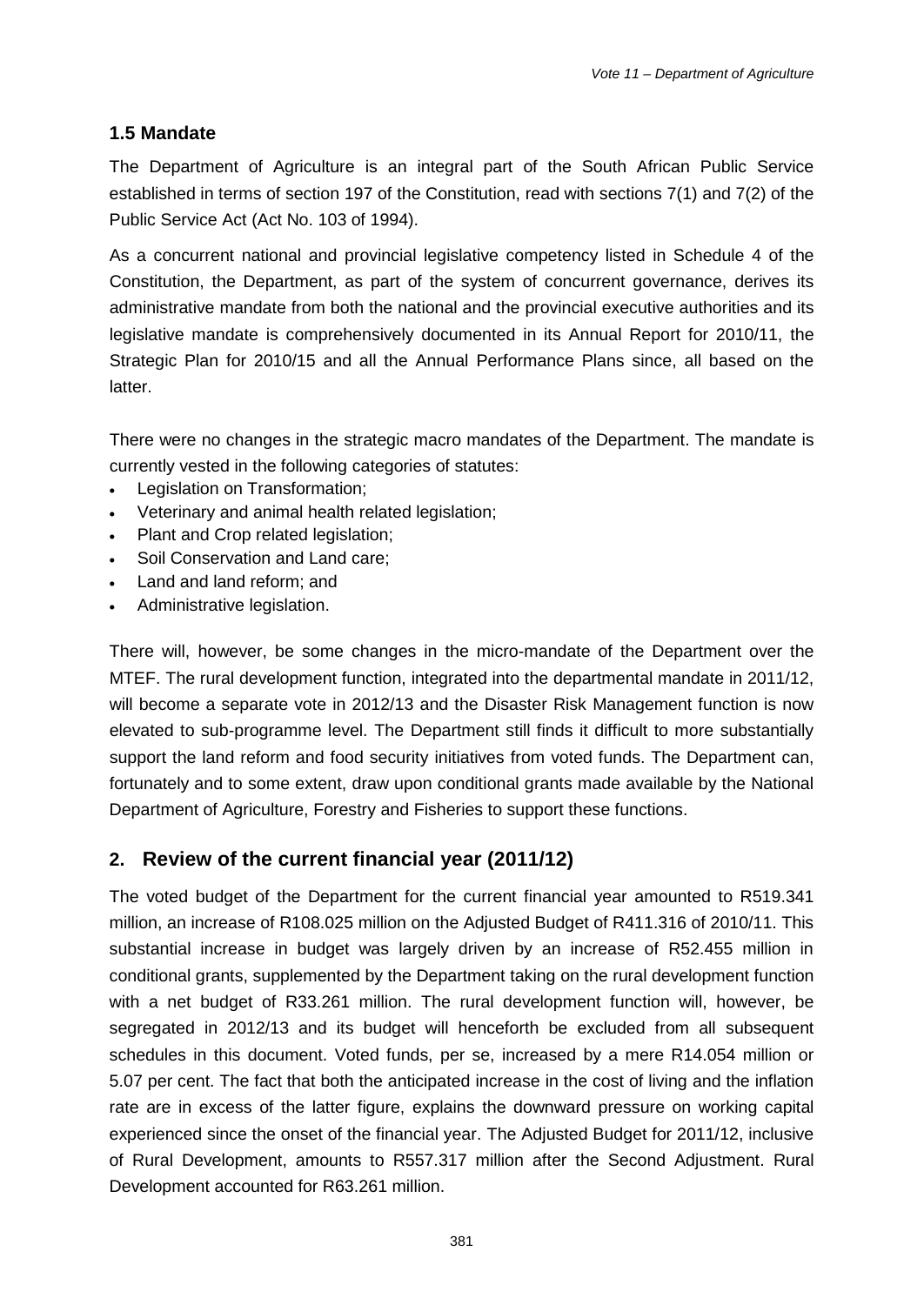The Department spent 93.6 per cent of its total budget for 2010/11, the exception being two of the conditional grants. The current financial year was met with the almost immediate expectancy to improve on the previous year's performance, resulting in the best ever pro rata spending performance by the end of the third quarter of 2011/12 of 72 per cent. The Department is currently addressing the administrative and professional field staff shortage which should result in an increased spending rate on projects in particular. The ultimate objective remains spending the entire budget in the most effective, efficient and economic way by the end of the financial year.

Natural disasters, and those as a result of negligence and other uncontrollable causes, continue to be an annual occurrence in agriculture. The veld fire damage suffered last year was followed by flash floods in two districts in June 2011. The Department is currently pursuing the possibilities of having its relief plan funded. An amount of close on R5.0 million was spent on Disaster Management in the previous financial year. The Adjustment Budget for 2011/12 brought R5.036 million to budget, R4.736 million as a conditional grant.

The Infrastructure Enhancement Allocation (IEA), from which the college and office infrastructure at Glen is upgraded, is doing better this year as a result of increased competency amongst contractors. The Extension Recovery Plan is contributing towards the improvement of the farmer-to-extension officer ratio in the Province as well as bringing cutting-edge technology to the work-place.

The remainder of the financial year will not be without its challenges, the most marked of which will be full spending of the conditional grants under a regime of working capital constraints.

## **3. Outlook for the coming financial year (2012/13)**

The Department will during 2012/13 once again benefit from increased conditional grants in respect of CASP, Ilima/Letsema and LandCare®. The total value of conditional grants for 2012/13 will increase by 15.89 per cent to R194.382 million, all of which needs to be implemented from a budget for goods and services that is actually increasing at a rate less than the projected inflation rate for 2012/13. The annual rate of increase in these grants is slowing down over the MTEF, resulting in less pressure on the human and working capital resources of the Department. The renovation of Glen is to continue from the IEA at a cost of R29.851 million and an amount of R12.0 million has been made available from the same source for the upgrading of the two provincial veterinary laboratories in Bloemfontein and Kroonstad respectively. An amount of R3.0 million is also made available for the drafting of a Provincial Agricultural Master Plan in 2012/13. The credibility of both outer year budget proposals remains highly questionable in terms of the availability of funds for operating capital.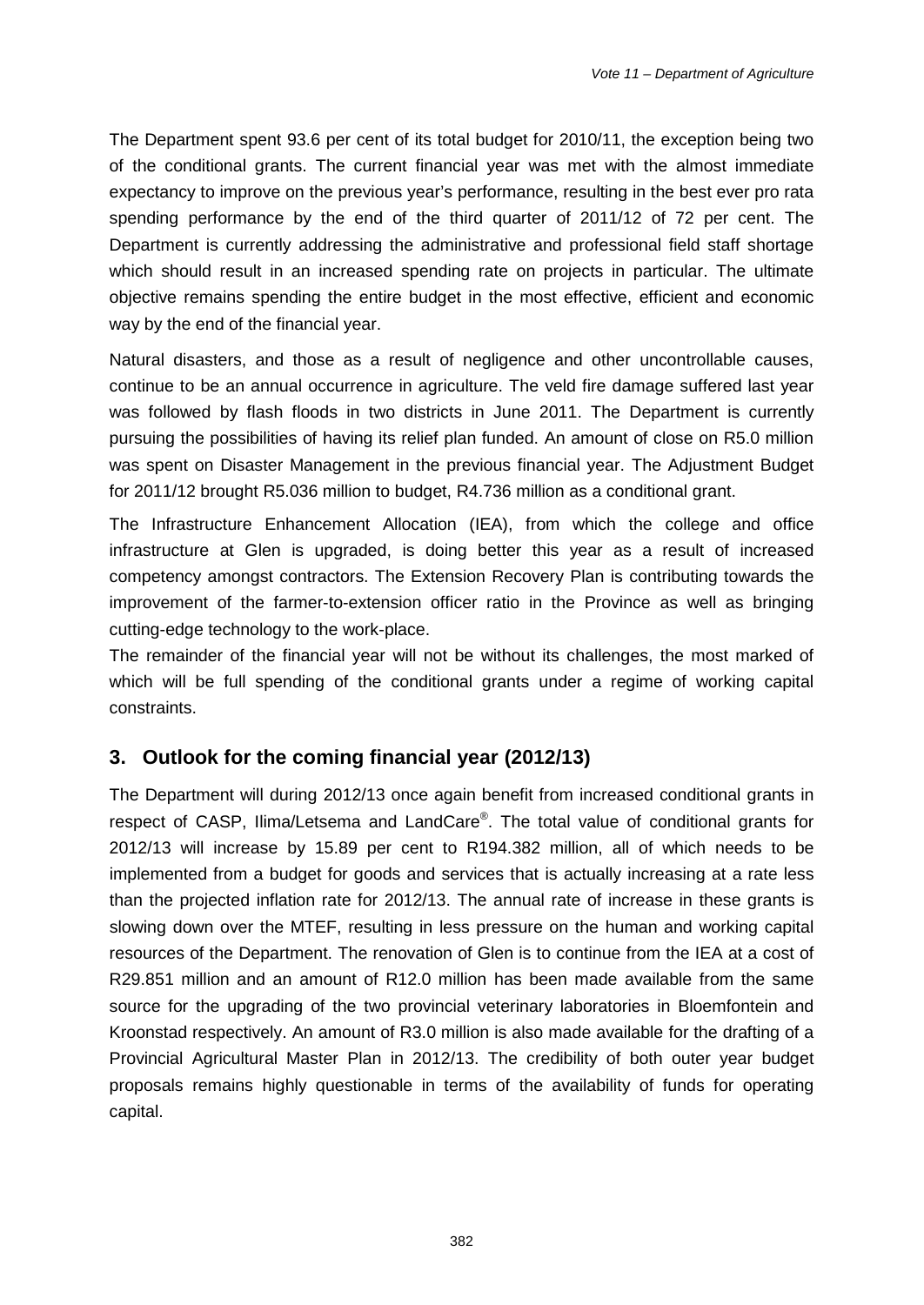The Department is still unable to make any real contribution towards the food security and land reform functions as a result of a shortage of discretionary funds. It should, however, be noted that the Comprehensive Agricultural Support Programme Grant as well as the Ilima/Letsema Projects Grant contribute towards these functions, unfortunately without an own departmental contribution from voted funds.

The Department is looking forward towards another year of challenges where the emphasis will once again be on the development of human potential and provincial agricultural and structural infrastructure. The activities of the Department will benefit from its increased establishment but could suffer as a result of the ever increasing downward pressure on working capital.

## **4. Receipts and financing**

## **4.1 Summary of receipts**

The following sources of funding are used for the Vote:

|                       | Outcome |         |         | Main<br>appropriation | Adjusted<br>appropriation | Revised<br>estimate | Medium-term estimates |         |         |
|-----------------------|---------|---------|---------|-----------------------|---------------------------|---------------------|-----------------------|---------|---------|
| R thousand            | 2008/09 | 2009/10 | 2010/11 |                       | 2011/12                   |                     | 2012/13               | 2013/14 | 2014/15 |
| Equitable share       | 280 763 | 289 708 | 298 688 | 322 287               | 328 575                   | 340 575             | 360 825               | 363 883 | 358 223 |
| Conditional grants    | 77 530  | 82 005  | 94 226  | 159 554               | 162 994                   | 162 994             | 194 382               | 206 875 | 212 760 |
| CASP                  | 47 975  | 61514   | 64 754  | 102 932               | 106 372                   | 106 372             | 126 829               | 140 305 | 146 531 |
| LandCare              | 3 4 28  | 4 1 1 3 | 4 3 6 0 | 4622                  | 4622                      | 4622                | 8953                  | 8571    | 5427    |
| Agric Disaster Mnt    | 26 127  | 11053   |         |                       |                           |                     |                       |         |         |
| <b>EPWP Grant</b>     |         |         |         |                       |                           |                     | 4 0 0 0               |         |         |
| Ilima/Letsema         |         | 5 3 2 5 | 25 112  | 52 000                | 52 000                    | 52 000              | 54 600                | 57 999  | 60 802  |
| Departmental receipts | 3 4 1 7 | 3526    | 3095    | 2239                  | 2487                      | 2487                | 24 275                | 24 275  | 26 182  |
| <b>Total receipts</b> | 361710  | 375 239 | 396 009 | 484 080               | 494 056                   | 506 056             | 579 482               | 595 033 | 597 165 |

**Table 11.1: Summary of receipts: Agriculture**

## **4.2 Departmental receipts collection**

**Table 11.2: Departmental receipts: Agriculture**

|                                                       |         |         |         | Main                                       | Adjusted | Revised | Medium-term estimates |         |         |
|-------------------------------------------------------|---------|---------|---------|--------------------------------------------|----------|---------|-----------------------|---------|---------|
|                                                       | Outcome |         |         | appropriation<br>appropriation<br>estimate |          |         |                       |         |         |
| R thousand                                            | 2008/09 | 2009/10 | 2010/11 |                                            | 2011/12  |         | 2012/13               | 2013/14 | 2014/15 |
| Tax receipts                                          |         |         |         |                                            |          |         |                       |         |         |
| Casino taxes                                          |         |         |         |                                            |          |         |                       |         |         |
| Horse racing taxes                                    |         |         |         |                                            |          |         |                       |         |         |
| Liquor licences                                       |         |         |         |                                            |          |         |                       |         |         |
| Motor vehicle licences                                |         |         |         |                                            |          |         |                       |         |         |
| Sales of goods and services other than capital assets | 2745    | 1686    | 1796    | 1761                                       | 1748     | 1748    | 1787                  | 1889    | 2008    |
| Transfers received                                    |         |         |         |                                            |          |         |                       |         |         |
| Fines, penalties and forfeits                         |         |         |         |                                            |          |         |                       |         |         |
| Interest, dividends and rent on land                  | 71      | 948     | 16      | 37                                         | 12       | 12      | 15                    | 20      | 20      |
| Sale of capital assets                                |         |         |         |                                            |          |         |                       |         |         |
| Transactions in financial asets & liabilities         | 601     | 892     | 1283    | 441                                        | 727      | 727     | 543                   | 565     | 577     |
| <b>Total departmental receipts</b>                    | 3417    | 3526    | 3095    | 2 2 3 9                                    | 2 4 8 7  | 2487    | 2 3 4 5               | 2474    | 2605    |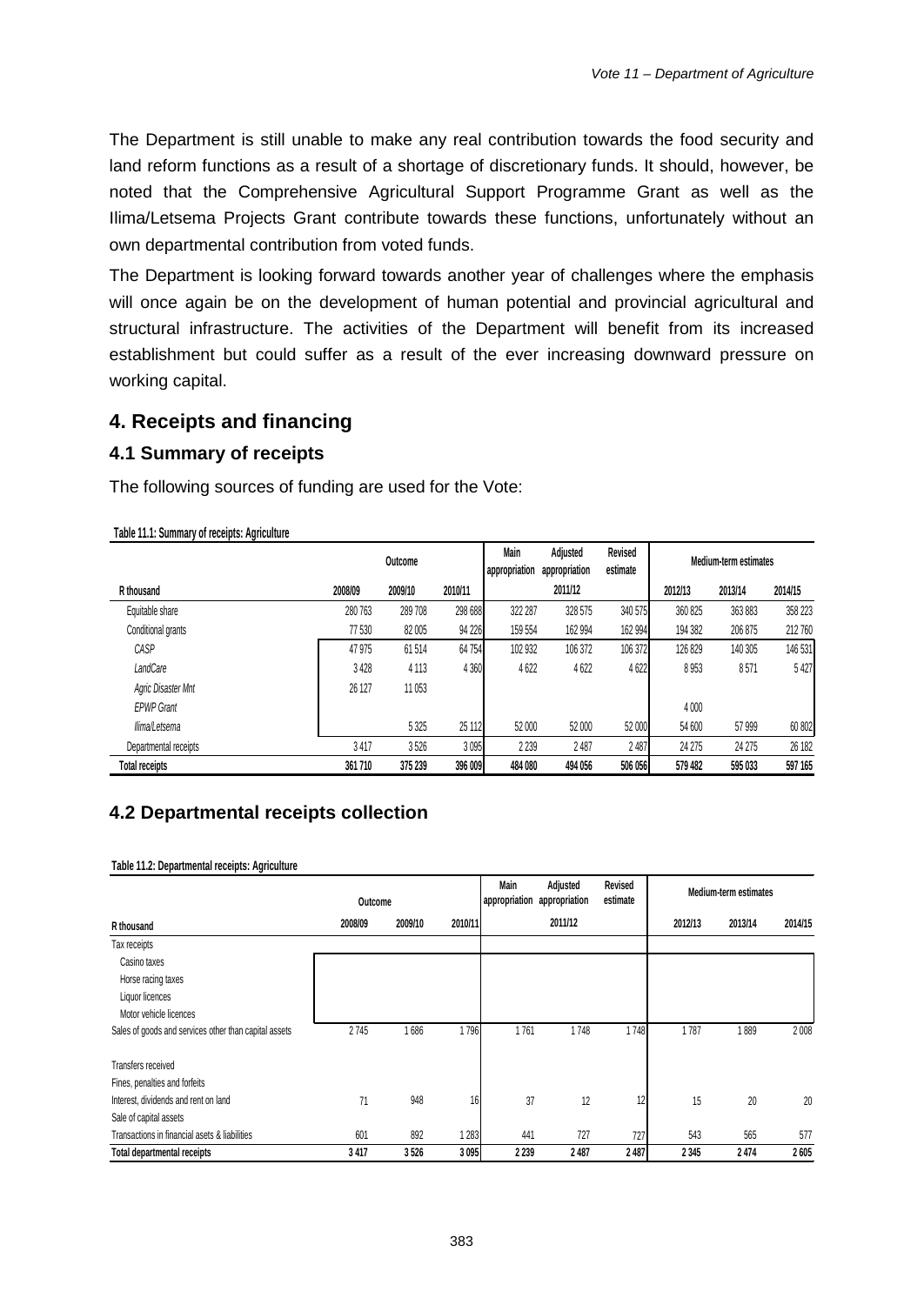The Department collects revenue from the sale of goods and services, interest, dividends and financial transactions. The slow economic upturn has had a negative impact on the department's collection of revenue from own sources. A very modest rate of recovery is foreseen over the MTEF period.

## **5. Payment summary**

#### **5.1 Key assumptions**

The following key assumptions inform the current proposals for budget for 2012/13:

- Presidential and provincial development priorities will be accommodated to the largest possible extent;
- An anticipated inflation rate of 5.2 per cent in 2012/13, 5.6 per cent in 2013/14 and 5.4 per cent in 2014/15;
- Nominal salary adjustments of 5.0 per cent per year for each of the financial years between 2012/13 and 2014/15, performance bonuses of 1.5 per cent and 2 per cent pay progression per year over the MTEF term;
- No further implementation of the Macro Structure;
- The payment of Occupational Specific Dispensation and Scarce Skills Allowances to fewer categories of professional staff;
- The improvement of economic development planning, institutional capacity building of farmers and the project management capacity of the Department;
- A slow-down in provincial own revenue collection over the MTEF period.

## **5.2 Programme summary**

|                                              | Outcome |         |         | Main<br>appropriation | Adjusted<br>appropriation | Revised<br>estimate | Medium-term estimates |         |         |
|----------------------------------------------|---------|---------|---------|-----------------------|---------------------------|---------------------|-----------------------|---------|---------|
| R thousand                                   | 2008/09 | 2009/10 | 2010/11 |                       | 2011/12                   |                     | 2012/13               | 2013/14 | 2014/15 |
| Administration                               | 116 243 | 131614  | 113668  | 120 943               | 120 467                   | 132 117             | 121 490               | 116 203 | 124 126 |
| Sustainable Resource Management              | 78 130  | 29 370  | 25 7 25 | 22 252                | 27 288                    | 29788               | 30 359                | 33 984  | 31 953  |
| Farmer Support and Development               | 99 054  | 123 979 | 148 887 | 220 820               | 224 260                   | 223 410             | 286 499               | 308 592 | 300 675 |
| <b>Veterinary Services</b>                   | 32 151  | 37081   | 42 080  | 44 618                | 44 618                    | 45 318              | 59842                 | 50 548  | 51883   |
| Research & Technology Development Services   | 21 554  | 36 736  | 46 998  | 55 735                | 56 135                    | 54 135              | 54 926                | 58 637  | 60 035  |
| Agricultural Economic Services               | 3780    | 4658    | 5 3 9 1 | 5956                  | 6432                      | 6732                | 9038                  | 10 3 14 | 10738   |
| Structured Agricultural Education & Training | 10798   | 11801   | 13 260  | 13756                 | 14856                     | 14556               | 17 328                | 16 755  | 17755   |
| Total payments and estimates:                | 361710  | 375 239 | 396 009 | 484 080               | 494 056                   | 506 056             | 579 482               | 595 033 | 597 165 |

**Table 11.3: Summary of payments and estimates: Agriculture**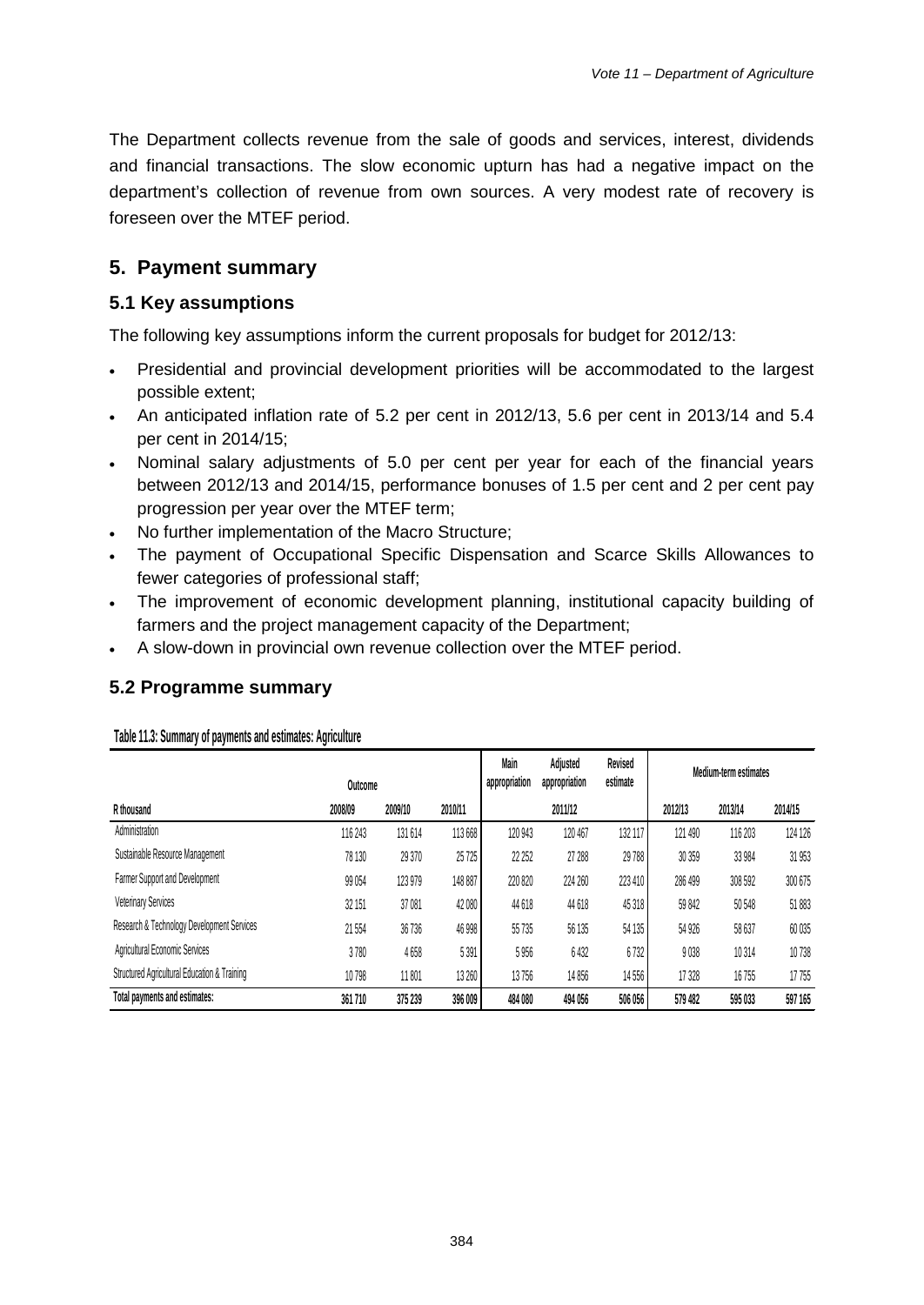## **5.3 Summary of economic classification**

|                                                     |         | Outcome |         | Main<br>appropriation | Adjusted<br>appropriation | Estimated<br>Actual | Medium-term estimates |         |         |
|-----------------------------------------------------|---------|---------|---------|-----------------------|---------------------------|---------------------|-----------------------|---------|---------|
| R thousand                                          | 2008/09 | 2009/10 | 2010/11 |                       | 2011/12                   |                     | 2012/13               | 2013/14 | 2014/15 |
| <b>Current payments</b>                             | 272 032 | 277 420 | 296 232 | 447 350               | 332 327                   | 353 006             | 379 855               | 436 006 | 436 925 |
| Compensation of employees                           | 171 314 | 191 978 | 216 456 | 256 543               | 251 669                   | 249 923             | 271542                | 294 252 | 317 110 |
| Goods and services                                  | 100 348 | 83 612  | 79 551  | 190 807               | 80 658                    | 102 753             | 108 313               | 141 754 | 119815  |
| Interest & rent on land                             | 370     | 1830    | 225     |                       |                           | 330                 |                       |         |         |
| <b>Transfers and subsidies</b>                      | 38 207  | 26 127  | 16 628  | 3 3 0 1               | 23 403                    | 23 552              | 149 476               | 118 963 | 124 176 |
| Provinces and municipalities                        | 46      | 50      | 27      | 65                    | 65                        | 65                  | 50                    | 55      | 60      |
| Departmental agencies and accounts                  | 160     | 172     | 196     | 236                   | 255                       | 255                 | 236                   | 256     | 276     |
| Universities and technikons                         |         |         |         |                       |                           |                     |                       |         |         |
| Public corporations and private enterprises         | 6071    |         |         |                       |                           |                     |                       |         |         |
| Foreign governments and international organisations |         |         |         |                       |                           |                     |                       |         |         |
| Non-profit institutions                             |         |         |         |                       |                           |                     |                       |         |         |
| <b>Households</b>                                   | 31 930  | 25 905  | 16 405  | 3000                  | 23 083                    | 23 232              | 149 190               | 118 652 | 123 840 |
| Payments for capital assets                         | 50 231  | 71 322  | 83 080  | 33 4 29               | 138 326                   | 129 332             | 50 151                | 40 0 64 | 36 064  |
| Buildings and other fixed structures                | 33 191  | 51 088  | 61 054  | 28 4 29               | 98 556                    | 98 146              | 41 301                | 32 493  | 27 493  |
| Machinery and equipment                             | 15 15 3 | 13544   | 10851   | 5 0 0 0               | 25 240                    | 16 656              | 5 0 0 0               | 3071    | 4071    |
| <b>Biological assets</b>                            | 1821    | 5557    | 8 9 0 5 |                       | 14 131                    | 14 131              | 1440                  | 2000    | 2000    |
| Software and other intangible assets                | 66      | 11      | 152     |                       | 195                       | 195                 |                       |         |         |
| Land and subsoil assets                             |         | 1 1 2 2 | 2 1 18  |                       | 204                       | 204                 | 2410                  | 2500    | 2500    |
| Payments for financial assets                       | 1 240   | 370     | 69      |                       |                           | 166                 |                       |         |         |
| Total economic classification:                      | 361 710 | 375 239 | 396 009 | 484 080               | 494 056                   | 506 056             | 579 482               | 595 033 | 597 165 |

**Table 11.4: Summary of payments and estimates by economic classification: Agriculture**

## **5.4 Infrastructure payments**

## **5.4.1 Departmental infrastructure payments**

An amount of R29.851 million will be spent from the IEA on the renovation of government structural property at Glen in 2012/13. This programme is basically a continuation of what was started in 2007/08 from an initial provincial grant of R10.0 million. CASP will be contributing R126.829 million to projects and farming infrastructure in 2012/13 and an amount of R8.953 million will be voted for projects from the LandCare® programme. It should, however, be borne in mind that all this investment cannot automatically be regarded to be infrastructure investment in the pure sense of the word. There remains the possibility that the departmental contribution towards the creation of infrastructure has always been overstated as a result of the very nature of the individual projects. The projects to be implemented from the grants are contained in the Annexure Table B.5.

**Table 11.5: Summary of departmental infrastructure payments and estimates by programme: Agriculture**

|                                               | Outcome |          |         | Main<br>appropriation appropriation | Adjusted | Revised<br>estimate |         | Medium-term estimates |         |
|-----------------------------------------------|---------|----------|---------|-------------------------------------|----------|---------------------|---------|-----------------------|---------|
| R thousand                                    | 2008/09 | 2009/10  | 2010/11 |                                     | 2011/12  |                     | 2012/13 | 2013/14               | 2014/15 |
| . Administration                              | 360     |          |         |                                     |          |                     |         |                       |         |
| 2. Sustainable Resource Management            | 10 3 14 | 15 4 18  |         |                                     |          |                     | 4 4 5 0 | 4 0 0 0               |         |
| 3. Farmer Support and Development             | 28 567  | 44 5 7 5 | 50781   |                                     | 51 508   | 57 169              | 71 790  | 77 986                | 81 30 5 |
| 4. Veterinary Services                        |         |          |         |                                     |          |                     | 12 000  |                       |         |
| 5. Research & Technology Development Services |         |          | 19633   | 28 4 29                             | 23 3 35  | 24 0 31             | 26851   | 28 4 93               | 27 493  |
| Total provincial infrastructure payments      | 39 241  | 59 993   | 70414   | 28 4 29                             | 74 843   | 81 200              | 115 091 | 110 479               | 108 798 |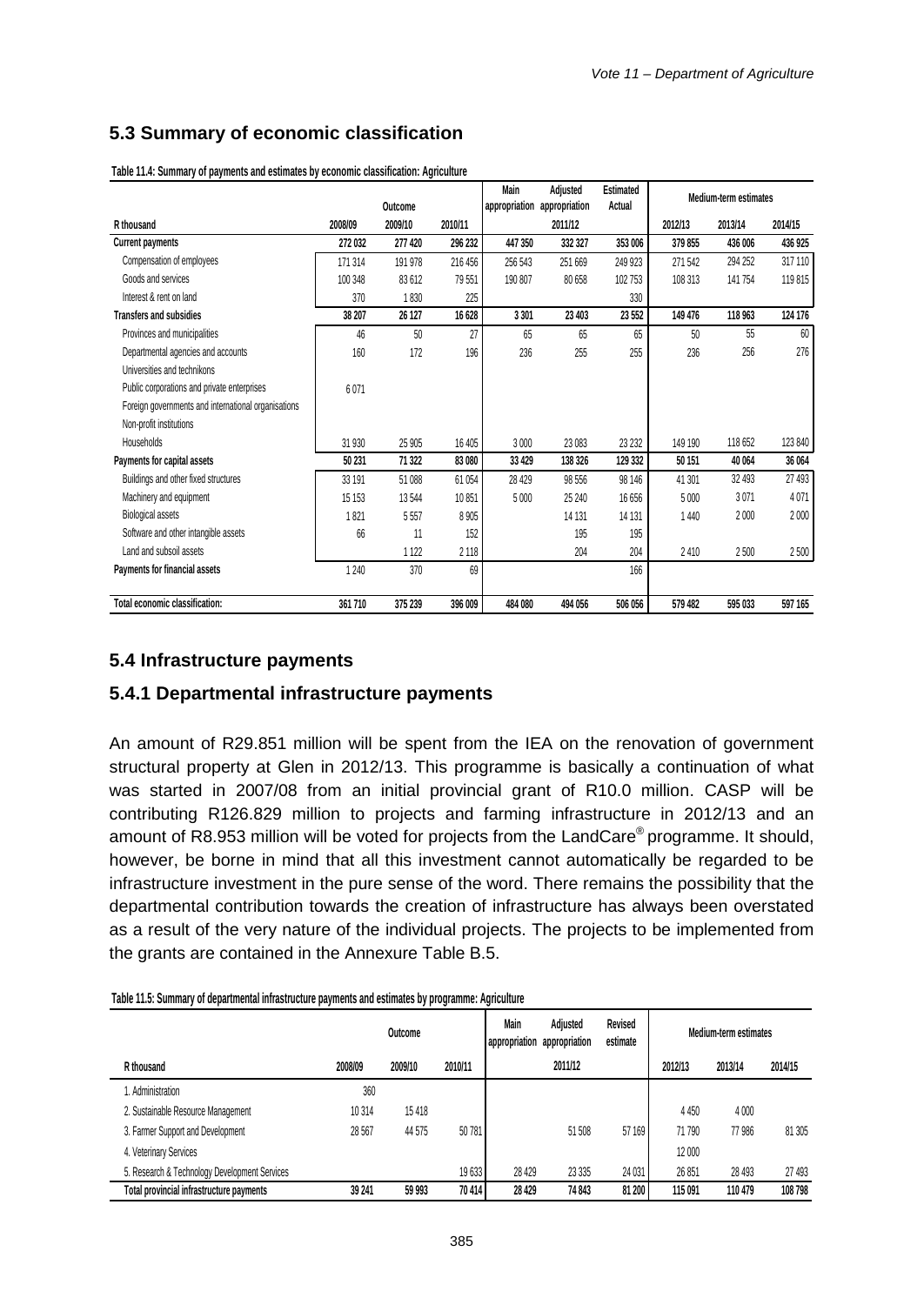The current indication of infrastructure to be established from Programme 5: Research and Technology Development Services continue a migration of budget from Programme 2: Sustainable Resource Management that started in 2010/11. Most of the projects that are scheduled for implementation during 2012/13 still have to undergo detail planning, making it currently impossible to be more specific in respect of their very nature or the economic classification of their investment.

|                                                          |         | Outcome |         | Main<br>appropriation | Adjusted<br>appropriation | Revised<br>estimate | Medium-term estimates |         |         |  |
|----------------------------------------------------------|---------|---------|---------|-----------------------|---------------------------|---------------------|-----------------------|---------|---------|--|
| R thousand                                               | 2008/09 | 2009/10 | 2010/11 |                       | 2011/12                   |                     | 2012/13               | 2013/14 | 2014/15 |  |
| <b>Current payments</b>                                  |         |         |         |                       |                           |                     |                       |         |         |  |
| Sustainable Resource Management                          |         |         |         |                       |                           |                     |                       |         |         |  |
| Farmer Support and Development                           |         |         |         |                       |                           |                     |                       |         |         |  |
| Research & Technology Dev. Services                      |         |         |         |                       |                           |                     |                       |         |         |  |
| Transfers and subsidies to:                              | 6050    | 8 9 0 5 | 9360    |                       | 11 000                    | 16 000              | 71790                 | 77986   | 81 30 5 |  |
| Administration                                           |         |         |         |                       |                           |                     |                       |         |         |  |
| Sustainable Resource Management                          |         |         |         |                       |                           |                     |                       |         |         |  |
| Farmer Support and Development                           | 6050    | 8 9 0 5 | 9360    |                       | 11 000                    | 16 000              | 71790                 | 77986   | 81 30 5 |  |
| Payments for capital assets                              | 33 191  | 51 088  | 61 054  | 28 4 29               | 63 843                    | 65 200              | 43 301                | 32 493  | 27 493  |  |
| Administration                                           | 360     |         |         |                       |                           |                     |                       |         |         |  |
| Sustainable Resource Management                          | 10 3 14 | 15 4 18 |         |                       |                           |                     | 4 4 5 0               | 4000    |         |  |
| Farmer Support and Development                           | 22517   | 35 670  | 41 421  |                       | 40 508                    | 41 169              |                       |         |         |  |
| <b>Veterinary Services</b>                               |         |         |         |                       |                           |                     | 12 000                |         |         |  |
| Research & Technology Dev. Services                      |         |         | 19633   | 28 4 29               | 23 335                    | 24 0 31             | 26851                 | 28 4 93 | 27 493  |  |
| Total departmental infrastructure payments and estimates | 39 241  | 59 993  | 70414   | 28 4 29               | 74 843                    | 81 200              | 115 091               | 110 479 | 108 798 |  |

#### **Table 11.6a: Summary of departmental infrastructure payments by Economic classification: Agriculture**

#### **Table 11.6b: Summary of infrastructure payments by economic classification: Agriculture**

|                                                     |         |         |         | Main          | Adjusted      | Estimated |         | Medium-term estimates |         |
|-----------------------------------------------------|---------|---------|---------|---------------|---------------|-----------|---------|-----------------------|---------|
|                                                     |         | Outcome |         | appropriation | appropriation | Actual    |         |                       |         |
| R thousand                                          | 2008/09 | 2009/10 | 2010/11 |               | 2011/12       |           | 2012/13 | 2013/14               | 2014/15 |
| <b>Current payments</b>                             |         |         |         |               |               |           |         |                       |         |
| Compensation of employees                           |         |         |         |               |               |           |         |                       |         |
| Goods and services                                  |         |         |         |               |               |           |         |                       |         |
| Interest & rent on land                             |         |         |         |               |               |           |         |                       |         |
| <b>Transfers and subsidies</b>                      | 6050    | 8 9 0 5 | 9 3 6 0 |               | 11 000        | 16 000    | 71790   | 77986                 | 81 30 5 |
| Provinces and municipalities                        |         |         |         |               |               |           |         |                       |         |
| Departmental agencies and accounts                  |         |         |         |               |               |           |         |                       |         |
| Universities and technikons                         |         |         |         |               |               |           |         |                       |         |
| Public corporations and private enterprises         |         |         |         |               |               |           |         |                       |         |
| Foreign governments and international organisations |         |         |         |               |               |           |         |                       |         |
| Non-profit institutions                             |         |         |         |               |               |           |         |                       |         |
| Households                                          | 6050    | 8 9 0 5 | 9360    |               | 11 000        | 16 000    | 71 790  | 77 986                | 81 305  |
| Payments for capital assets                         | 33 191  | 51088   | 61 054  | 28 4 29       | 63843         | 65 200    | 43 301  | 32 493                | 27 493  |
| Buildings and other fixed structures                | 33 191  | 51 088  | 61 054  | 28 4 29       | 63 402        | 64 725    | 41 301  | 32 493                | 27 493  |
| Machinery and equipment                             |         |         |         |               |               |           | 2000    |                       |         |
| Biological assets                                   |         |         |         |               | 280           | 280       |         |                       |         |
| Software and other intangible assets                |         |         |         |               |               |           |         |                       |         |
| Land and subsoil assets                             |         |         |         |               | 161           | 195       |         |                       |         |
| Payments for financial assets                       |         |         |         |               |               |           |         |                       |         |
| Total economic classification:                      | 39 241  | 59 993  | 70 414  | 28 4 29       | 74 843        | 81 200    | 115 091 | 110 479               | 108 798 |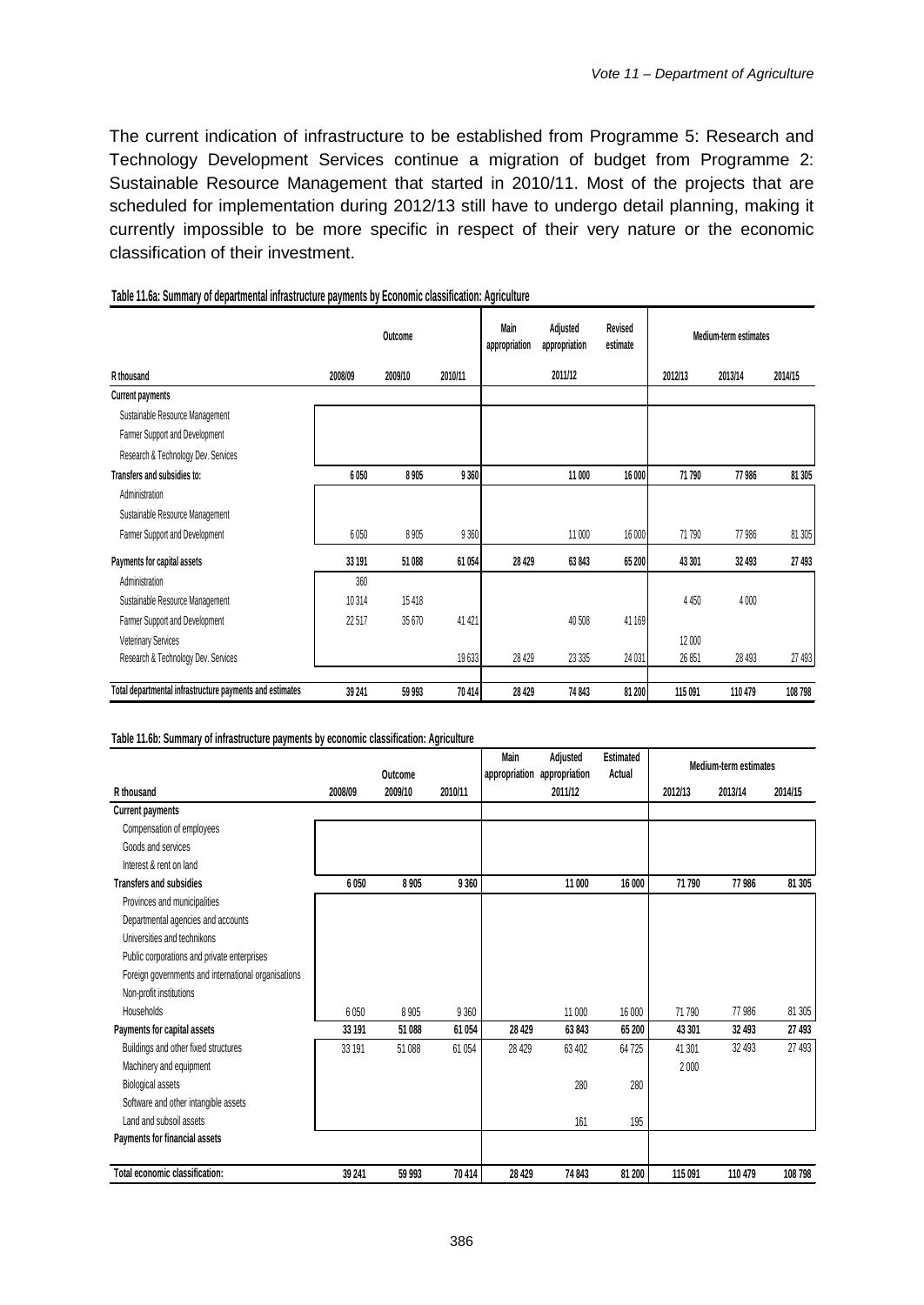## **5.4.1.1 Maintenance**

The Department will still not be able to engage in the maintenance of government office property from voted funds to any measurable extent in 2012/13 as a result of severe budgetary constraints at Corporate Services.

## **5.4.2 Departmental Public-Private Partnerships (PPP) projects**

The Department does not have any PPP projects.

## **5.5 Transfers**

#### **5.5.1 Transfers to public entities**

**Table 11.7: Summary of departmental transfers to public entities**

|            |         | Outcome |         | Main<br>appropriation | Adjusted<br>appropriation | <b>Estimated</b><br>Actual | Medium-term estimates |         |         |
|------------|---------|---------|---------|-----------------------|---------------------------|----------------------------|-----------------------|---------|---------|
| R thousand | 2008/09 | 2009/10 | 2010/11 |                       | 2011/12                   |                            | 2012/13               | 2013/14 | 2014/15 |
| AgriSETA   | 150     | 172     | 195     | 236                   | 236                       | 255                        | 236                   | 256     | 276     |
| Other      | 10      |         |         |                       | 19                        | 19 <sub>1</sub>            |                       |         |         |
| Total      | 160     | 172     | 195     | 236                   | 255                       | 274                        | 236                   | 256     | 276     |

The Department meets its annual mandatory contribution to the Sectoral Training Authority from voted funds. A levy of 0.1 per cent of the wage bill is paid to AgriSETA annually. This payment is calculated to amount to R236 000 in 2012/13.

## **5.5.2 Transfers to local government**

**Table 11.8: Summary of departmental transfers to local government by category**

|                              |         | Outcome |         | Main<br>appropriation appropriation | Adjusted | Estimated<br>Actual | Medium-term estimates |         |         |
|------------------------------|---------|---------|---------|-------------------------------------|----------|---------------------|-----------------------|---------|---------|
| R thousand                   | 2008/09 | 2009/10 | 2010/11 |                                     | 2011/12  |                     | 2012/13               | 2013/14 | 2014/15 |
| Category A                   |         |         |         |                                     |          |                     |                       |         |         |
| Category B                   |         |         |         |                                     |          |                     |                       |         |         |
| Category C                   |         |         |         |                                     |          |                     |                       |         |         |
| Total departmental transfers |         |         |         |                                     |          |                     |                       |         |         |

The transfer payments to local government up to the end of 2008/09 were in respect of vehicle licenses renewed at municipal offices. The management of these expenses is now centralized and payments will over the MTEF period be made to the relevant provincial government department.

## **5.6 Conditional Grants**

**Table 11.9: Summary of conditional grants payments per programme: Agriculture**

|                                    |         | Outcome |         | Main<br>appropriation | Adjusted<br>appropriation | Revised<br>estimate |         | Medium term estimates |         |
|------------------------------------|---------|---------|---------|-----------------------|---------------------------|---------------------|---------|-----------------------|---------|
| R thousand                         | 2008/09 | 2009/10 | 2010/11 |                       | 2011/12                   |                     | 2012/13 | 2013/14               | 2014/15 |
| . Administration                   |         |         |         |                       |                           |                     |         |                       |         |
| 2. Sustainable Resource Management | 29 555  | 15 16 6 | 4 360   | 4622                  | 9 3 5 8                   | 9358                | 8953    | 8571                  | 5427    |
| 3. Farmer Support and Development  | 47 975  | 66839   | 89 866  | 154 932               | 158 372                   | 158 372             | 185 429 | 198 304               | 207 333 |
| Total payments and estimates:      | 77530   | 82 005  | 94 226  | 159 554               | 167 730                   | 167 730             | 194 382 | 206 875               | 212 760 |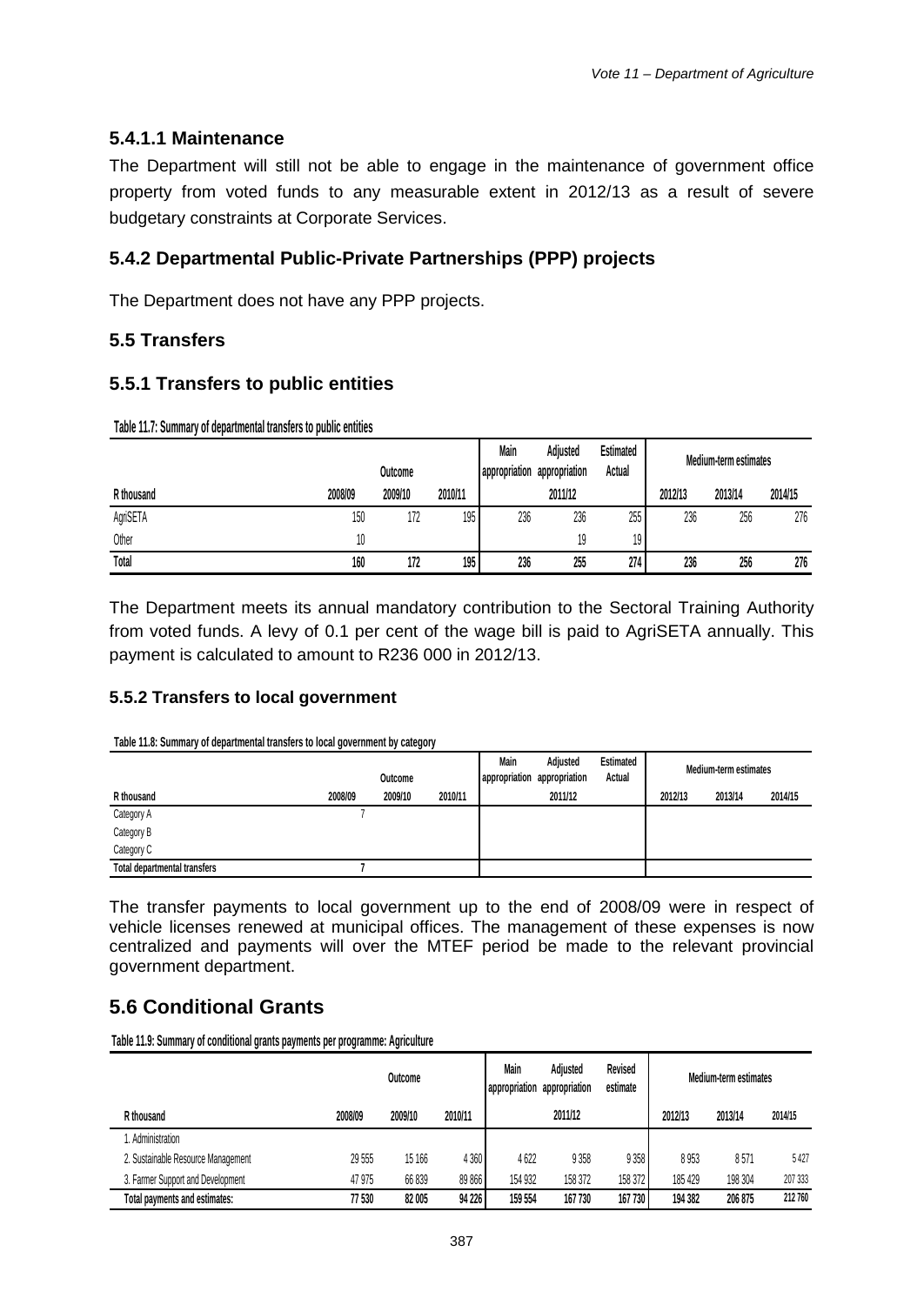|                                                     |          |         |          | Main<br>appropriation | Adjusted<br>appropriation | Estimated<br>Actual |         | Medium-term estimates |         |  |
|-----------------------------------------------------|----------|---------|----------|-----------------------|---------------------------|---------------------|---------|-----------------------|---------|--|
|                                                     |          | Outcome |          |                       |                           |                     |         |                       |         |  |
| R thousand                                          | 2008/09  | 2009/10 | 2010/11  |                       | 2011/12                   |                     | 2012/13 | 2013/14               | 2014/15 |  |
| <b>Current payments</b>                             | 7935     | 20 6 26 | 28 7 9 2 | 159 554               | 72966                     | 74 085              | 73892   | 81 652                | 86 349  |  |
| Compensation of employees                           |          | 7065    | 8 2 8 0  | 13 189                | 13 067                    | 13 067              | 13849   | 15 3 20               | 16 001  |  |
| Goods and services                                  | 7935     | 13561   | 20512    | 146 365               | 59 899                    | 61018               | 60 043  | 66 332                | 70 348  |  |
| Interest & rent on land                             |          |         |          |                       |                           |                     |         |                       |         |  |
| Transfers and subsidies                             | 26 127   | 16 369  | 4827     |                       | 19 236                    | 17 236              | 112 190 | 116 652               | 121 840 |  |
| Provinces and municipalities                        |          |         |          |                       |                           |                     |         |                       |         |  |
| Departmental agencies and accounts                  |          |         |          |                       |                           |                     |         |                       |         |  |
| Universities and technikons                         |          |         |          |                       |                           |                     |         |                       |         |  |
| Public corporations and private enterprises         |          |         |          |                       |                           |                     |         |                       |         |  |
| Foreign governments and international organisations |          |         |          |                       |                           |                     |         |                       |         |  |
| Non-profit institutions                             |          |         |          |                       |                           |                     |         |                       |         |  |
| Households                                          | 26 127   | 16 369  | 4827     |                       | 19 236                    | 17 236              | 112 190 | 116 652               | 121 840 |  |
| Payments for capital assets                         | 43 468   | 45 010  | 60 607   |                       | 75 5 28                   | 76 409              | 8 3 0 0 | 8571                  | 4571    |  |
| Buildings and other fixed structures                | 18 608   | 35 5 72 | 39 20 6  |                       | 40 508                    | 49 30 8             | 4 4 5 0 | 4 0 0 0               |         |  |
| Machinery and equipment                             | 6372     | 3 4 4 3 | 6 2 5 0  |                       | 22 063                    | 9829                |         | 71                    | 71      |  |
| <b>Biological assets</b>                            | 18 4 8 8 | 4872    | 13 0 33  |                       | 12 796                    | 16 928              | 1 4 4 0 | 2000                  | 2000    |  |
| Software and other intangible assets                |          |         |          |                       |                           |                     |         |                       |         |  |
| Land and subsoil assets                             |          | 1123    | 2 1 1 8  |                       | 161                       | 344                 | 2410    | 2500                  | 2500    |  |
| Payments for financial assets                       |          |         |          |                       |                           |                     |         |                       |         |  |
|                                                     |          |         |          |                       |                           |                     |         |                       |         |  |
| Total economic classification:                      | 77530    | 82 005  | 94 226   | 159 554               | 167 730                   | 167 730             | 194 382 | 206 875               | 212 760 |  |

#### **Table 11.10: Summary of conditional grants by economic classification: Agriculture**

## **6. Programme description**

#### **6.1. Programme 1: Administration**

#### **Description and objectives**

Administration is structured "to manage and formulate policy directives and priorities and to ensure there are appropriate support services to all other programmes with regard to finance, personnel, information, communication and procurement". The programme comprises of the Offices of the Executive Authority and Senior Management, including Internal Audit, Strategic Planning, Special Programmes and the budgets of multi-function managers. Two other supportive sub-programmes viz. Corporate Services and Financial Management also form part of the programme and Communication Services constitutes the fifth sub-programme.

The budget assigned to this programme is disproportionate to its direct contribution to the core business of the Department as a result of it hosting a number of centralized internal administrative and financial functions on behalf of the whole Department. All Supernumerary staff, gratuities, information technology and office equipment and other transversal expenses like telephones, audit fees and government transport is paid from this Programme. The budget for these expenses is seen to be *inadequate* as a result of the backlog, the anticipated inflation rate and the small increase in equitable share and own revenue. An amount of R3.0 million has been made available under Senior Management to facilitate the drafting of a Provincial Agricultural Master Plan.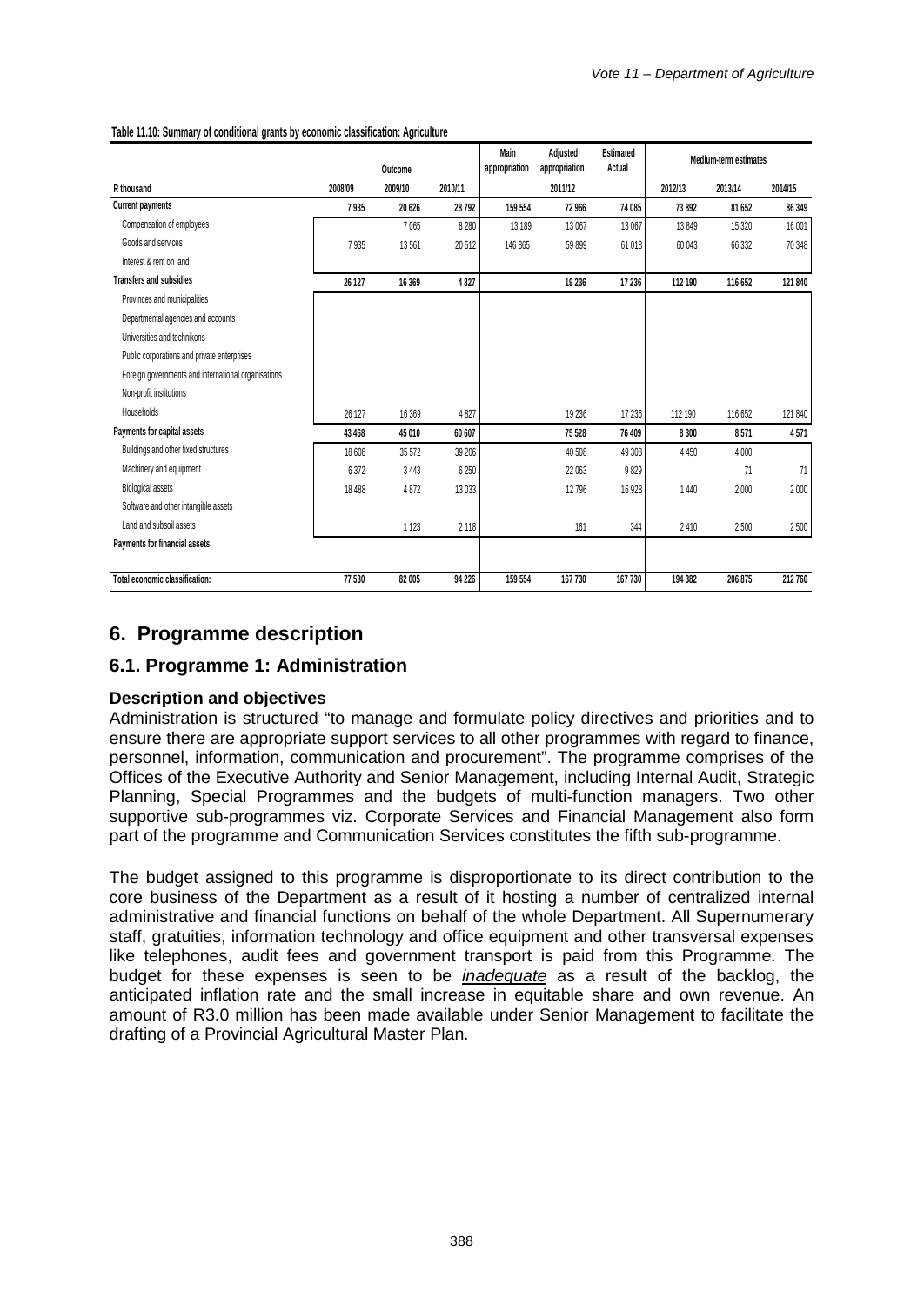#### **Table 11.11: Summary of payments and estimates:Programme 1: Administration**

|                               | Outcome |         |         | Main<br>appropriation | Adjusted<br>appropriation | Estimated<br>Actual | Medium-term estimates |         |         |
|-------------------------------|---------|---------|---------|-----------------------|---------------------------|---------------------|-----------------------|---------|---------|
| R thousand                    | 2008/09 | 2009/10 | 2010/11 |                       | 2011/12                   |                     | 2012/13               | 2013/14 | 2014/15 |
| Office of the MEC             | 6 20 6  | 6 201   | 7 281   | 6565                  | 6484                      | 6584                | 7800                  | 8558    | 9050    |
| Senior Management             | 15 238  | 16546   | 15677   | 17 140                | 17 992                    | 18792               | 23 559                | 20876   | 22 29 2 |
| <b>Corporate Services</b>     | 63 002  | 75 633  | 64 015  | 61093                 | 63 374                    | 75 324              | 60 349                | 56 353  | 61 611  |
| <b>Financial Management</b>   | 25 745  | 28 2 20 | 20 907  | 29566                 | 26 123                    | 24 123              | 23727                 | 24 5 94 | 25 064  |
| <b>Communication Services</b> | 6052    | 5014    | 5788    | 6579                  | 6494                      | 7294                | 6055                  | 5822    | 6109    |
| Total payments and estimates: | 116 243 | 131 614 | 113 668 | 120 943               | 120 467                   | 132 117             | 121 490               | 116 203 | 124 126 |

#### **Table 11.12: Summary of payments and estimates by economic classification:Programme 1: Administration**

|                                             |         | Outcome |         | Main<br>appropriation | Adjusted<br>appropriation | Estimated<br>Actual | Medium-term estimates |         |         |
|---------------------------------------------|---------|---------|---------|-----------------------|---------------------------|---------------------|-----------------------|---------|---------|
| R thousand                                  | 2008/09 | 2009/10 | 2010/11 |                       | 2011/12                   |                     | 2012/13               | 2013/14 | 2014/15 |
| <b>Current payments</b>                     | 110 959 | 122 335 | 109 375 | 117 642               | 116 658                   | 128 150             | 119 204               | 113 892 | 121 790 |
| Compensation of employees                   | 62 700  | 68 908  | 73 657  | 97 423                | 90 182                    | 86 989              | 94 004                | 101 892 | 110 790 |
| Goods and services                          | 48 255  | 51 597  | 35 502  | 20 219                | 26 476                    | 40 831              | 25 200                | 12 000  | 11 000  |
| Interest and rent on land                   |         | 1830    | 216     |                       |                           | 330                 |                       |         |         |
| <b>Transfers and subsidies</b>              | 3 2 6 2 | 6055    | 2645    | 3 3 0 1               | 3626                      | 3775                | 2 2 8 6               | 2 3 1 1 | 2 3 3 6 |
| Provinces and municipalities                | 46      | 50      | 27      | 65                    | 65                        | 65                  | 50                    | 55      | 60      |
| Departmental agencies and accounts          | 160     | 172     | 196     | 236                   | 255                       | 255                 | 236                   | 256     | 276     |
| Public corporations and private enterprises | 71      |         |         |                       |                           |                     |                       |         |         |
| Non-profit institutions                     |         |         |         |                       |                           |                     |                       |         |         |
| Households                                  | 2985    | 5833    | 2 4 2 2 | 3 0 0 0               | 3 3 0 6                   | 3 4 5 5             | 2000                  | 2 0 0 0 | 2000    |
| Payments for capital assets                 | 1 1 9 3 | 3 100   | 1622    |                       | 183                       | 183                 |                       |         |         |
| Buildings and other fixed structures        | 360     |         |         |                       |                           |                     |                       |         |         |
| Machinery and equipment                     | 820     | 3089    | 1482    |                       | 183                       | 183                 |                       |         |         |
| <b>Biological assets</b>                    |         |         |         |                       |                           |                     |                       |         |         |
| Software and other intangible assets        | 13      | 11      | 140     |                       |                           |                     |                       |         |         |
| Payments for financial assets               | 829     | 124     | 26      |                       |                           | 9                   |                       |         |         |
| Total economic classification:              | 116 243 | 131 614 | 113 668 | 120 943               | 120 467                   | 132 117             | 121 490               | 116 203 | 124 126 |

#### **6.2 Programme 2: Sustainable Resource Management**

#### **Description and objectives**

This programme of budget "provides agricultural support services to farmers in order to ensure the sustainable management of agricultural resources". The key services to be performed are those in respect of agricultural engineering, soil conservation and LandCare. The Department benefited from the Infrastructure Enhancement Allocation in the previous four years and a further amount of R29.851 million will be made available for the renovation of Glen in 2012/13, for the third time now recorded under Programme 5: Research and Technology Development Services. This Programme will continue to benefit from the recruitment of technical field staff. Disaster Risk Management has been elevated to subprogramme level for 2012/13.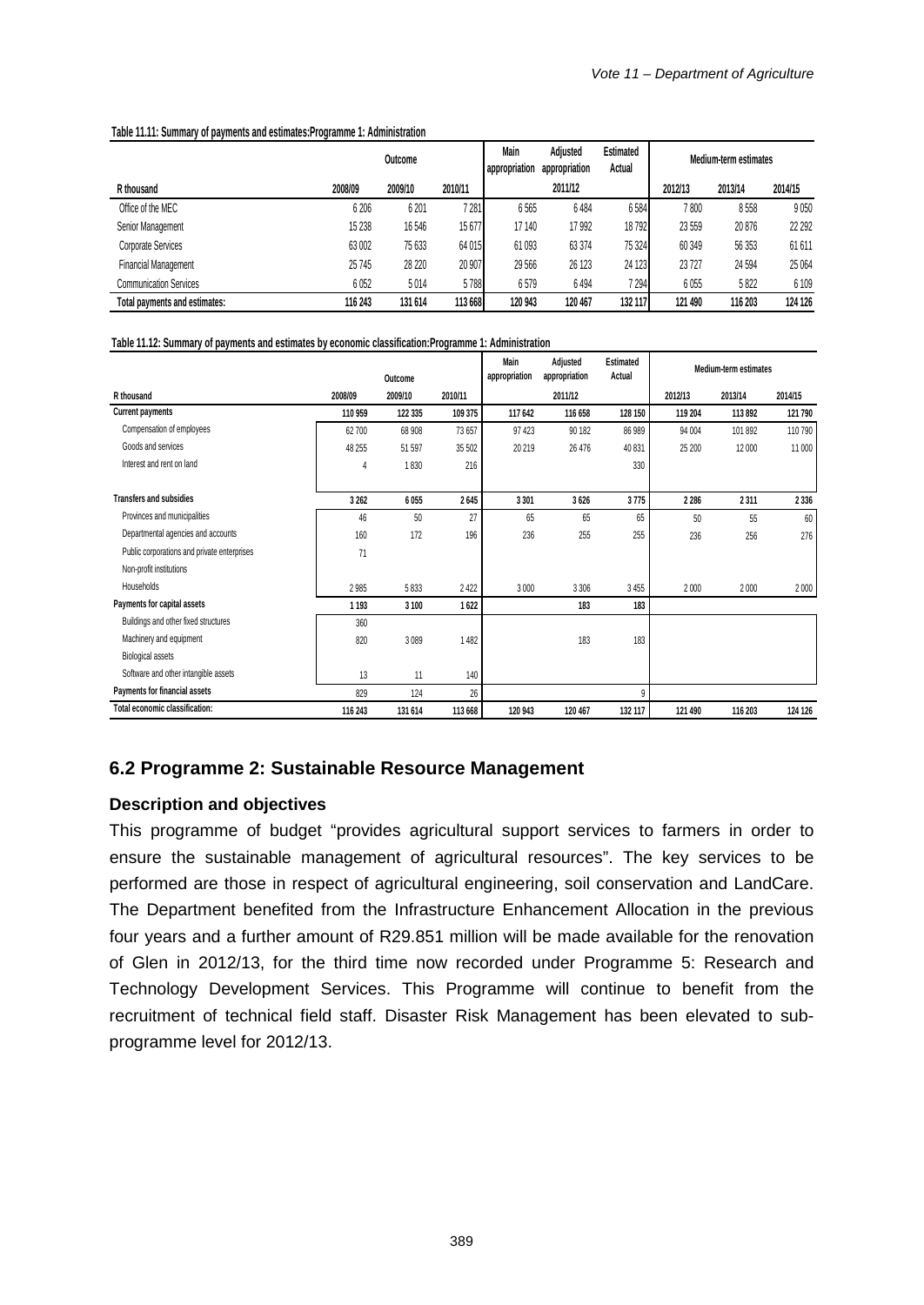#### **Table 11.13: Summary of payments and estimates:Programme 2: Sustainable Resource Management**

|                              |         |         |         | Main          | Adjusted      | Estimated | Medium-term estimates |         |         |
|------------------------------|---------|---------|---------|---------------|---------------|-----------|-----------------------|---------|---------|
|                              |         | Outcome |         | appropriation | appropriation | Actual    |                       |         |         |
| R thousand                   | 2008/09 | 2009/10 | 2010/11 |               | 2011/12       |           | 2012/13               | 2013/14 | 2014/15 |
| <b>Engineering Services</b>  | 6584    | 4 4 9 3 | 6426    | 6543          | 6543          | 6993      | 7 234                 | 774     | 8 2 5 1 |
| Land care                    | 16 224  | 13824   | 19 299  | 15709         | 20745         | 22 795    | 21 343                | 24 0 63 | 21 531  |
| Land Use Management          | 29 195  | 14 961  |         |               |               |           |                       |         |         |
| Disaster Risk Management     | 26 127  | 11053   |         |               |               |           | 1782                  | 2147    | 2 1 7 1 |
| Total payments and estimates | 78 130  | 44 331  | 25 7 25 | 22 25 2       | 27 288        | 29 788    | 30 359                | 33 984  | 31 953  |

#### **Table 11.14: Summary of payments and estimates by economic classification:Programme 2: Sustainable Resource Management**

|                                      |         |         |         | Main          | Adjusted      | Revised  | Medium-term estimates |         |         |
|--------------------------------------|---------|---------|---------|---------------|---------------|----------|-----------------------|---------|---------|
|                                      |         | Outcome |         | appropriation | appropriation | estimate |                       |         |         |
| R thousand                           | 2008/09 | 2009/10 | 2010/11 |               | 2011/12       |          | 2012/13               | 2013/14 | 2014/15 |
| <b>Current payments</b>              | 35 747  | 13638   | 17 152  | 22 25 2       | 21 183        | 23 6 7 6 | 22 059                | 25 4 13 | 27 382  |
| Compensation of employees            | 10 448  | 11511   | 14 17 6 | 15 0 28       | 14 8 6 0      | 15 560   | 18 756                | 20 16 3 | 21 676  |
| Goods and services                   | 24 933  | 2127    | 2973    | 7 2 2 4       | 6 3 2 3       | 8116     | 3 3 0 3               | 5 2 5 0 | 5706    |
| Interest and rent on land            | 366     |         | 3       |               |               |          |                       |         |         |
| <b>Transfers and subsidies</b>       | 28 8 95 | 11 0 53 | 4623    |               | 5036          | 5036     |                       |         |         |
| Provinces and municipalities         |         |         |         |               |               |          |                       |         |         |
| Non-profit institutions              |         |         |         |               |               |          |                       |         |         |
| Households                           | 28 895  | 11053   | 4623    |               | 5036          | 5036     |                       |         |         |
| Payments for capital assets          | 13 487  | 19627   | 3947    |               | 1069          | 1069     | 8 3 0 0               | 8571    | 4571    |
| Buildings and other fixed structures | 10 3 14 | 15418   |         |               |               |          | 4 4 5 0               | 4000    |         |
| Machinery and equipment              | 3085    | 751     | 586     |               | 445           | 445      |                       | 71      | 71      |
| <b>Biological assets</b>             | 45      | 2 3 3 6 | 1 2 4 3 |               | 280           | 280      | 1 4 4 0               | 2000    | 2000    |
| Software and other intangible assets | 43      |         |         |               | 195           | 195      |                       |         |         |
| Land and subsoil assets              |         | 1122    | 2 1 18  |               | 149           | 149      | 2410                  | 2500    | 2500    |
| <b>Financial transactions</b>        |         | 13      | 3       |               |               |          |                       |         |         |
| Total economic classification:       | 78 130  | 44 331  | 25 7 25 | 22 25 2       | 27 288        | 29 788   | 30 359                | 33 984  | 31 953  |

#### **6.2.1 Engineering Services**

#### **Description and objectives**

The sub-programme provides engineering support (planning, development, monitoring and evaluation) with regard to irrigation technology, on-farm mechanization, value adding, farm structures, resource conservation management, operation and maintenance of farm equipment, machinery, tools and implements solutions. Project appraisal forms an important part of the task of the Section. Agricultural Engineering benefited substantially from the recruitment of technical staff from an increased baseline but has in the meantime lost staff as a result of the late implementation of the Occupational Specific Dispensation. These particular skills are still in national short supply.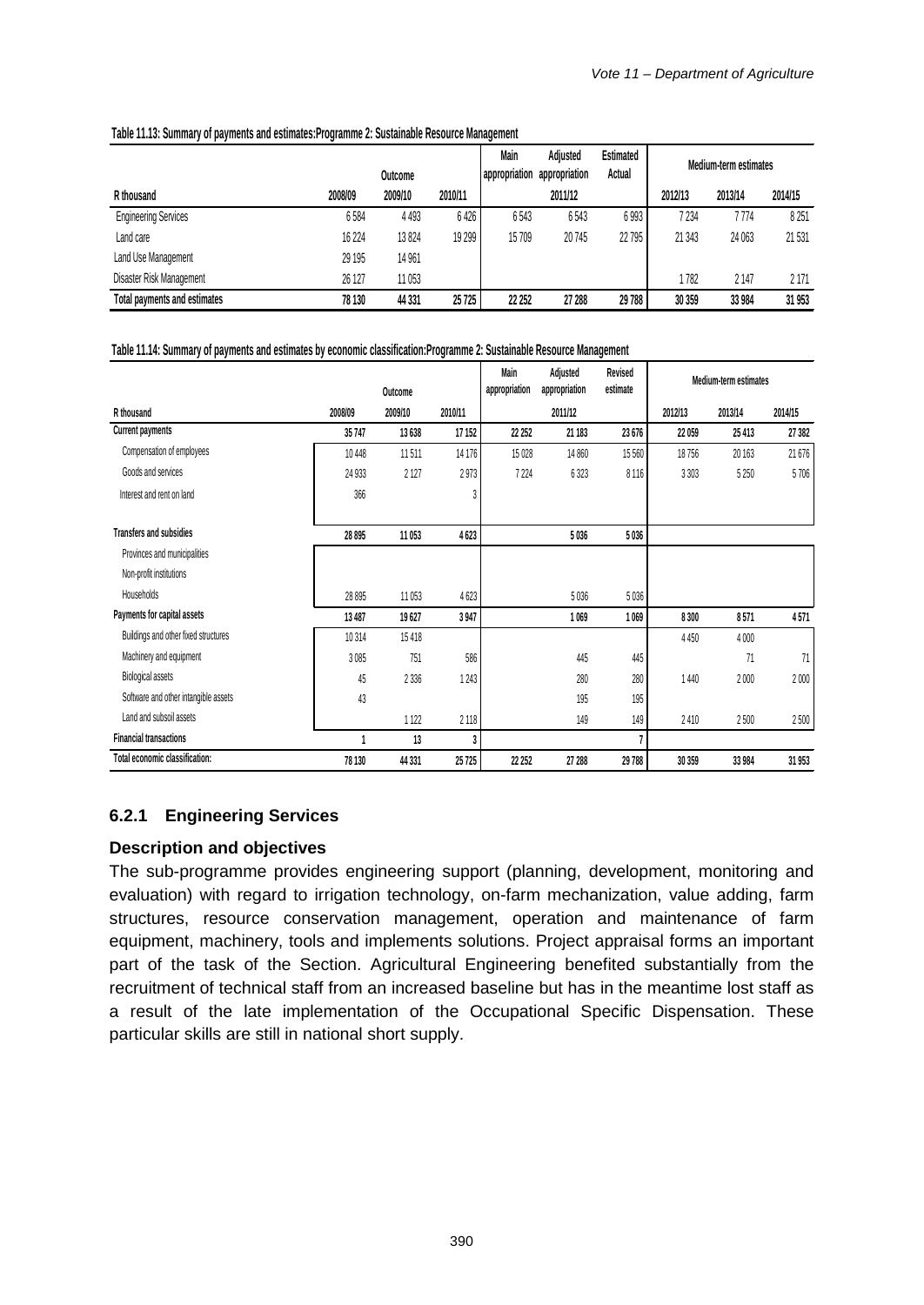#### **6.2.2 Land Care**

#### **Description and objectives**

Land Care promotes the sustainable use and management of natural agricultural resources and also co-ordinates and facilitates the planning and development of land reform projects and the implementation of the LandCare® Programme. Soil conservation services are structured to implement Act 43 of 1983 for the conservation of agricultural resources (plan, survey and design).

LandCare<sup>®</sup> projects have become increasingly important in the Department and an amount of R8.953 million will be spent on the reclamation of natural agricultural resources and an ambitious fencing programme in 2012/13, run from a conditional grant by the National Department of Agriculture, Forestry and Fisheries. The Land Care sub-programme also benefited from the recruitment and appointment of technical staff, but the Department will this financial year again not be able to supplement the LandCare grant from voted funds.

#### **6.2.3 Land Use Management**

#### **Description and objectives**

This sub-programme is structured to promote the implementation of sustainable use and management of natural agricultural resources through regulated land use (Act 43 of 1983 and Act 70 of 1970). The Department employed it for many years to account for the renovation of Glen. A separate fund has been created for the Infrastructure Enhancement Allocation and these funds were directed to Sub-Programme 5.3: Infrastructure Support Services in 2010/11. It is foreseen that the function will in the near future be funded once the mandate and funding issues have been identified and properly structured.

#### **6.2.4 Disaster Risk Management**

#### **Description and objectives**

This newly established sub-programme of budget is to provide support services to clients with regard to agricultural disaster risk management. The Department started with nominal budgetary provision for Disaster Management in 2003/04. Supplementary funds were obtained from the National Department of Agriculture, Forestry and Fisheries for the alleviation of the impact of Fire Damage, Cold Spells and Drought Relief in 2003/04, and Drought Relief since 2004/05 to date. Fire Damage has been experienced every year since 2007/08. A nucleus of permanent staff has been assigned to the function in 2007/08 and an amount of R17.550 million was spent in that year. An amount of R28.895 million was spent in 2008/09 and for the first time ever did the Department start out a new financial year (2009/10) with a conditional grant to alleviate the impact of some of these disasters. An amount of R11.053 million was made available and spent in 2009/10. No start-up grant was made available in any ensuing year, although the Adjustment Budget for 2010/11 brought R5.0 million voted funds to budget, redirected from the Infrastructure Enhancement Allocation for that year. An amount of R4.736 million was voted in the Adjustment Budget of 2011/12. The year 2012/13 will also not start out with any nominal provision for addressing the aftermaths of any possible natural disaster.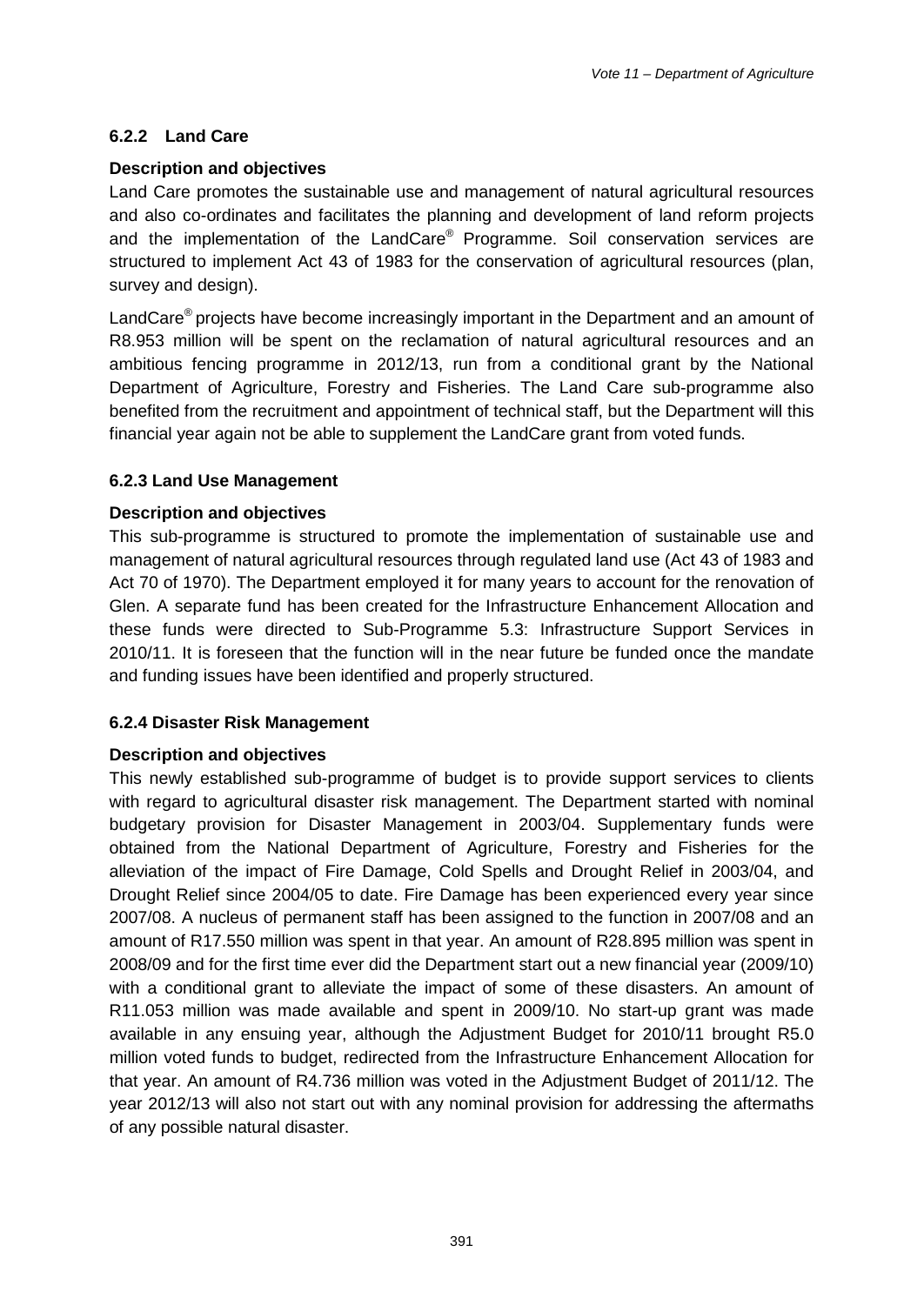## **6.3 Programme 3: Farmer Support and Development**

#### **Description and objectives**

The programme has been structured to "provide support to farmers through agricultural development programmes". The programme also makes provision for Food Security support services and assists actively with the implementation of the community projects funded from Ilima/Letsema and the Comprehensive Agriculture Support Programme (CASP). These services are still hampered by a shortage of project management skills. The rural development function, added to the mandate of the Department in 2011/12, will be a separate vote in 2012/13.

#### **Table 11.15: Summary of payments and estimates: Programme 3: Farmer Support and Development**

|                                        |         | Outcome<br>appropriation |         |         | Adjusted<br>appropriation | Estimated<br>Actual |         | Medium-term estimates |         |
|----------------------------------------|---------|--------------------------|---------|---------|---------------------------|---------------------|---------|-----------------------|---------|
| R thousand                             | 2008/09 | 2009/10                  | 2009/10 |         | 2011/12                   |                     | 2012/13 | 2013/14               | 2014/15 |
| Farmer Settlement & Development        | 48 020  | 61513                    | 64 752  | 102 932 | 106 372                   | 106 386             | 126829  | 140 305               | 146 531 |
| <b>Extension and Advisory Services</b> | 44 566  | 57 631                   | 82 412  | 115 772 | 115 712                   | 115 712             | 158 619 | 167 026               | 152 918 |
| <b>Food Security</b>                   | 6468    | 4835                     | 723     | 2116    | 2176                      | 1312                | 1 051   | 1 261                 | 1 2 2 6 |
| Total payments and estimates:          | 99 054  | 123 979                  | 148 887 | 220 820 | 224 260                   | 223 410             | 286 499 | 308 592               | 300 675 |

#### **Table 11.16: Summary of payments and estimates by economic classification:Programme 3: Farmer Support and Development**

|                                          |         |         |         | Main          | Adjusted      | Revised  | Medium-term estimates |         |         |
|------------------------------------------|---------|---------|---------|---------------|---------------|----------|-----------------------|---------|---------|
|                                          |         | Outcome |         | appropriation | appropriation | estimate |                       |         |         |
| R thousand                               | 2008/09 | 2009/10 | 2010/11 |               | 2011/12       |          | 2012/13               | 2013/14 | 2014/15 |
| <b>Current payments</b>                  | 58 503  | 67 392  | 83 559  | 215 820       | 97 165        | 105 255  | 139 309               | 191 940 | 178 835 |
| Compensation of employees                | 42 089  | 51 007  | 58 151  | 68077         | 67518         | 67518    | 74 669                | 80 701  | 86 286  |
| Goods and services                       | 16 4 14 | 16 385  | 25 408  | 147 743       | 29 647        | 37 737   | 64 640                | 111 239 | 92 549  |
| Interest and rent on land                |         |         |         |               |               |          |                       |         |         |
| <b>Transfers and subsidies</b>           | 6050    | 8 9 2 0 | 9 3 6 0 |               | 14 741        | 14 741   | 147 190               | 116 652 | 121 840 |
| Provinces and municipalities             |         |         |         |               |               |          |                       |         |         |
| Public corporations & private enterprise | 6000    |         |         |               |               |          |                       |         |         |
| Non-profit institutions                  |         |         |         |               |               |          |                       |         |         |
| <b>Households</b>                        | 50      | 8 9 20  | 9360    |               | 14 741        | 14741    | 147 190               | 116 652 | 121 840 |
| Payments for capital assets              | 34 428  | 47 633  | 55 953  | 5 0 0 0       | 112 354       | 103 354  |                       |         |         |
| Buildings and other fixed structures     | 22517   | 35 655  | 41 421  |               | 76539         | 76539    |                       |         |         |
| Machinery and equipment                  | 10 1 25 | 8838    | 6883    | 5 0 0 0       | 21 9 64       | 12964    |                       |         |         |
| <b>Biological assets</b>                 | 1776    | 3 1 4 0 | 7649    |               | 13851         | 13851    |                       |         |         |
| Software and other intangible assets     | 10      |         |         |               |               |          |                       |         |         |
| Payments for financial assets            | 73      | 34      | 15      |               |               | 60       |                       |         |         |
| Total economic classification:           | 99 054  | 123 979 | 148 887 | 220 820       | 224 260       | 223 410  | 286 499               | 308 592 | 300 675 |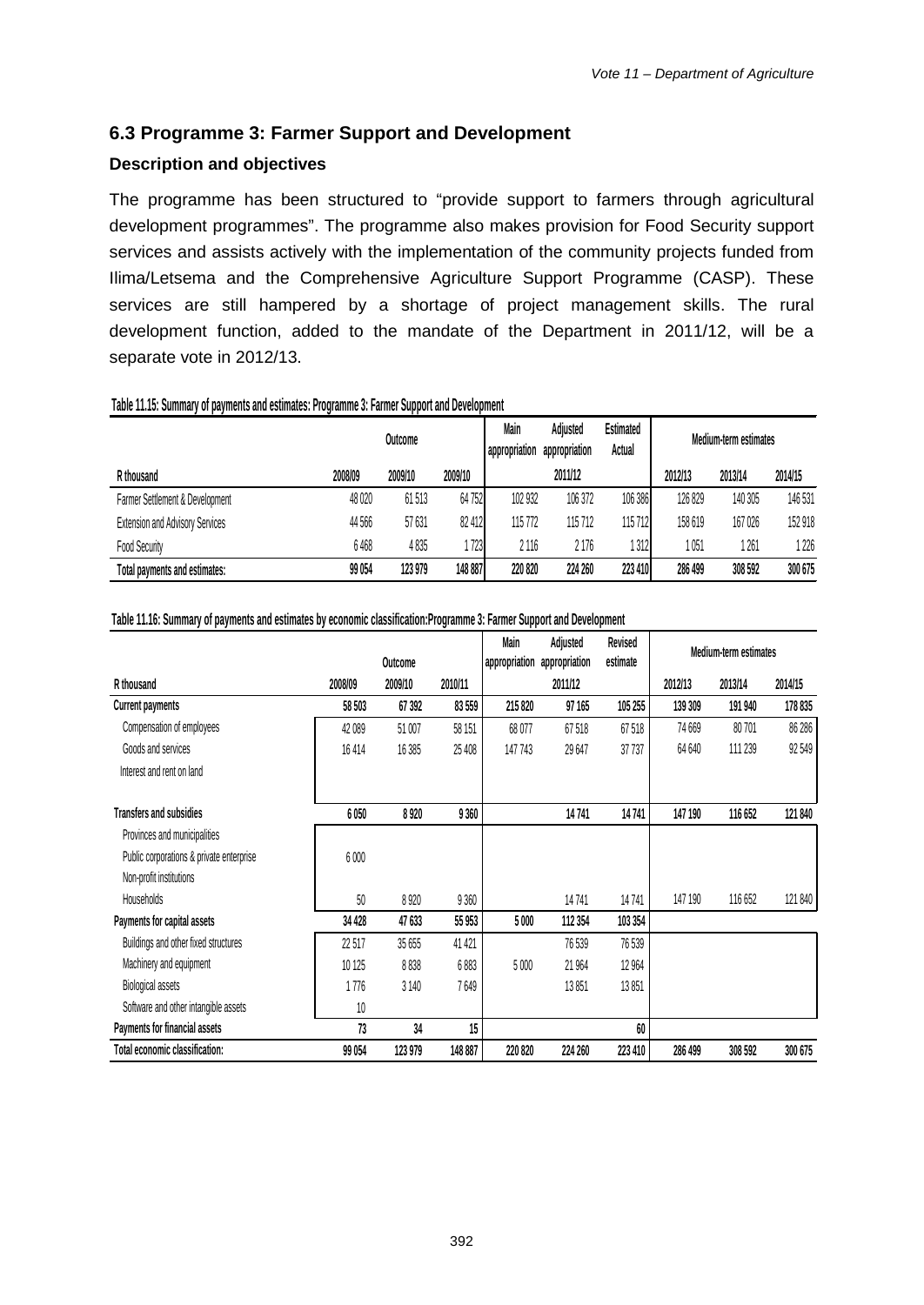## **6.3.1 Farmer Settlement and Development**

#### **Description and objectives**

To facilitate, coordinate and provide support to smallholder and commercial farmers through sustainable agricultural development within agrarian reform initiatives. The CASP conditional grant is managed from this sub-programme. The implementation of the programme very much remains an overall departmental priority and responsibility. The Department intends improving on its project implementation performance during 2012/13 by making greater use of implementing agents to supplement departmental human resources, the latter already stretched.

## **6.3.2 Extension and Advisory Services**

#### **Description and objectives**

The sub-programme is structured to provide extension and advisory services to farmers. These services are managed from five regional centres and the service remains one of the core functions of the Department. The new structure for the activities performed from this sub-programme is fully established with functional and administrative responsibilities assigned to a District Manager. This particular function, agro-processing and provincial agriculture in general will benefit enormously from the newly announced Mohoma Mobung Programme, according to current indications amounting to R30.0 million in 2011/12, R35.0 million in 2012/12, R40.0 million in 2013/14 and R22.145 million in the outer year. The EPWP Integrated Grant to Provinces will contribute R4.0 million in 2012/13.

## **6.3.3 Food Security**

#### **Description and objectives**

To support, advise and coordinate the implementation of Pillar One of the Integrated Food Security Strategy of South Africa (IFSS). The activity was established in 2003/04 and will continue with its activities over the MTEF period. The impact of the Programme is, however, severely restrained by a shortage of funds and implementing capacity. This particular Subprogramme now benefits directly from a greatly increased Ilima/Letsema grant.

## **6.4 Programme 4: Veterinary Services**

#### **Description and objectives**

The objective of the programme is "to provide veterinary services to clients to ensure healthy animals, safe animal products and the welfare of the people of South Africa". The entire service still experiences a shortage of qualified and specialized staff although the appointment of technical staff from the increased appropriation brought some short-term relief. The core functions of Animal Health in the Free State are negatively affected by the constant threat of the spill over of diseases of economic significance across provincial and even international borders.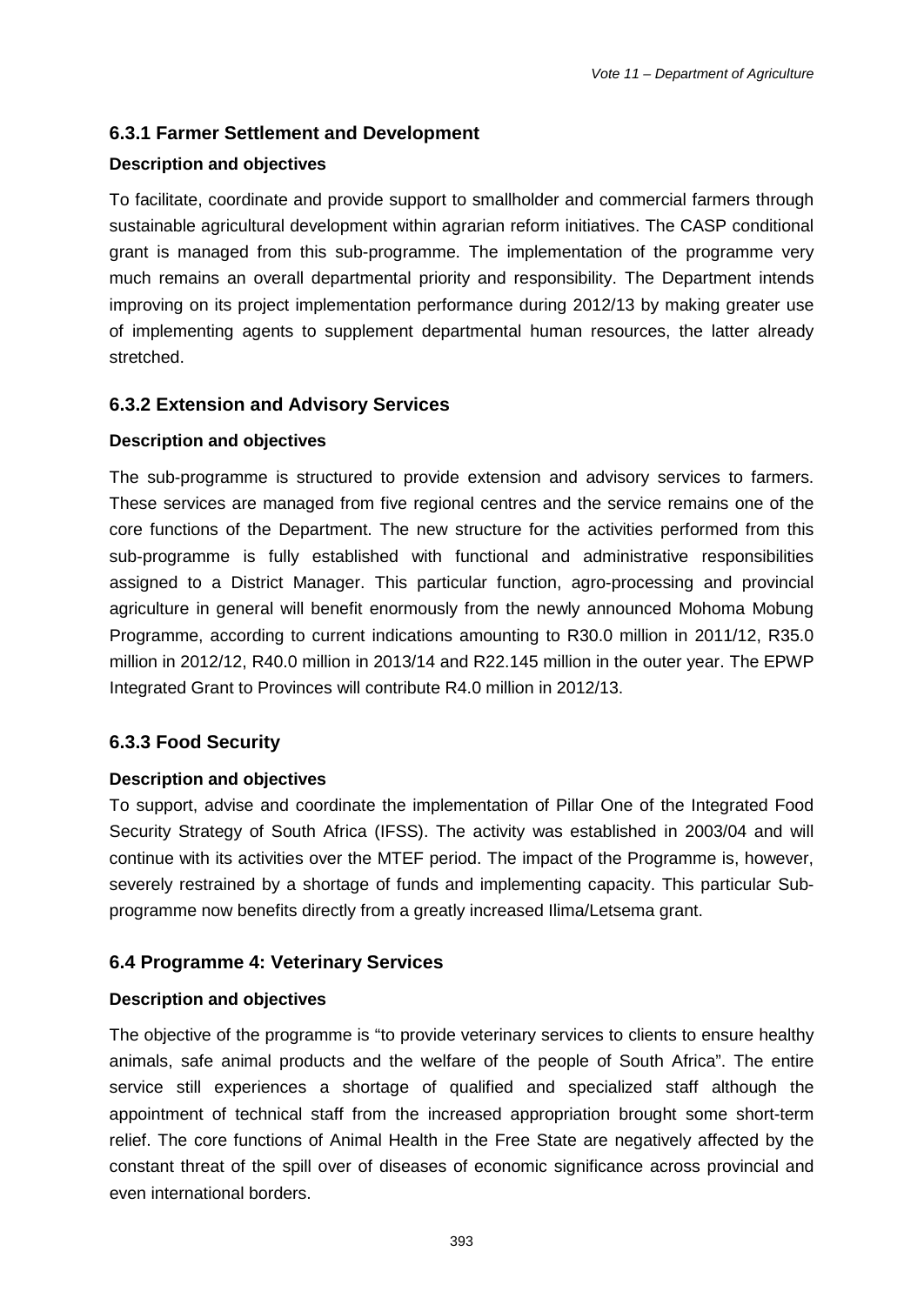#### **Table 11.17: Summary of payments and estimates: Programme 4: Veterinary Services**

|                                |         | Outcome |         | Main<br>appropriation | Adjusted<br>appropriation | Estimated<br>Actual |         | Medium-term estimates |         |
|--------------------------------|---------|---------|---------|-----------------------|---------------------------|---------------------|---------|-----------------------|---------|
| R thousand                     | 2008/09 | 2009/10 | 2010/11 |                       | 2011/12                   |                     | 2012/13 | 2013/14               | 2014/15 |
| Animal Health                  | 23 4 22 | 27 075  | 31 006  | 32 661                | 32611                     | 32 832              | 34 880  | 36 799                | 37 684  |
| <b>Export Control</b>          |         |         |         |                       |                           |                     |         |                       |         |
| Veterinary Public Health       | 2574    | 3056    | 3736    | 4 0 0 3               | 4003                      | 4094                | 4269    | 4552                  | 4656    |
| Veterinary Laboratory Services | 6155    | 6 950   | 7338    | 7 954                 | 8004                      | 8 3 9 2             | 20 693  | 9 1 9 7               | 9543    |
| Total payments and estimates:  | 32 151  | 37 081  | 42 080  | 44 618                | 44 618                    | 45 318              | 59842   | 50 548                | 51883   |

#### **Table 11.18: Summary of provincial payments and estimates by economic classification: Programme 4: Veterinary Services**

|                                      |         |         |         | Main          | Adjusted      | Estimated | Medium-term estimates |         |         |
|--------------------------------------|---------|---------|---------|---------------|---------------|-----------|-----------------------|---------|---------|
|                                      |         | Outcome |         | appropriation | appropriation | Actual    |                       |         |         |
| R thousand                           | 2008/09 | 2009/10 | 2010/11 |               | 2011/12       |           | 2012/13               | 2013/14 | 2014/15 |
| <b>Current payments</b>              | 31 143  | 36 335  | 41 783  | 44 618        | 44 4 60       | 45 083    | 47842                 | 50 548  | 51883   |
| Compensation of employees            | 26 065  | 29 5 18 | 34 150  | 37 278        | 36 681        | 37 371    | 40 742                | 43 798  | 47 083  |
| Goods and services                   | 5078    | 6817    | 7633    | 7340          | 7779          | 7712      | 7100                  | 6750    | 4800    |
| Interest and rent on land            |         |         |         |               |               |           |                       |         |         |
| <b>Transfers and subsidies</b>       |         |         |         |               |               |           |                       |         |         |
| Provinces and municipalities         |         |         |         |               |               |           |                       |         |         |
| Departmental agencies and accounts   |         |         |         |               |               |           |                       |         |         |
| Non-profit institutions              |         |         |         |               |               |           |                       |         |         |
| <b>Households</b>                    |         |         |         |               |               |           |                       |         |         |
| Payments for capital assets          | 1000    | 744     | 269     |               | 158           | 158       | 12 000                |         |         |
| Buildings and other fixed structures |         |         |         |               |               |           | 10 000                |         |         |
| Machinery and equipment              | 1000    | 744     | 269     |               | 158           | 158       | 2000                  |         |         |
| Software & other intangible assets   |         |         |         |               |               |           |                       |         |         |
| Payments for financial assets        | 8       | 2       | 22      |               |               | 77        |                       |         |         |
| Total economic classification:       | 32 151  | 37 081  | 42 074  | 44 618        | 44 618        | 45 318    | 59 842                | 50 548  | 51883   |

## **6.4.1 Animal Health**

## **Description and objectives**

The objective of this sub-programme is to facilitate and provide animal disease control services in order to protect the animal and human population against identified infectious, zoonotic and/or economic diseases, through the implementation of the Animal Diseases Act (Act 35 of 1984) and primary animal health programmes/projects.

## **6.4.2 Export Control**

## **Description and objectives**

To provide control measures including risk assessment and health certification, in order to facilitate the export of animals and animal products. Export control was established as a separate budget entity in 2005/06 but has not yet identified itself as an activity clearly distinguishable from Veterinary Public Health in general, and for this specific reason will the functions once again be executed and funded fully from the budget assigned to Veterinary Public Health in 2012/13. The role of the function in the Free State should, nevertheless, not be under-estimated.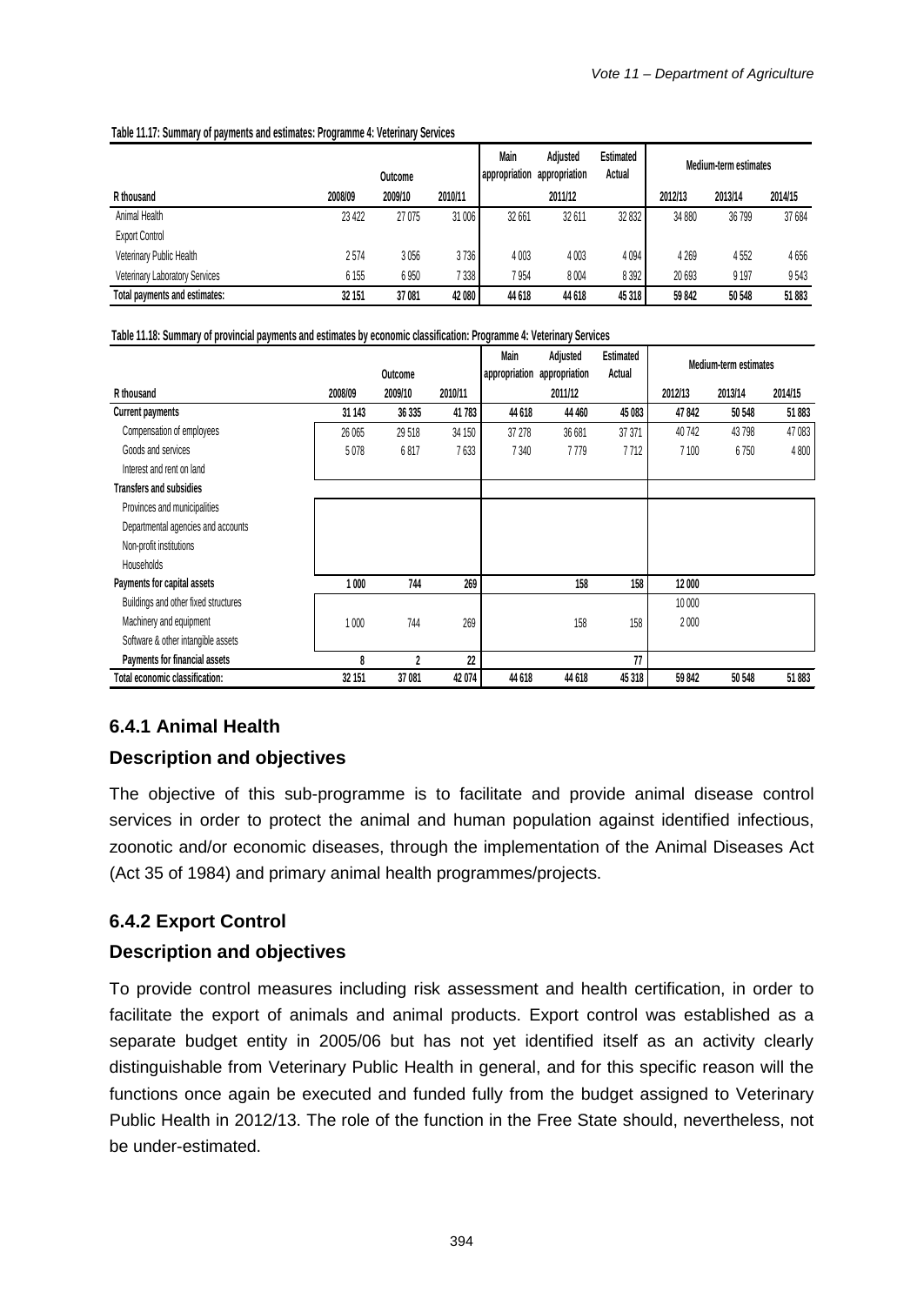## **6.4.3 Veterinary Public Health**

#### **Description and objectives**

To ensure the safety of meat and meat products through the implementation of the Meat Safety Act (Act 40 of 2000), the Animal Diseases Act (Act 35 of 1984), and other relevant legislation.

## **6.6.4 Veterinary Laboratory Services**

#### **Description and objectives**

To render veterinary diagnostic, laboratory and investigative services that will back the control of animal diseases for adherence to hygienic standards and to generate data. The laboratories at Bloemfontein and Kroonstad perform valuable services in this regard despite a current critical shortage of technical staff. The two veterinary laboratories in the province are to benefit from an allocation of R12.0 million from an increased Infrastructure Enhancement Allocation for their upgrading and continued accreditation.

## **6.5 Programme 5: Research and Technology Development Services**

#### **Description and objectives**

The primary objective is "to render expert and needs-based research, development and technology transfer services impacting on development objectives".

|                                     |         | Outcome<br>appropriation |         |        | Adiusted<br>appropriation | Estimated<br>Actual | Medium term estimates |         |         |
|-------------------------------------|---------|--------------------------|---------|--------|---------------------------|---------------------|-----------------------|---------|---------|
| R thousand                          | 2008/09 | 2009/10                  | 2010/11 |        | 2011/12                   |                     | 2012/13               | 2013/14 | 2014/15 |
| Research                            | 13 050  | 13 837                   | 16524   | 16 920 | 17502                     | 17 002              | 17 379                | 18570   | 19600   |
| <b>Technology Transfer Services</b> | 1 007   | 719                      | 13621   | 3070   | 4 2 6 5                   | 3 4 6 5             |                       |         |         |
| Infrastructure Support Services     | 1 497   | 7 219                    | 29 112  | 35 745 | 36 368                    | 33 668              | 37 547                | 40 067  | 40 435  |
| Total payments and estimates:       | 21 554  | 21 775                   | 46 998  | 55 735 | 58 135                    | 54 135              | 54 926                | 58 637  | 60 035  |

#### **Table 11.19: Summary of payments and estimates: Programme 5: Research and Technology Development Services**

#### **Table 11.20: Summary of payments and estimates by economic classification: Programme 5: Research and Technology Development Services**

|                                      |         | Outcome |         | Main<br>appropriation | Adjusted<br>appropriation | Estimated<br>Actual | Medium-term estimates |         |         |
|--------------------------------------|---------|---------|---------|-----------------------|---------------------------|---------------------|-----------------------|---------|---------|
| R thousand                           | 2008/09 | 2009/10 | 2010/11 |                       | 2011/12                   |                     | 2012/13               | 2013/14 | 2014/15 |
| <b>Current payments</b>              | 21 1 20 | 21 393  | 25 768  | 27 30 6               | 31 653                    | 29 640              | 25 075                | 27 144  | 28 542  |
| Compensation of employees            | 18 245  | 17926   | 21 9 29 | 23 811                | 26 089                    | 25 389              | 22 9 25               | 24 644  | 26 492  |
| Goods and services                   | 2875    | 3 4 6 7 | 3839    | 3 4 9 5               | 5564                      | 4 2 5 1             | 2 1 5 0               | 2500    | 2050    |
| Interest and rent on land            |         |         |         |                       |                           |                     |                       |         |         |
| <b>Transfers and subsidies</b>       |         |         |         |                       |                           |                     |                       |         |         |
| Provinces and municipalities         |         |         |         |                       |                           |                     |                       |         |         |
| <b>Households</b>                    |         |         |         |                       |                           |                     |                       |         |         |
| Payments for capital assets          | 105     | 203     | 21 230  | 28 4 29               | 26 482                    | 24 482              | 29 851                | 31 493  | 31 493  |
| Buildings and other fixed structures |         |         | 19 633  | 28 4 29               | 24 017                    | 21 607              | 26851                 | 28 493  | 27 493  |
| Machinery and equipment              | 105     | 122     | 1584    |                       | 2465                      | 2875                | 3000                  | 3 0 0 0 | 4000    |
| <b>Biological assets</b>             |         | 81      | 13      |                       |                           |                     |                       |         |         |
| Software and other intangible assets |         |         |         |                       |                           |                     |                       |         |         |
| Payments for financial assets        | 329     | 179     |         |                       |                           | 13                  |                       |         |         |
| Total economic classification:       | 21 5 54 | 21 775  | 46 998  | 55 735                | 58 135                    | 54 135              | 54 926                | 58 637  | 60 035  |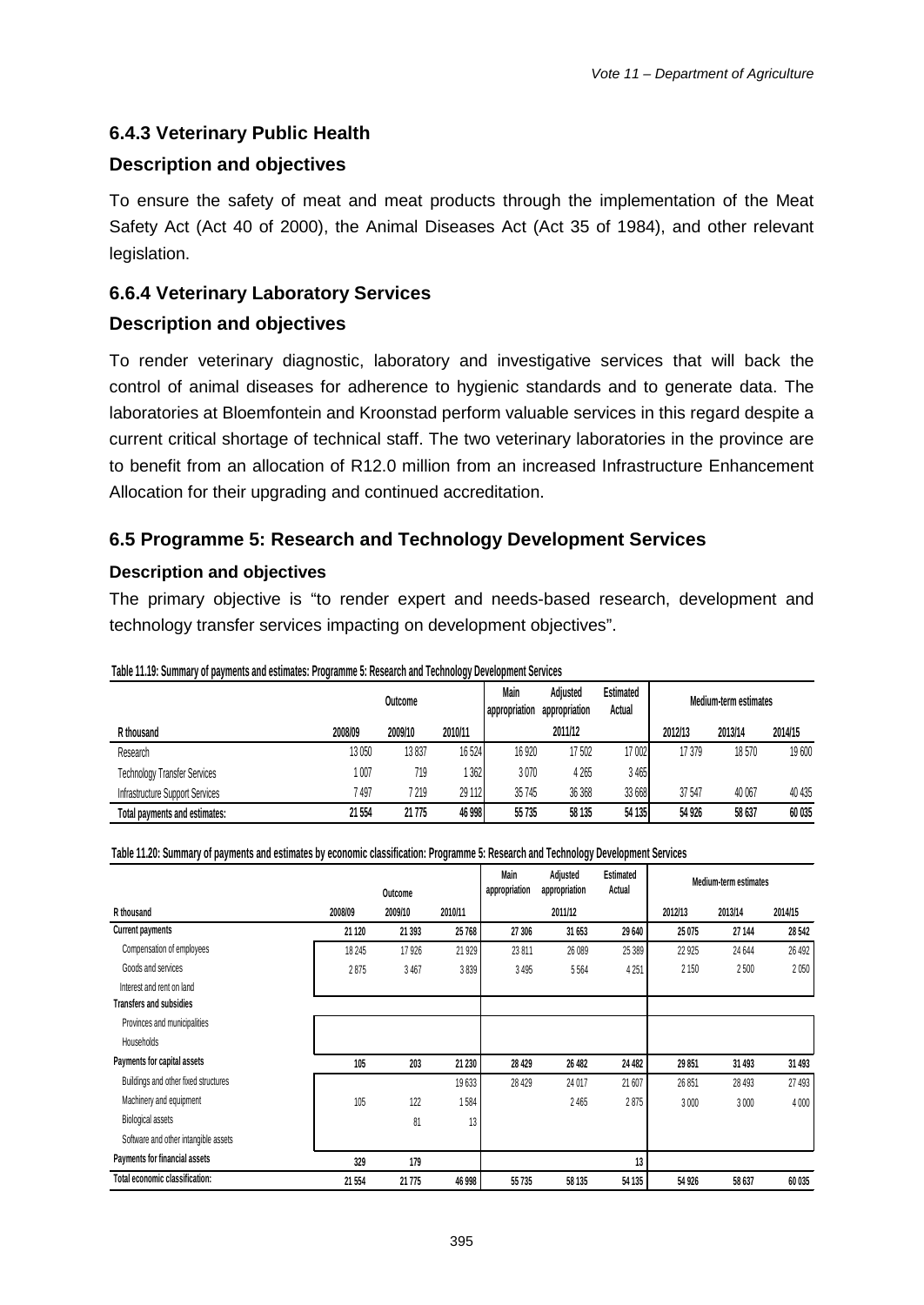## **6.5.1 Research**

#### **Description and objectives**

The objective of research is to conduct, facilitate and co-ordinate research and to participate in multi-disciplinary development projects. Farm systems and applied research is undertaken at Glen and other provincial sites primarily in the fields of crop and animal production and range and pasture management. The function suffers from a shortage of professional staff, jeopardising the outcomes of long-term research projects. The Soil and Water Laboratory provides professional services to the farming community at large. A set-back was suffered with its translocation and the loss of specialised staff.

## **6.5.2 Technology Transfer Services**

#### **Description and objectives**

The basic function is the disseminate information on research and technology developed to clients. The professional work performed by this section forms a crucial part of the management of natural conditions and disasters in the Province, although it is seriously impaired by a shortage of professional staff.

## **6.5.3 Infrastructure Support Services**

#### **Description and objectives**

To provide and maintain infrastructure facilities for the line function to perform their research and other functions, i.e. experimental farms.

This sub-programme deals with the development and maintenance of the farm Glen. Farming operations are undertaken in the interest of research, training and the maintenance of a number of top quality herds. The sub-programme also hosts the upgrading of Glen from the Infrastructure Enhancement Allocation. Glen Farm itself will be voted an amount of R8.023 million for 2012/13.

## **6.6 Programme 6: Agricultural Economic Services**

#### **Description and objectives**

The programme provides timely and relevant agricultural economic services to the sector in support of sustainable agricultural and agri-business development to increase economic growth. The long-standing shortage of staff in Agricultural Economics has been boldly addressed to try and deal with the increasing demand for professional agricultural economic services. The programme will continue to be restructured and expanded to cater for agricultural business development on an increased scale, including economic development planning capacity, institutional capacity building for farmers and project management for CASP, in particular.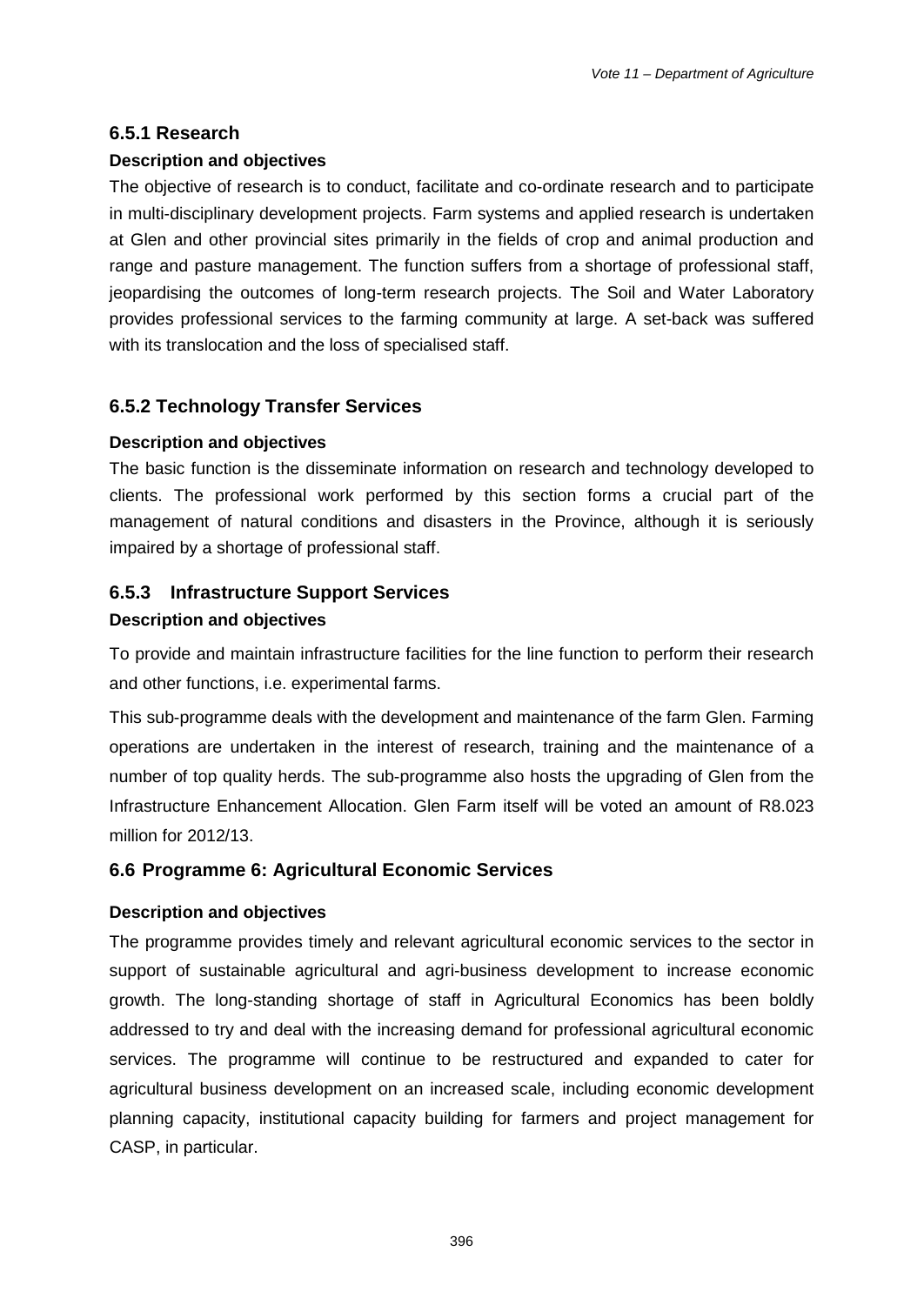#### **Table 11.21: Summary of payments and estimates:Programme 6: Agricultural Economic Services**

|                                     |         | Outcome         |       |         | Main<br>appropriation | Adjusted<br>appropriation | <b>Estimated</b><br>Actual |         | Medium-term estimates |                  |     |
|-------------------------------------|---------|-----------------|-------|---------|-----------------------|---------------------------|----------------------------|---------|-----------------------|------------------|-----|
| R thousand                          | 2008/09 | 2009/10         |       | 2010/11 |                       | 2011/12                   |                            | 2012/13 | 2013/14               | 2014/15          |     |
| Agri-Business Support & Development |         | 3619            | 3 981 | 5032    | 5400                  | 5400                      | 6 3 2 3                    | 8644    |                       | 9897<br>10 29 6  |     |
| Macro-economics Support             |         | 16 <sup>1</sup> | 677   | 359     | 556                   | 556                       | 409                        | 394     |                       | 417              | 442 |
| Total payments and estimates:       |         | 3 780           | 4658  | 5391    | 5 956                 | 5956                      | 6732                       | 9038    |                       | 10738<br>10 3 14 |     |

#### **Table 11.22: Summary of provincial payments and estimates by economic classification:Programme 6: Agricultural Economic Services**

|                                      |         |         | Main    | Adjusted      |               | Estimated<br>Medium-term estimates |         |         |         |
|--------------------------------------|---------|---------|---------|---------------|---------------|------------------------------------|---------|---------|---------|
|                                      |         | Outcome |         | appropriation | appropriation | Actual                             |         |         |         |
| R thousand                           | 2008/09 | 2009/10 | 2010/11 |               | 2011/12       |                                    | 2012/13 | 2013/14 | 2014/15 |
| <b>Current payments</b>              | 3780    | 4544    | 5369    | 5956          | 6352          | 6652                               | 9038    | 10 314  | 10738   |
| Compensation of employees            | 2717    | 3832    | 4 2 9 7 | 4 9 20        | 5 2 9 4       | 5861                               | 7418    | 9049    | 9728    |
| Goods and services                   | 1063    | 712     | 1072    | 1036          | 1058          | 791                                | 1620    | 1 2 6 5 | 1010    |
| Interest and rent on land            |         |         |         |               |               |                                    |         |         |         |
| Unauthorised expenditure             |         |         |         |               |               |                                    |         |         |         |
| Transfers and subsidies              |         | 114     |         |               |               |                                    |         |         |         |
| Provinces and municipalities         |         |         |         |               |               |                                    |         |         |         |
| Non-profit institutions              |         |         |         |               |               |                                    |         |         |         |
| Households                           |         | 114     |         |               |               |                                    |         |         |         |
| Payments for capital assets          |         |         | 19      |               | $80\,$        | 80                                 |         |         |         |
| Buildings and other fixed structures |         |         |         |               |               |                                    |         |         |         |
| Machinery and equipment              |         |         |         |               | 25            | 25                                 |         |         |         |
| Land and sub-soil assets             |         |         |         |               | 55            | 55                                 |         |         |         |
| Software and other intangible assets |         |         | 12      |               |               |                                    |         |         |         |
| Payments for financial assets        |         |         | 3       |               |               |                                    |         |         |         |
| Total economic classification:       | 3780    | 4658    | 5391    | 5956          | 6432          | 6732                               | 9038    | 10 3 14 | 10738   |

## **6.6.1 Agri-Business Support and Development**

#### **Description and objectives**

The functions are to provide agri-business support through entrepreneurial development, marketing services, value adding, production and resource economics.

#### **6.6.2 Macro-economic Support**

#### **Description and objectives**

The sub-programme is structured to provide macro-economic and statistical information on the performance of the agricultural sector in order to inform planning and decision making.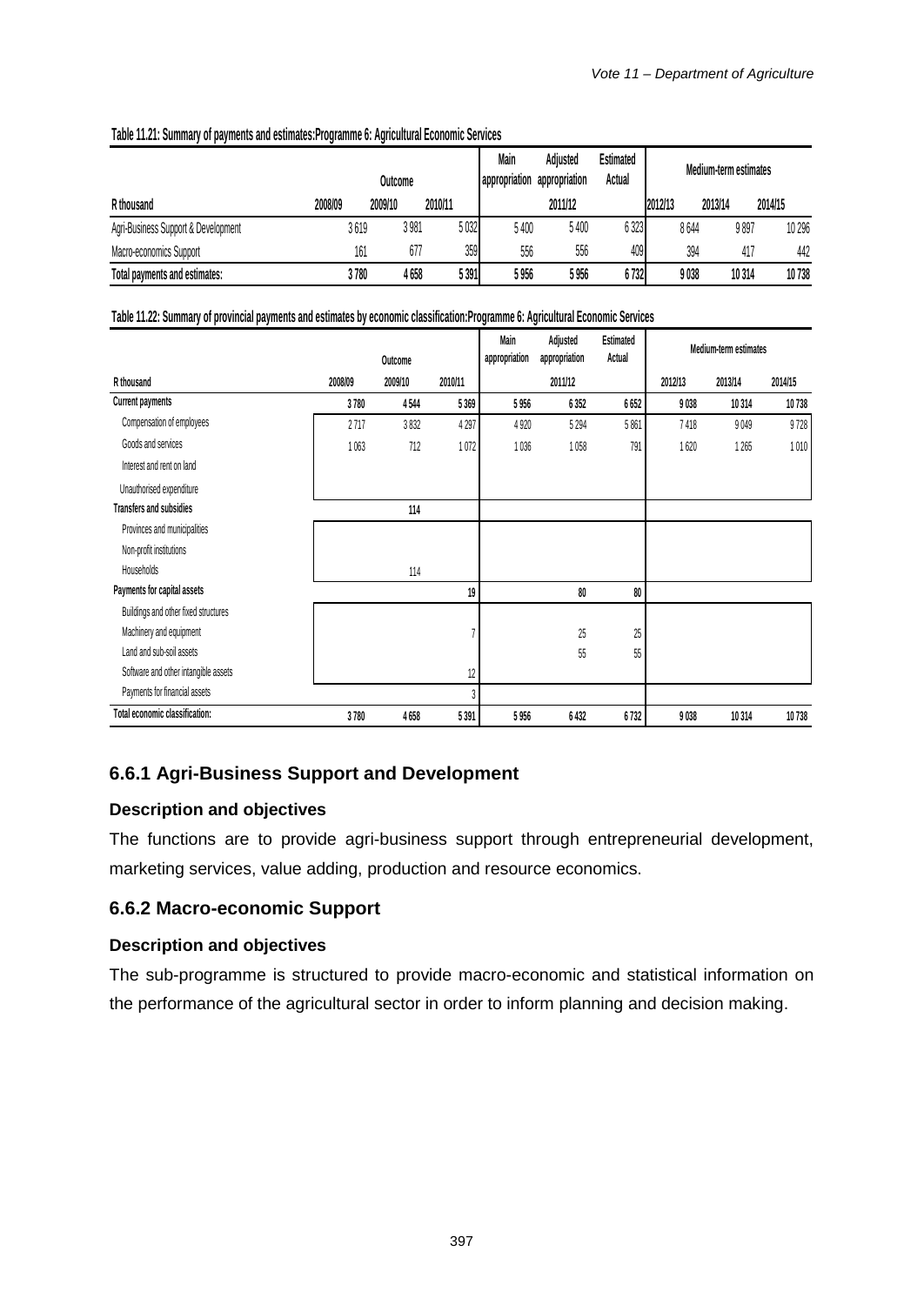## **6.7 Programme 7: Structured Agricultural Education and Training Description and objectives**

The purpose of Structured Agricultural Education and Training is to facilitate and provide structured agricultural education and training in line with the Agricultural Education and Training Strategy to all participants in the agricultural sector in order to establish a knowledgeable, prosperous and competitive sector. Tertiary agricultural and non-formal training are provided by the Glen College of Agriculture, a fully accredited institution with the Higher Education Qualification Committee (HEQC).

#### **Table 11.23: Summary of payments and estimates:Programme 7: Structured Agricultural Education and Training**

|                                    |         | Outcome |         | Main<br>appropriation | Adjusted<br>appropriation | Estimated<br>Actual | Medium-term estimates |         |         |
|------------------------------------|---------|---------|---------|-----------------------|---------------------------|---------------------|-----------------------|---------|---------|
| R thousand                         | 2008/09 | 2009/10 | 2010/11 |                       | 2011/12                   |                     | 2012/13               | 2013/14 | 2014/15 |
| Higher Education & Training        | 347 י   | 8 406   | 9460    | 9685                  | 10 200                    | 10 140              | 12 136                | 11 284  | 11 980  |
| Further Education & Training (FET) | 3 451   | 3 395   | 3800    | 4071                  | 4656                      | 4416                | 5 1 9 2               | 5471    | 5775    |
| Total payments and estimates:      | 10798   | 11 801  | 13 260  | 13 756                | 14856                     | 14 5 5 6            | 17 328                | 16755   | 17755   |

| Table 11.24: Summary of payments and estimates by economic classification: Programme 7: Structured Agricultural Education & Training |  |
|--------------------------------------------------------------------------------------------------------------------------------------|--|
|                                                                                                                                      |  |

|                                      |         | Outcome |         | Main<br>appropriation | Adjusted<br>appropriation | Estimated<br>Actual | Medium-term estimates |         |         |
|--------------------------------------|---------|---------|---------|-----------------------|---------------------------|---------------------|-----------------------|---------|---------|
| R thousand                           | 2008/09 | 2009/10 | 2010/11 |                       | 2011/12                   |                     | 2012/13               | 2013/14 | 2014/15 |
| <b>Current payments</b>              | 10780   | 11783   | 13 2 20 | 13756                 | 14 856                    | 14550               | 17 328                | 16 755  | 17755   |
| Compensation of employees            | 9 0 5 0 | 9276    | 10 0 96 | 10 006                | 11 045                    | 11 235              | 13028                 | 14 005  | 15 0 55 |
| Goods and services                   | 1730    | 2507    | 3 1 2 4 | 3750                  | 3811                      | 3315                | 4 3 0 0               | 2750    | 2700    |
| Interest and rent on land            |         |         |         |                       |                           |                     |                       |         |         |
| <b>Transfers and subsidies</b>       |         |         |         |                       |                           |                     |                       |         |         |
| Provinces and municipalities         |         |         |         |                       |                           |                     |                       |         |         |
| Non-profit institutions              |         |         |         |                       |                           |                     |                       |         |         |
| Households                           |         |         |         |                       |                           |                     |                       |         |         |
| Payments for capital assets          | $18\,$  |         | 40      |                       |                           | 6                   |                       |         |         |
| Buildings and other fixed structures |         |         |         |                       |                           |                     |                       |         |         |
| Machinery and equipment              | 18      |         | 40      |                       |                           | b                   |                       |         |         |
| Software and other intangible assets |         |         |         |                       |                           |                     |                       |         |         |
| Payments for financial assets        |         | 18      |         |                       |                           |                     |                       |         |         |
| Total economic classification:       | 10798   | 11801   | 13 260  | 13756                 | 14 856                    | 14556               | 17 328                | 16 755  | 17755   |

## **6.7.1 Higher Education and Training**

#### **Description and objectives**

The objective of Glen College of Agriculture is to provide accredited higher education and training from NQF levels 5 and above to anybody who desires to study in agriculture and related fields.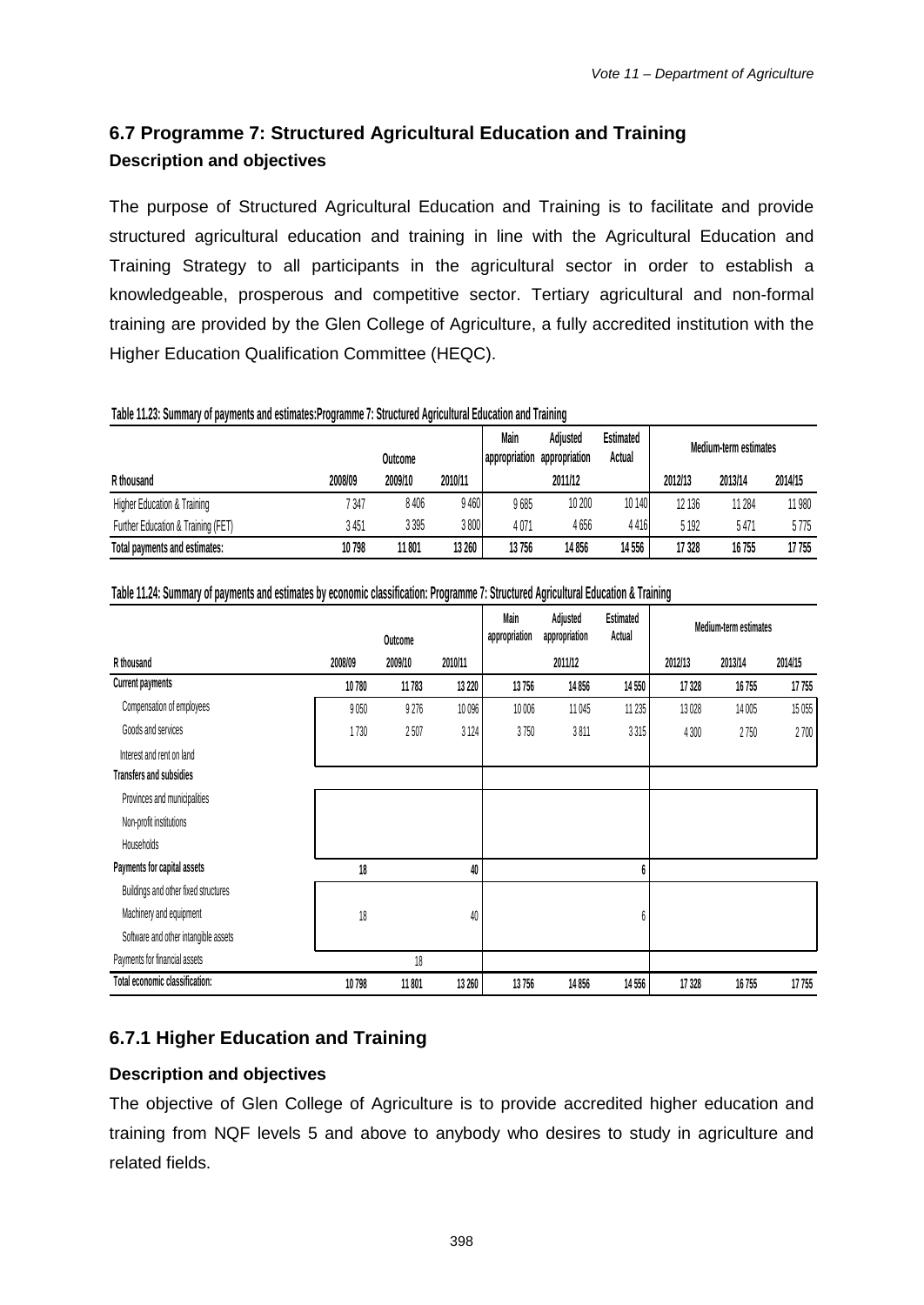## **6.7.2 Further Education and Training (FET)**

#### **Description and objectives**

The Glen Agricultural Institution provides formal and non-formal training on NQF levels 1 to 4 through FET structured education and training programmes to all interested agricultural role players. Special emphasis is placed on the training of emerging farmers as beneficiaries of CASP and the other development programmes and farm workers.

## **6.9 Other programme information**

## **6.9.1 Personnel numbers and costs**

Table 11.25: Personnel numbers and costs<sup>1</sup>: Agriculture

| Personnel numbers                          | As at<br>31 March 2009 31 March 2010 31 March 2011 31 March 2012 31 March 2013 31 March 2014 31 March 2015 | As at   | As at           | As at   | As at   | As at   | As at   |
|--------------------------------------------|------------------------------------------------------------------------------------------------------------|---------|-----------------|---------|---------|---------|---------|
| Administration                             | 421                                                                                                        | 405     | 387             | 442     | 468     | 468     | 468     |
| Sustainable Resource Management            | 48                                                                                                         | 47      | 49              | 53      | 55      | 56      | 57      |
| Farmer Support & Development               | 319                                                                                                        | 320     | 305             | 346     | 357     | 382     | 382     |
| <b>Veterinary Services</b>                 | 130                                                                                                        | 133     | 136             | 139     | 151     | 152     | 152     |
| Technology Research & Development Services | 149                                                                                                        | 123     | 120             | 133     | 134     | 134     | 134     |
| <b>Agricultural Economics</b>              | 14                                                                                                         | 15      | 14 <sub>1</sub> | 18      | 20      | 20      | 20      |
| Structured Agricultural Training           | 62                                                                                                         | 56      | 54              | 62      | 66      | 67      | 67      |
| Rural Debvelopment                         |                                                                                                            |         |                 |         |         |         |         |
| Total personnel numbers: Agriculture       | 1 1 4 3                                                                                                    | 1099    | 1065            | 1 1 9 3 | 1 2 5 1 | 1 2 7 9 | 1 2 8 0 |
| Total personnel cost (R thousand)          | 171 314                                                                                                    | 191 978 | 216 483         | 249 923 | 271542  | 294 252 | 317 110 |
| Unit cost (R thousand)                     | 150                                                                                                        | 175     | 203             | 209     | 217     | 230     | 248     |

*1. Full-time equivalent*

#### **Table 11.26: Summary of departmental personnel numbers and costs**

|                                             |         | Outcome |         | Main<br>appropriation | Adjusted<br>appropriation | Estimated<br>Actual |         | Medium-term estimates |         |
|---------------------------------------------|---------|---------|---------|-----------------------|---------------------------|---------------------|---------|-----------------------|---------|
|                                             | 2008/09 | 2009/10 | 2010/11 |                       | 2011/12                   |                     | 2012/13 | 2013/14               | 2014/15 |
| Total for department                        |         |         |         |                       |                           |                     |         |                       |         |
| Personnel numbers (head count)              | 1143    | 1099    | 1065    | 1193                  | 1193                      | 1193                | 1251    | 1 2 7 9               | 1 2 8 0 |
| Personnel cost (R'000)                      | 171 314 | 191 978 | 216 483 | 256 543               | 251 669                   | 249 923             | 271542  | 294 252               | 317 110 |
| Human resources component                   |         |         |         |                       |                           |                     |         |                       |         |
| Personnel numbers (head count)              | 32      | 32      | 34      | 34                    | 37                        | 37                  | 39      | 39                    | 39      |
| Personnel cost (R'000)                      | 7344    | 8 2 5 8 | 7675    | 9905                  | 9905                      | 9 9 0 5             | 10756   | 11 702                | 12673   |
| Head count as % of total for department     | 2.80%   | 2.91%   | 3.19%   | 2.85%                 | 3.10%                     | 3.10%               | 3.12%   | 3.05%                 | 3.05%   |
| Personnel cost as % of total for department | 4.29%   | 4.30%   | 3.55%   | 3.86%                 | 3.94%                     | 3.96%               | 3.96%   | 3.98%                 | 4.00%   |
| Finance component                           |         |         |         |                       |                           |                     |         |                       |         |
| Personnel numbers (head count)              | 56      | 56      | 66      | 66                    | 69                        | 69                  | 71      | 73                    | 75      |
| Personnel cost (R'000)                      | 10 9 95 | 12 3 63 | 15513   | 13709                 | 13709                     | 13709               | 14887   | 16 197                | 17540   |
| Head count as % of total for department     | 4.90%   | 5.10%   | 6.20%   | 5.53%                 | 5.78%                     | 5.78%               | 5.68%   | 5.71%                 | 5.86%   |
| Personnel cost as % of total for department | 6.42%   | 6.44%   | 7.17%   | 5.34%                 | 5.45%                     | 5.49%               | 5.48%   | 5.50%                 | 5.53%   |
| Full time workers                           |         |         |         |                       |                           |                     |         |                       |         |
| Personnel numbers (head count)              | 1143    | 1099    | 1065    | 1193                  | 1193                      | 1 1 9 3             | 1251    | 1 2 7 9               | 1 2 8 0 |
| Personnel cost (R'000)                      | 171 314 | 191 978 | 216 483 | 256 543               | 251 669                   | 249 923             | 271542  | 294 252               | 317 110 |
| Head count as % of total for department     | 100.00% | 100.00% | 100.00% | 100.00%               | 100.00%                   | 100.00%             | 100.00% | 100.00%               | 100.00% |
| Personnel cost as % of total for department | 100.00% | 100.00% | 100.00% | 100.00%               | 100.00%                   | 100.00%             | 100.00% | 100.00%               | 100.00% |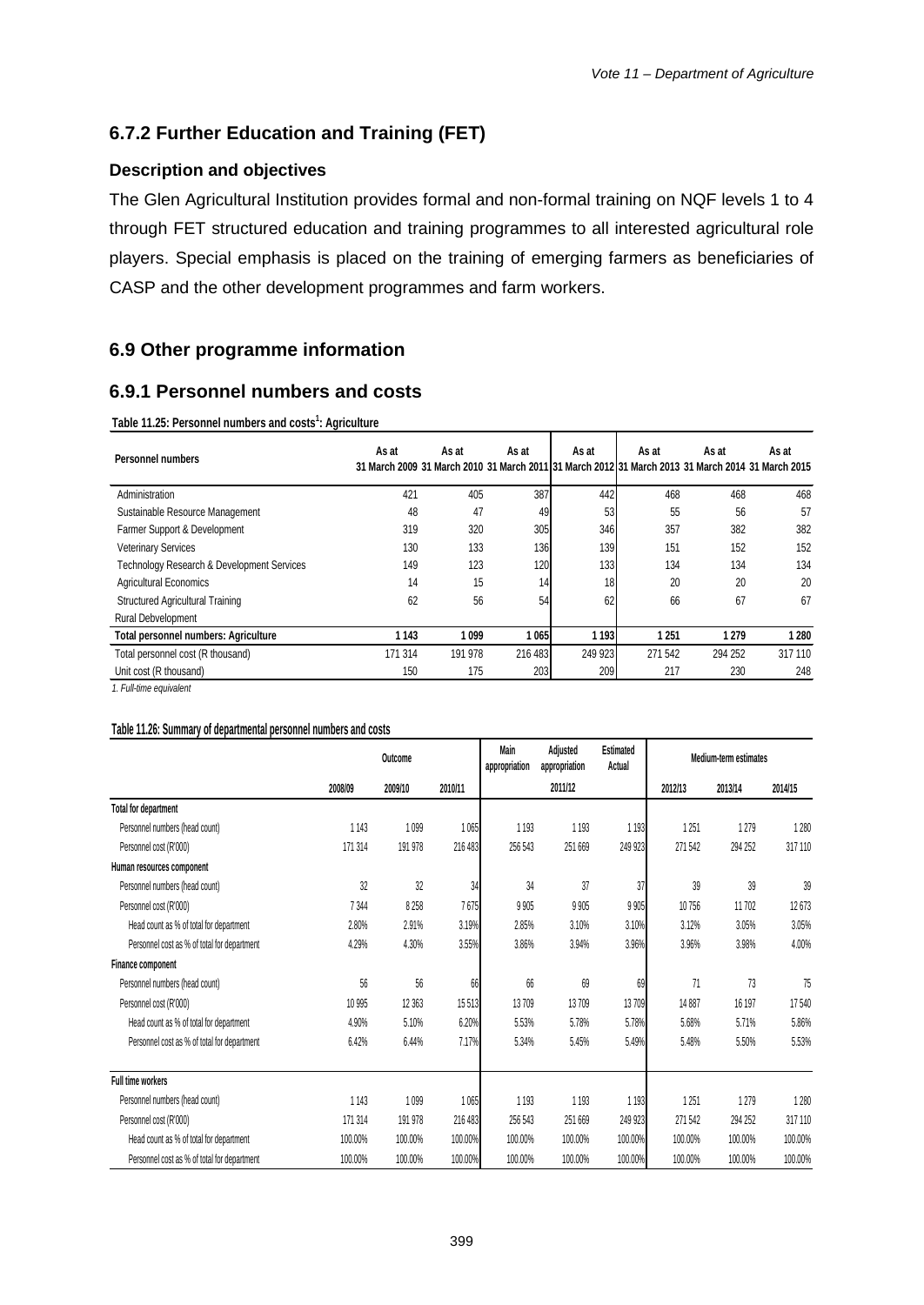## **6.9.2 Training**

#### **Table 11.27(a): Payments on training: Agriculture**

|                                              | Outcome |         |         | Main<br>appropriation | Adjusted<br>Estimated<br>Actual<br>appropriation |         | Medium-term estimates |         |         |
|----------------------------------------------|---------|---------|---------|-----------------------|--------------------------------------------------|---------|-----------------------|---------|---------|
| R thousand                                   | 2008/09 | 2009/10 | 2010/11 |                       | 2011/12                                          |         | 2012/13               | 2013/14 | 2014/15 |
| Administration1                              |         |         |         |                       |                                                  |         |                       |         |         |
| of which Unspecified                         | 4 1 3 2 | 2 1 0 6 |         | 2454                  | 2454                                             | 2454    | 2851                  | 3110    | 3 3 6 8 |
| Sustainable Resource Management              |         |         |         |                       |                                                  |         |                       |         |         |
| of which Unspecified                         |         |         |         |                       |                                                  |         |                       |         |         |
| Farmer Support & Development                 |         |         |         |                       |                                                  |         |                       |         |         |
| of which Unspecified                         | 5       |         |         |                       |                                                  |         |                       |         |         |
| <b>Veterinary Services</b>                   |         |         |         |                       |                                                  |         |                       |         |         |
| of which Unspecified                         | 15      | 39      |         |                       |                                                  |         |                       |         |         |
| Research & Technology Development Services   |         |         |         |                       |                                                  |         |                       |         |         |
| of which Unspecified                         |         |         |         |                       |                                                  |         |                       |         |         |
| Agricultural Economic Services               |         |         |         |                       |                                                  |         |                       |         |         |
| of which Unspecified                         | 12      | 17      |         |                       |                                                  |         |                       |         |         |
| Structured Agricultural Education & Training |         |         |         |                       |                                                  |         |                       |         |         |
| of which Unspecified                         | b       |         |         |                       |                                                  |         |                       |         |         |
| Total payments and estimates: Agriculture    | 4 1 7 0 | 2 1 6 2 |         | 2454                  | 2454                                             | 2 4 5 4 | 2851                  | 3 1 1 0 | 3 3 6 8 |

*\*Note 1: The Department runs a centralised budget for training since 2003/04 although some programme-specific expenditure is permissible.*

The training programme of the Department is based on the outcome of an annual needs survey amongst personnel. The emphasis has always been on the cultivation of the most basic of skills, rather that the identification of development of skills of a higher order. The training programme for Field Staff will in 2012/13 once again benefit from the Extension Recovery Plan, funded from CASP.

|                                  |         | Outcome |         | Main<br>appropriation | Adjusted<br>appropriation | Estimated<br>Actual | Medium-term estimates |         |         |
|----------------------------------|---------|---------|---------|-----------------------|---------------------------|---------------------|-----------------------|---------|---------|
|                                  | 2008/09 | 2009/10 | 2010/11 |                       | 2011/12                   |                     | 20012/13              | 2013/14 | 2014/15 |
| Number of staff                  |         |         |         |                       |                           |                     |                       |         |         |
| Number of personnel trained      | 621     | 816     | 907     | 500                   | 500                       | 500                 | 550                   | 600     | 600     |
| of which                         |         |         |         |                       |                           |                     |                       |         |         |
| Male                             | 263     | 419     | 476     | 210                   | 210                       | 210                 | 231                   | 250     | 250     |
| Female                           | 358     | 397     | 431     | 290                   | 290                       | 290                 | 319                   | 350     | 350     |
| Number of training opportunities |         |         |         |                       |                           |                     |                       |         |         |
| of which                         |         |         |         |                       |                           |                     |                       |         |         |
| Tertiary                         | 4       | 5       | 4       | 5                     | 5                         | 5                   | 5                     | 5       | 5       |
| Workshops                        |         |         | 1       |                       |                           |                     |                       |         |         |
| Seminars                         |         |         |         |                       |                           |                     |                       |         |         |
| Other                            | 39      | 30      | 23      | 40                    | $40\,$                    | 40                  | 40                    | 40      | 40      |
| Number of bursaries offered      | 50      | 23      | 23      | 40                    | 40                        | 40                  | 40                    | 40      | 40      |
| Number of interns appointed      | 29      | 20      | 33      | 30                    | 30                        | 30                  | 30                    | 30      | 30      |
| Number of learnerships appointed |         |         |         |                       |                           |                     |                       |         |         |
| Number of days spent on training | 264     | 264     | 264     | 264                   | 264                       | 264                 | 264                   | 264     | 264     |

#### **Table 11.27(b): Information on training: Agriculture**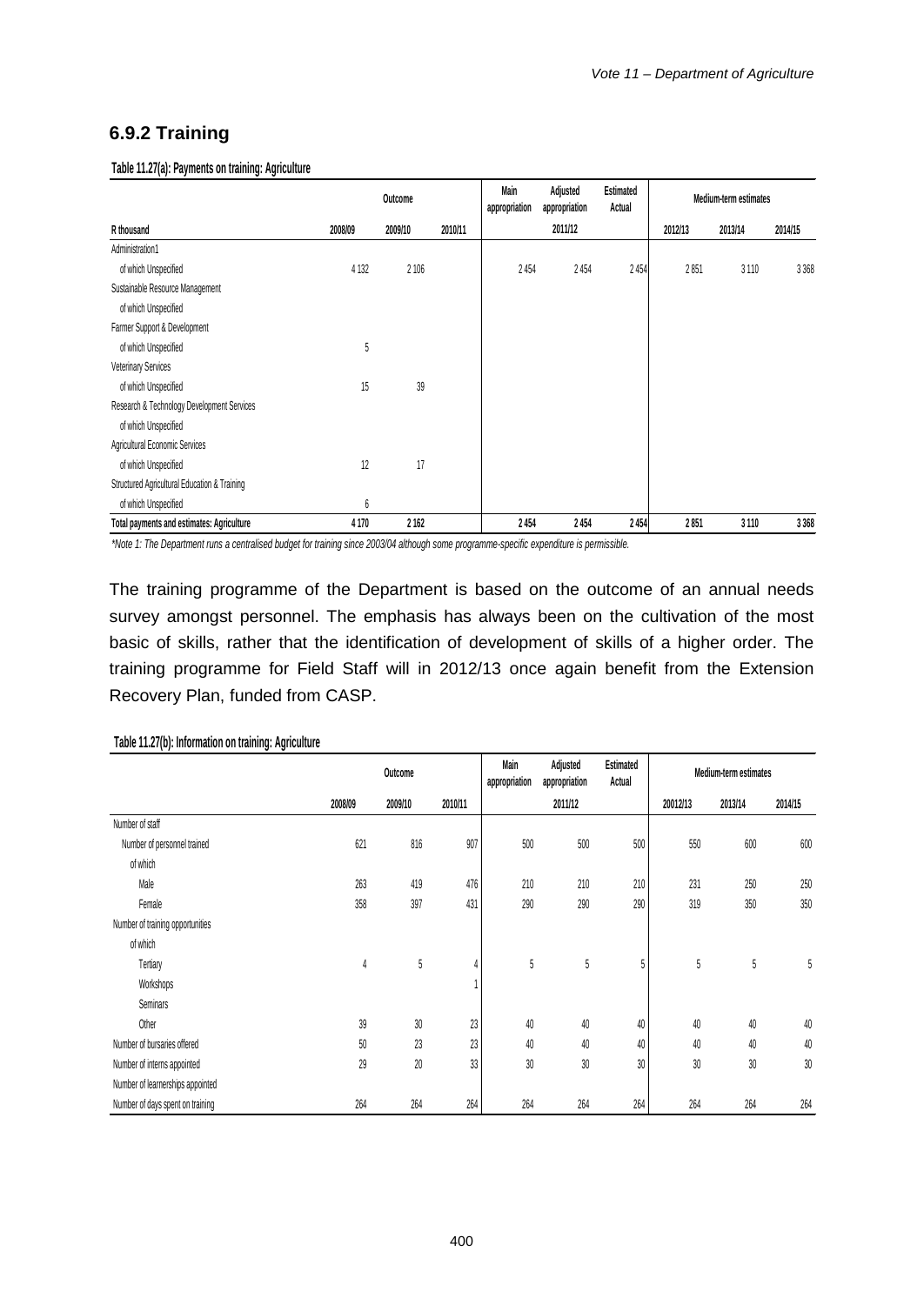## **6.8.3 Reconciliation of structural change**

The Department of Agriculture follows the generic programme structure for Provincial Departments of Agriculture and no structural change is allowed. The addition of the rural development function to the mandate of the Department led to the increase in budget of R35.261 million in 2011/12 and the allocation of stated amount of Sub-programme 3.4: Rural Development, a sub-programme not gazetted as such. Anticipated changes regarding the future constitutional accommodation of the function has now led to its omission from this year's budget because of Rural Development becoming a separate vote on 1 April 2012.

|                                                                    | Programmes for 2011/12 |           | Programmes for 2012/13                       |                |                    |  |  |  |  |  |
|--------------------------------------------------------------------|------------------------|-----------|----------------------------------------------|----------------|--------------------|--|--|--|--|--|
|                                                                    | 2010/11 Equivalent     |           |                                              |                | 2012/13 Equivalent |  |  |  |  |  |
|                                                                    | Programme              | Sub-      |                                              | Programme      | Sub-               |  |  |  |  |  |
|                                                                    |                        | programme |                                              |                | programme          |  |  |  |  |  |
| of<br>Department<br>Agriculture<br>and<br><b>Rural Development</b> | 3                      | 3.4       | 0f<br>Department<br><b>Rural Development</b> |                |                    |  |  |  |  |  |
| οf<br>Department<br>Agriculture<br>and<br><b>Rural Development</b> | 5                      | 5.2       | of<br>Department<br>Agriculture              | $\overline{2}$ | 2.4                |  |  |  |  |  |

#### Table 11.28: Reconciliation of structural changes: Agriculture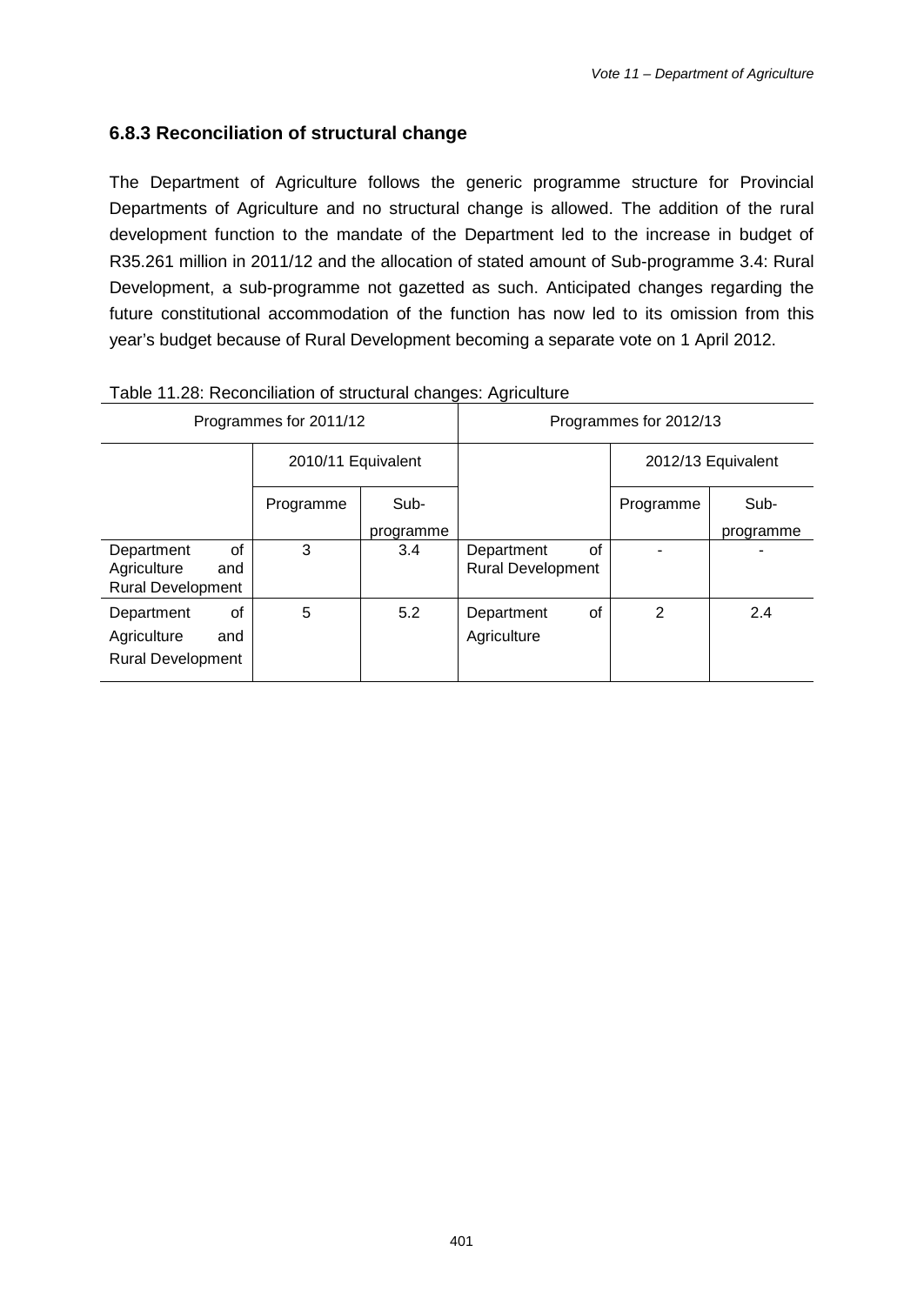# **ANNEXURE TO THE ESTIMATES OF PROVINCIAL REVENUE & EXPENDITURE**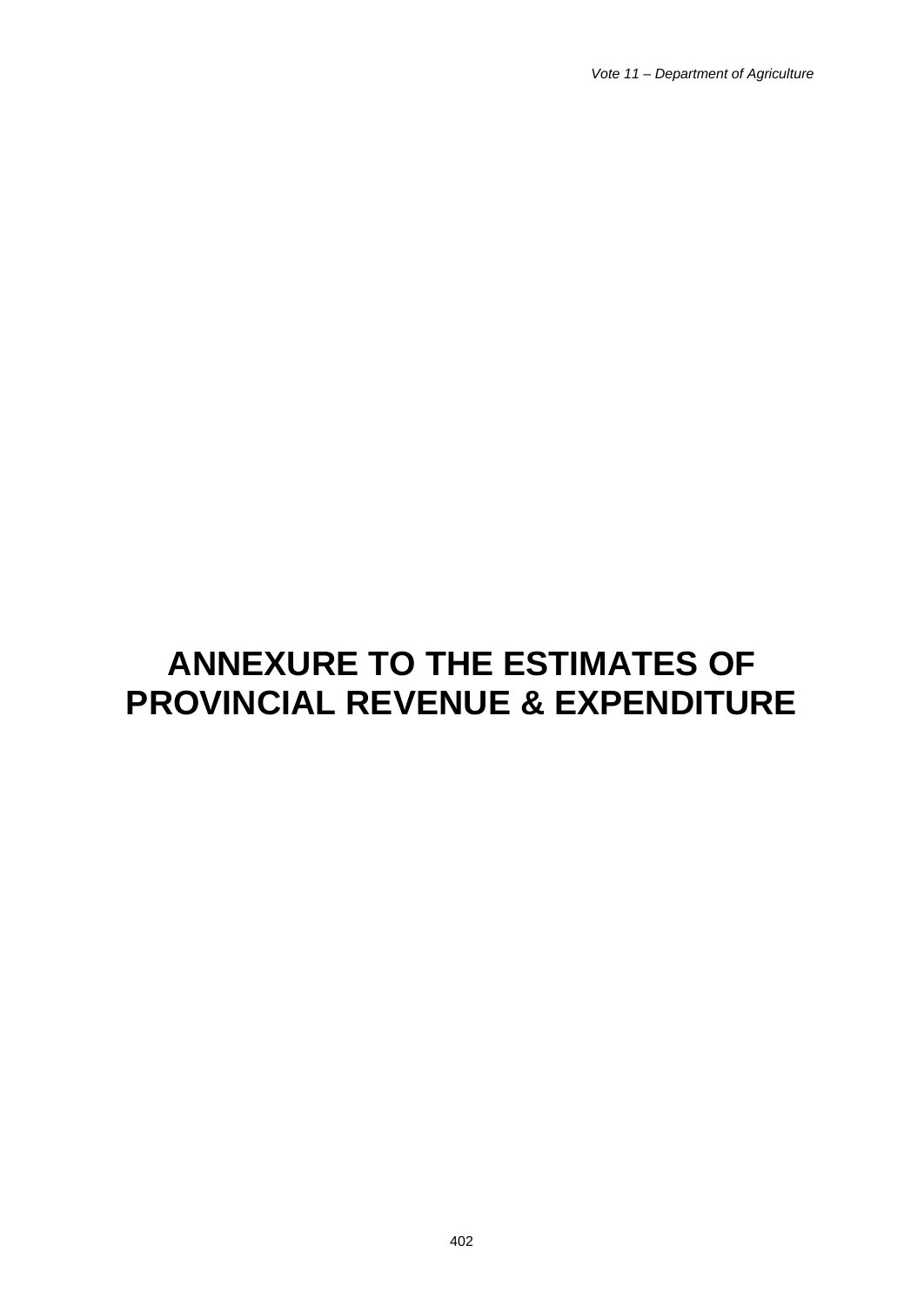#### **Table B.1: Specification of receipts: Agriculture**

|                                                                                        |         | Outcome |         | Main<br>appropriation | Adjusted<br>appropriation | Estimated<br>Actual |         | Medium-term estimates |         |
|----------------------------------------------------------------------------------------|---------|---------|---------|-----------------------|---------------------------|---------------------|---------|-----------------------|---------|
| R thousand                                                                             | 2008/09 | 2009/10 | 2010/11 |                       | 2011/12                   |                     | 2012/13 | 2013/14               | 2014/15 |
| Tax receipts                                                                           |         |         |         |                       |                           |                     |         |                       |         |
| Casino taxes                                                                           |         |         |         |                       |                           |                     |         |                       |         |
| Horse racing taxes                                                                     |         |         |         |                       |                           |                     |         |                       |         |
| Liquor licences                                                                        |         |         |         |                       |                           |                     |         |                       |         |
| Motor vehicle licences                                                                 |         |         |         |                       |                           |                     |         |                       |         |
| Sales of goods and services other than capital assets                                  | 2745    | 1686    | 1796    | 1761                  | 1761                      | 1748                | 1787    | 1889                  | 2008    |
| Sale of goods and services produced by department (excluding cap                       | 2745    | 1686    | 1796    | 1761                  | 1761                      | 1748                | 1787    | 1889                  | 2008    |
| Sales by market establishments                                                         | 59      |         |         |                       |                           |                     |         |                       |         |
| Administrative fees                                                                    | 79      | 222     | 217     | 261                   | 261                       | 219                 | 204     | 207                   | 213     |
| Other sales                                                                            | 2607    | 1464    | 1579    | 1500                  | 1500                      | 1529                | 1583    | 1682                  | 1795    |
| Of which                                                                               |         |         |         |                       |                           |                     |         |                       |         |
| Tuition fees                                                                           | 116     |         |         | 442                   | 442                       | 43                  | 595     | 674                   | 775     |
| Laboratory services (soil and animal testing)                                          | 343     |         |         | 5                     | 5                         | 26                  | 20      | $20\,$                | $22\,$  |
| Sale of surplus agricultural produce                                                   | 992     |         |         | 630                   | 630                       | 226                 | 631     | 642                   | 643     |
| Sales of scrap, waste, arms and other used current goods<br>(excluding capital assets) |         |         |         |                       |                           |                     |         |                       |         |
| Transfers received from:                                                               |         |         |         |                       |                           |                     |         |                       |         |
| Other governmental units                                                               |         |         |         |                       |                           |                     |         |                       |         |
| Universities and technikons                                                            |         |         |         |                       |                           |                     |         |                       |         |
| Foreign governments                                                                    |         |         |         |                       |                           |                     |         |                       |         |
| International organisations                                                            |         |         |         |                       |                           |                     |         |                       |         |
| Public corporations and private enterprises                                            |         |         |         |                       |                           |                     |         |                       |         |
| Households and non-profit institutions                                                 |         |         |         |                       |                           |                     |         |                       |         |
| Fines, penalties and forfeits                                                          |         |         |         |                       |                           |                     |         |                       |         |
| Interest, dividends and rent on land                                                   | 71      | 948     | $16\,$  | 37                    | $37\,$                    | 12                  | 15      | $20\,$                | $20\,$  |
| Interest                                                                               | 52      | 948     | 16      | 37                    | 37                        | 12                  | 15      | $20\,$                | 20      |
| <b>Dividends</b>                                                                       |         |         |         |                       |                           |                     |         |                       |         |
| Rent on land                                                                           | 19      |         |         |                       |                           |                     |         |                       |         |
| Sales of capital assets                                                                |         |         |         |                       |                           |                     |         |                       |         |
| Land and subsoil assets                                                                |         |         |         |                       |                           |                     |         |                       |         |
| Other capital assets                                                                   |         |         |         |                       |                           |                     |         |                       |         |
| Payments for financial assets                                                          | 601     | 601     | 1283    | 441                   | 441                       | 727                 | 543     | 565                   | 577     |
| Total departmental receipts                                                            | 3 4 1 7 | 3 2 3 5 | 3095    | 2239                  | 2 2 3 9                   | 2 487               | 2345    | 2474                  | 2605    |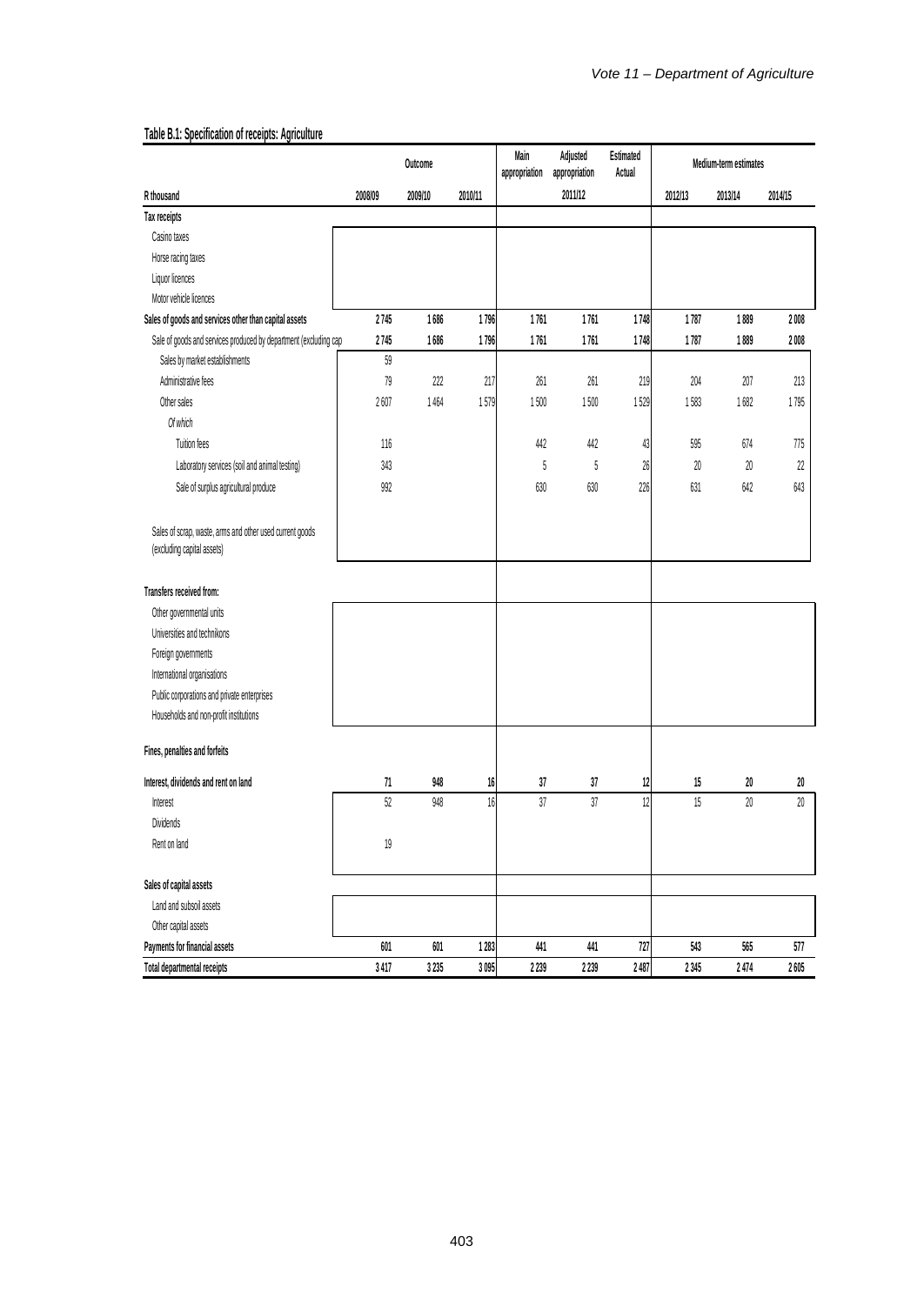#### **Table B.2(a): Payments and estimates by economic classification: Agriculture**

|                                                          | Outcome |         |          | Main<br>appropriation appropriation | Adjusted | Revised<br>estimate | Medium-term estimates |          |         |  |
|----------------------------------------------------------|---------|---------|----------|-------------------------------------|----------|---------------------|-----------------------|----------|---------|--|
| R thousand                                               | 2008/09 | 2009/10 | 2010/11  |                                     | 2011/12  |                     | 2012/13               | 2013/14  | 2014/15 |  |
| <b>Current payments</b>                                  | 272 032 | 277 420 | 296 232  | 447 350                             | 332 327  | 354 312             | 379 855               | 436 006  | 436 925 |  |
| Compensation of employees                                | 171 314 | 191 978 | 216 456  | 256 543                             | 251 669  | 249 923             | 271542                | 294 252  | 317 110 |  |
| Salaries and wages                                       | 148 365 | 165 137 | 187 471  | 224 918                             | 219 063  | 217 432             | 236 242               | 255 998  | 275 888 |  |
| Social contributions                                     | 22 949  | 26 841  | 28 985   | 31 625                              | 32 606   | 32 491              | 35 300                | 38 254   | 41 222  |  |
| Goods and services                                       | 100 348 | 83 612  | 79551    | 190 807                             | 80 658   | 104 059             | 108 313               | 141 754  | 119815  |  |
| of which                                                 | 100 348 | 83 612  | 79551    | 190 807                             | 80 658   | 104 059             | 108 313               | 141 754  | 119815  |  |
| Consultants: Infrstructure & Planning                    | 11 950  | 1679    | 3642     | 143 403                             | 4782     | 2215                | 3690                  | 40 580   | 21 498  |  |
| Contractors                                              | 5890    | 17 385  | 7437     | 4 1 4 5                             | 24 105   | 35 748              | 58 884                | 65 208   | 69 901  |  |
| Veterinary supplies (medicines, dipping, vacination, lab | 397     | 1941    | 501      | 2170                                | 2 1 5 6  | 1 3 6 5             | 1916                  | 1507     | 1527    |  |
| Travel and subsistence                                   | 31 981  | 16 751  | 24 012   | 14577                               | 12648    | 21886               | 12653                 | 10734    | 5650    |  |
| Interest and rent on land                                | 370     | 1830    | 225      |                                     |          | 330                 |                       |          |         |  |
| Interest                                                 | 370     | 1830    | 225      |                                     |          | 330                 |                       |          |         |  |
| Rent on land                                             |         |         |          |                                     |          |                     |                       |          |         |  |
| Transfers and subsidies to <sup>1</sup> :                | 38 207  | 26 127  | 16 628   | 3 3 0 1                             | 23 403   | 22 246              | 149 476               | 118 963  | 124 176 |  |
| Provinces and municipalities                             | 46      | 50      | 27       | 65                                  | 65       | 65                  | 50                    | 55       | 60      |  |
| Provinces <sup>2</sup>                                   |         |         |          |                                     |          |                     |                       |          |         |  |
| Provincial Revenue Funds                                 | 39      | 50      | 27       | 65                                  | 65       | 65                  | 50                    | 55       | 60      |  |
| Provincial agencies and funds                            |         |         |          |                                     |          |                     |                       |          |         |  |
| Municipalities <sup>3</sup>                              |         |         |          |                                     |          |                     |                       |          |         |  |
| Municipalities                                           | 7       |         |          |                                     |          |                     |                       |          |         |  |
| Municipal agencies and funds                             |         |         |          |                                     |          |                     |                       |          |         |  |
| Departmental agencies and accounts                       | 160     | 172     | 196      | 236                                 | 255      | 255                 | 236                   | 256      | 276     |  |
| Social security funds                                    |         |         |          |                                     |          |                     |                       |          |         |  |
| Departmental agencies                                    | 160     | 172     | 196      | 236                                 | 255      | 255                 | 236                   | 256      | 276     |  |
| Universities and technikons                              |         |         |          |                                     |          |                     |                       |          |         |  |
|                                                          |         |         |          |                                     |          |                     |                       |          |         |  |
| Foreign governments and international organisations      |         |         |          |                                     |          |                     |                       |          |         |  |
| Public corporations and private enterprises <sup>5</sup> | 6071    |         |          |                                     |          |                     |                       |          |         |  |
| Public corporations                                      | 6000    |         |          |                                     |          |                     |                       |          |         |  |
| Subsidies on production                                  |         |         |          |                                     |          |                     |                       |          |         |  |
| Other transfers                                          | 6000    |         |          |                                     |          |                     |                       |          |         |  |
| Private enterprises                                      | 71      |         |          |                                     |          |                     |                       |          |         |  |
| Subsidies on production                                  |         |         |          |                                     |          |                     |                       |          |         |  |
| Other transfers                                          | 71      |         |          |                                     |          |                     |                       |          |         |  |
| Non-profit institutions                                  |         |         |          |                                     |          |                     |                       |          |         |  |
| Households                                               | 31 930  | 25 905  | 16 405   | 3 0 0 0                             | 23 08 3  | 21 926              | 149 190               | 118 652  | 123 840 |  |
| Social benefits                                          | 731     | 4 9 9 4 | 874      | 3 0 0 0                             | 2000     | 2 1 4 9             | 2000                  | $2000$   | 2000    |  |
| Other transfers to households                            | 31 199  | 20 911  | 15 5 31  |                                     | 21 083   | 19777               | 147 190               | 116 652  | 121 840 |  |
| Payments for capital assets                              | 50 231  | 71 322  | 83 080   | 33 429                              | 138 326  | 129 332             | 50 151                | 40 0 64  | 36 064  |  |
| Buildings and other fixed structures                     | 33 191  | 51 088  | 61 054   | 28 4 29                             | 98 556   | 98 146              | 41 301                | 32 493   | 27 493  |  |
| <b>Buildings</b>                                         |         | 14 9 61 | 19633    | 28 4 29                             | 22017    | 21 607              | 36 851                | 28 4 9 3 | 27 493  |  |
| Other fixed structures                                   | 33 191  | 36 127  | 41 421   |                                     | 76539    | 76539               | 4 4 5 0               | 4 0 0 0  |         |  |
| Machinery and equipment                                  | 15 15 3 | 13544   | 10851    | 5 0 0 0                             | 25 240   | 16 656              | 5 0 0 0               | 3071     | 4071    |  |
| Transport equipment                                      | 737     | 595     | 185      |                                     |          |                     |                       |          |         |  |
| Other machinery and equipment                            | 14 4 16 | 12 949  | 10 6 6 6 | 5 0 0 0                             | 25 240   | 16 656              | 5 0 0 0               | 3071     | 4071    |  |
| Heritage Assets                                          |         |         |          |                                     |          |                     |                       |          |         |  |
| Specialized military assets                              |         |         |          |                                     |          |                     |                       |          |         |  |
| <b>Biological assets</b>                                 | 1821    | 5557    | 8 9 0 5  |                                     | 14 131   | 14 131              | 1 4 4 0               | 2000     | 2000    |  |
| Land and sub-soil assets                                 |         | 1122    | 2118     |                                     | 204      | 204                 | 2410                  | 2500     | 2500    |  |
| Software and other intangible assets                     | 66      | 11      | 152      |                                     | 195      | 195                 |                       |          |         |  |
| Payments for financial assets                            | 1240    | 370     | 69       |                                     |          | 166                 |                       |          |         |  |
| Total economic classification: DETEA                     | 361710  | 375 239 | 396 009  | 484 080                             | 494 056  | 506 056             | 579 482               | 595 033  | 597 165 |  |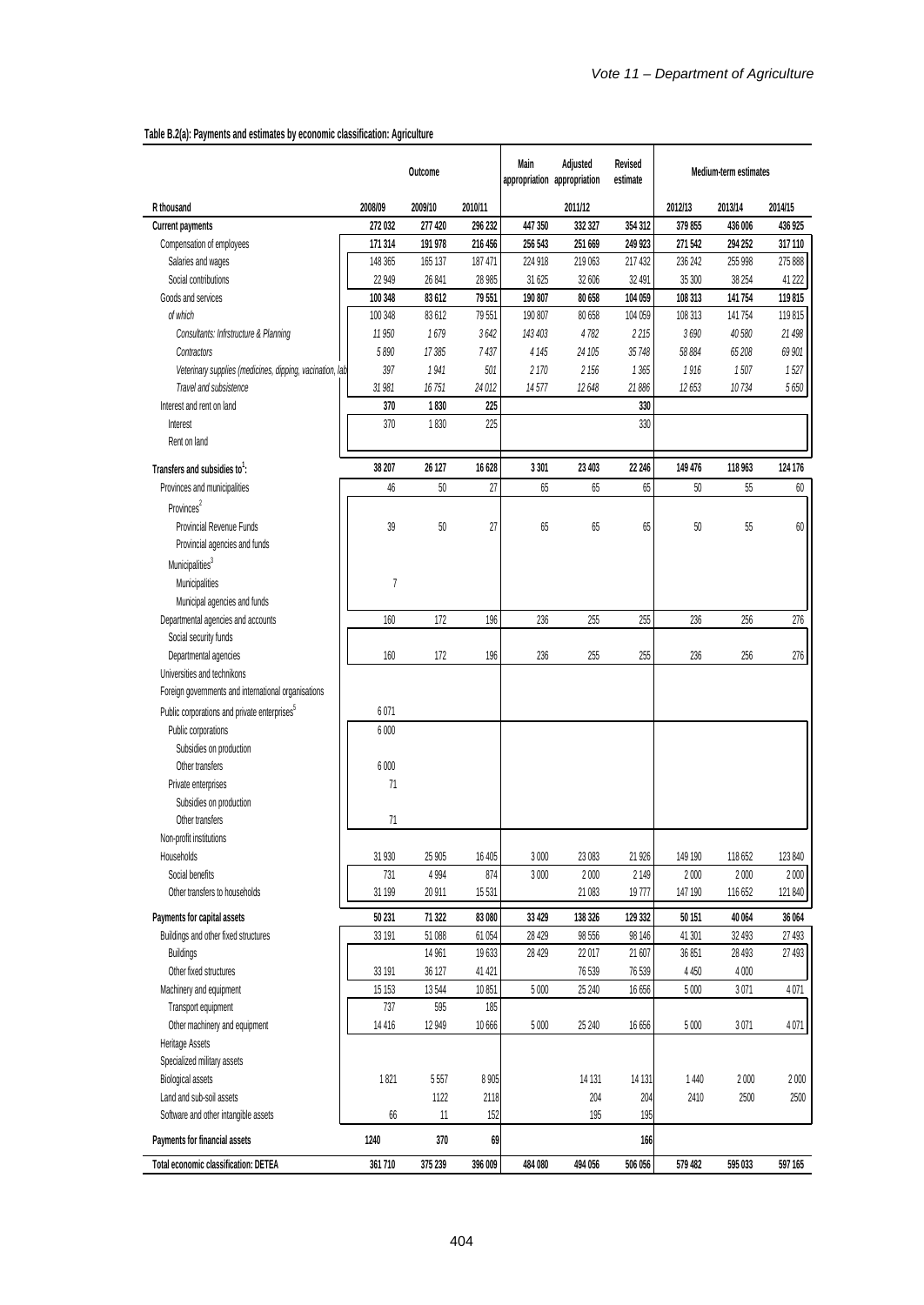#### **Table B.2(b): Payments and estimates by economic classification:Programme 1: Administration**

|                                                                    |                | Outcome |         | Main<br>appropriation appropriation | Adjusted       | Estimated<br>Actual |         | Medium-term estimates |         |
|--------------------------------------------------------------------|----------------|---------|---------|-------------------------------------|----------------|---------------------|---------|-----------------------|---------|
| R thousand                                                         | 2008/09        | 2009/10 | 2010/11 |                                     | 2011/12        |                     | 2012/13 | 2013/14               | 2014/15 |
| <b>Current payments</b>                                            | 110 959        | 122 335 | 109 375 | 117 642                             | 116 658        | 128 150             | 119 204 | 113 892               | 121 790 |
| Compensation of employees                                          | 62700          | 68 908  | 73 657  | 97 423                              | 90 182         | 86 989              | 94 004  | 101 892               | 110 790 |
| Salaries and wages                                                 | 54 890         | 58 796  | 63 237  | 85 732                              | 78 458         | 75 680              | 81 783  | 88 646                | 96 388  |
| Social contributions                                               | 7810           | 10 112  | 10 4 20 | 11 691                              | 11 724         | 11 309              | 12 221  | 13 24 6               | 14 402  |
| Goods and services                                                 | 48 255         | 51 597  | 35 502  | 20 219                              | 26 476         | 40 831              | 25 200  | 12 000                | 11 000  |
| of which                                                           |                |         |         |                                     |                |                     |         |                       |         |
| Consultants: Infrstructure & Planning                              |                | 849     |         |                                     |                |                     | 3 0 0 0 |                       |         |
| Contractors                                                        | 3 9 9 0        | 4 2 5 3 | 4 9 0 2 | 2947                                | 3047           | 2947                | 2 9 0 8 | 677                   | 681     |
| Veterinary supplies (medicines, dipping, vacination, lab material) |                |         |         | $\overline{2}$                      | $\overline{2}$ |                     |         |                       |         |
| Travel and subsistence                                             | 15 9 84        | 11740   | 7 187   | 4 0 4 0                             | 3082           | 11 939              | 2 3 9 8 | 2691                  | 2 1 5 2 |
| Interest and rent on land                                          | 4              | 1830    | 216     |                                     |                | 330                 |         |                       |         |
| Interest                                                           | 4              | 1830    | 216     |                                     |                | 330                 |         |                       |         |
| Rent on land                                                       |                |         |         |                                     |                |                     |         |                       |         |
| Transfers and subsidies to <sup>1</sup> :                          | 3 2 6 2        | 6055    | 2645    | 3 3 0 1                             | 3626           | 3775                | 2 2 8 6 | 2311                  | 2 3 3 6 |
| Provinces and municipalities                                       | 46             | 50      | 27      | 65                                  | 65             | 65                  | $50\,$  | 55                    | 60      |
| Provinces <sup>2</sup>                                             | 39             | 50      | 27      | 65                                  | 65             | 65                  | 50      | 55                    | $60\,$  |
| Provincial Revenue Funds                                           | 39             | 50      | 27      | 65                                  | 65             | 65                  | 50      | 55                    | $60\,$  |
| Municipalities <sup>3</sup>                                        | $\overline{1}$ |         |         |                                     |                |                     |         |                       |         |
| Municipalities                                                     |                |         |         |                                     |                |                     |         |                       |         |
| of which: Regional service council levies                          |                |         |         |                                     |                |                     |         |                       |         |
| Municipal agencies and funds                                       | $\overline{1}$ |         |         |                                     |                |                     |         |                       |         |
| Departmental agencies and accounts                                 | 160            | 172     | 196     | 236                                 | 255            | 255                 | 236     | 256                   | 276     |
| Provincial agencies and funds                                      |                |         |         |                                     |                |                     |         |                       |         |
| Social security funds                                              |                |         |         |                                     |                |                     |         |                       |         |
| Entities*                                                          | 160            | 172     | 196     | 236                                 | 255            | 255                 | 236     | 256                   | 276     |
| Universities and technikons                                        |                |         |         |                                     |                |                     |         |                       |         |
|                                                                    | 71             |         |         |                                     |                |                     |         |                       |         |
| Public corporations and private enterprises <sup>5</sup>           |                |         |         |                                     |                |                     |         |                       |         |
| Public corporations<br>Subsidies on production                     |                |         |         |                                     |                |                     |         |                       |         |
| Other transfers                                                    |                |         |         |                                     |                |                     |         |                       |         |
|                                                                    |                |         |         |                                     |                |                     |         |                       |         |
| Private enterprises<br>Subsidies on production                     |                |         |         |                                     |                |                     |         |                       |         |
| Other transfers                                                    | 71             |         |         |                                     |                |                     |         |                       |         |
| Foreign governments and international organisations                |                |         |         |                                     |                |                     |         |                       |         |
| Non-profit institutions                                            |                |         |         |                                     |                |                     |         |                       |         |
| Households                                                         | 2985           | 5833    | 2 4 2 2 | 3 0 0 0                             | 3 3 0 6        | 3 4 5 5             | 2000    | 2000                  | 2000    |
| Social benefits                                                    | 731            | 4 9 9 4 | 874     | $3000$                              | 2000           | 2149                | 2000    | 2000                  | 2000    |
| Other transfers to households                                      | 2 2 5 4        | 839     | 1548    |                                     | 1 3 0 6        | 1 3 0 6             |         |                       |         |
|                                                                    |                |         |         |                                     |                |                     |         |                       |         |
| Payments for capital assets                                        | 1193           | 3 100   | 1622    |                                     | 183            | 183                 |         |                       |         |
| Buildings and other fixed structures                               | 360            |         |         |                                     |                |                     |         |                       |         |
| Buildings                                                          |                |         |         |                                     |                |                     |         |                       |         |
| Other fixed structures                                             | 360            |         |         |                                     |                |                     |         |                       |         |
| Machinery and equipment                                            | 820            | 3089    | 1482    |                                     | 183            | 183                 |         |                       |         |
| Transport equipment                                                |                |         |         |                                     |                |                     |         |                       |         |
| Other machinery and equipment                                      | 820            | 3 0 8 9 | 1482    |                                     | 183            | 183                 |         |                       |         |
| Biological assets                                                  |                |         |         |                                     |                |                     |         |                       |         |
| Software and other intangible assets                               | $13\,$         | 11      | 140     |                                     |                |                     |         |                       |         |
| Land and subsoil assets                                            |                |         |         |                                     |                |                     |         |                       |         |
| Payments for financial assets                                      | 829            | 124     | 26      |                                     |                | 9                   |         |                       |         |
| Total economic classification:                                     | 116 243        | 131 614 | 113 668 | 120 943                             | 120 467        | 132 117             | 121 490 | 116 203               | 124 126 |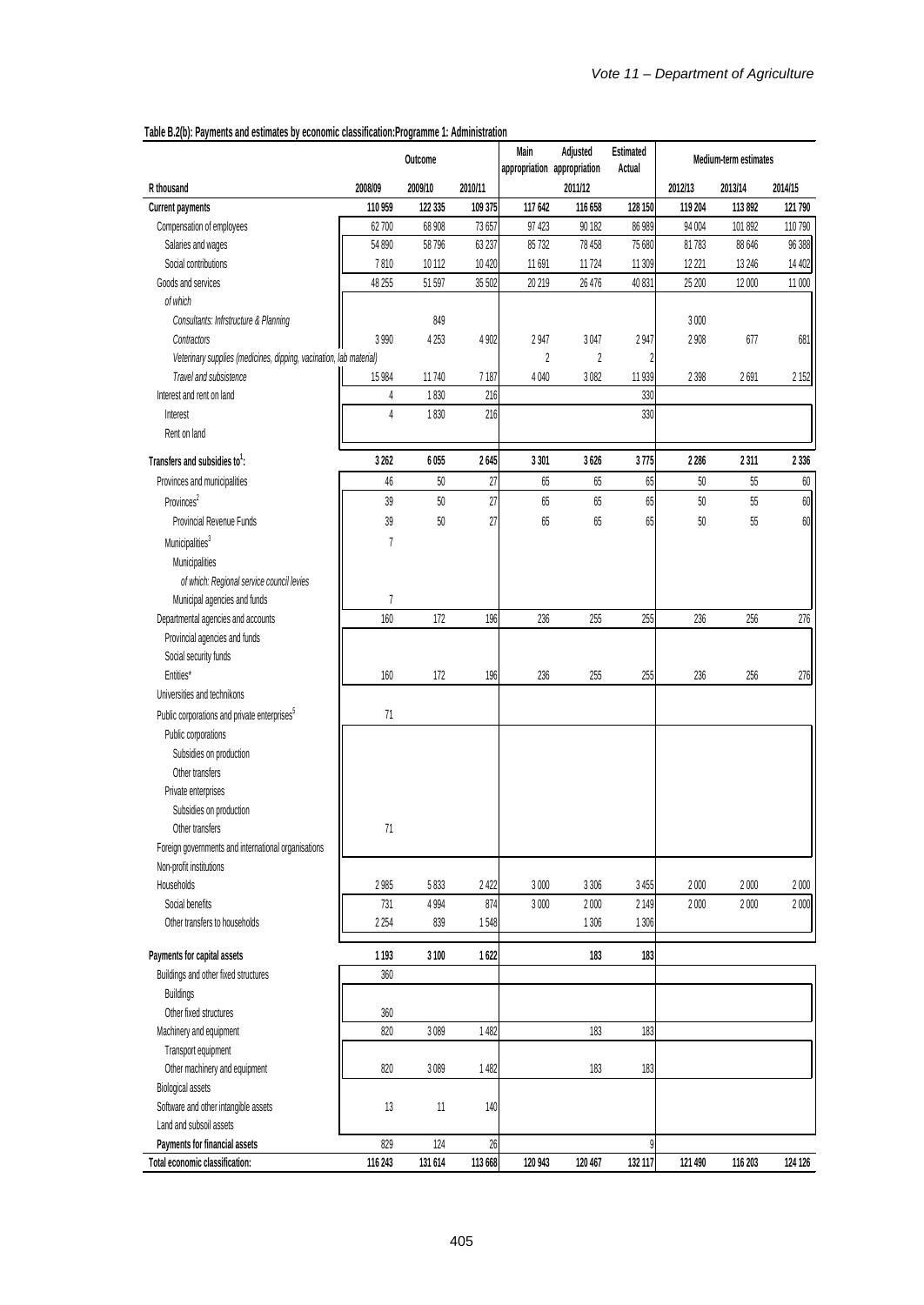#### **Table B.2(c): Payments and estimates by economic classification:Programme 2: Sustainable Resource Management**

|                                                                     |                   | Outcome |                | Main<br>appropriation appropriation | Adjusted | <b>Estimated</b><br>Actual |         | Medium-term estimates |            |
|---------------------------------------------------------------------|-------------------|---------|----------------|-------------------------------------|----------|----------------------------|---------|-----------------------|------------|
| R thousand                                                          | 2008/09           | 2009/10 | 2010/11        |                                     | 2011/12  |                            | 2012/13 | 2013/14               | 2014/15    |
| <b>Current payments</b>                                             | 35 747            | 13638   | 17 152         | 22 25 2                             | 21 183   | 23 676                     | 22 059  | 25 413                | 27 382     |
| Compensation of employees                                           | 10 448            | 11511   | 14 176         | 15 0 28                             | 14 860   | 15 560                     | 18756   | 20 16 3               | 21 6 7 6   |
| Salaries and wages                                                  | 9 1 5 2           | 10046   | 12 3 33        | 13074                               | 12 9 29  | 13537                      | 16318   | 17542                 | 18858      |
| Social contributions                                                | 1 2 9 6           | 1465    | 1843           | 1954                                | 1931     | 2023                       | 2438    | 2621                  | 2818       |
| Goods and services                                                  | 24 933            | 2127    | 2973           | 7224                                | 6 3 2 3  | 8 1 1 6                    | 3 3 0 3 | 5 2 5 0               | 5706       |
| of which                                                            |                   |         |                |                                     |          |                            |         |                       |            |
| Travel & subsistance                                                | 9 1 3 4           | 779     | 1906           | 1 1 0 3                             | 1811     | 2 1 5 3                    | 805     | 800                   | 1651       |
| Maintenance, repair & running cost                                  | 757               | 293     | 5              | 422                                 | 12       | 23                         | 11      | 11                    | 11         |
| Consultants, contractors & Special Services                         | 11 292            | 746     | 710            | 4958                                | 3 3 2 6  | 3074                       | 500     | 495                   | 490        |
| Interest and rent on land                                           | 366               |         | 3              |                                     |          |                            |         |                       |            |
| Interest                                                            | 366               |         |                |                                     |          |                            |         |                       |            |
| Rent on land                                                        |                   |         |                |                                     |          |                            |         |                       |            |
| Transfers and subsidies to <sup>1</sup> :                           | 28 895            | 11053   | 4 6 23         |                                     | 5036     | 5036                       |         |                       |            |
| Provinces and municipalities                                        |                   |         |                |                                     |          |                            |         |                       |            |
| Provinces <sup>2</sup>                                              |                   |         |                |                                     |          |                            |         |                       |            |
| Provincial Revenue Funds                                            |                   |         |                |                                     |          |                            |         |                       |            |
| Municipalities <sup>3</sup>                                         |                   |         |                |                                     |          |                            |         |                       |            |
| Municipalities                                                      |                   |         |                |                                     |          |                            |         |                       |            |
| of which: Regional service council levies                           |                   |         |                |                                     |          |                            |         |                       |            |
| Municipal agencies and funds                                        |                   |         |                |                                     |          |                            |         |                       |            |
| Departmental agencies and accounts                                  |                   |         |                |                                     |          |                            |         |                       |            |
| Provincial agencies and funds                                       |                   |         |                |                                     |          |                            |         |                       |            |
| Social security funds                                               |                   |         |                |                                     |          |                            |         |                       |            |
| Provide list of entities receiving transfers <sup>4</sup>           |                   |         |                |                                     |          |                            |         |                       |            |
| Universities and technikons                                         |                   |         |                |                                     |          |                            |         |                       |            |
| Public corporations and private enterprises <sup>5</sup>            |                   |         |                |                                     |          |                            |         |                       |            |
| Public corporations                                                 |                   |         |                |                                     |          |                            |         |                       |            |
| Subsidies on production                                             |                   |         |                |                                     |          |                            |         |                       |            |
| Other transfers                                                     |                   |         |                |                                     |          |                            |         |                       |            |
| Private enterprises                                                 |                   |         |                |                                     |          |                            |         |                       |            |
| Subsidies on production                                             |                   |         |                |                                     |          |                            |         |                       |            |
| Other transfers                                                     |                   |         |                |                                     |          |                            |         |                       |            |
| Foreign governments and international organisations                 |                   |         |                |                                     |          |                            |         |                       |            |
| Non-profit institutions                                             |                   |         |                |                                     |          |                            |         |                       |            |
| Households                                                          | 28 895            | 11 053  | 4 6 23         |                                     | 5036     | 5036                       |         |                       |            |
| Social benefits                                                     |                   |         |                |                                     |          |                            |         |                       |            |
| Other transfers to households                                       | 28 895            | 11 053  | 4 6 23         |                                     | 5036     | 5 0 3 6                    |         |                       |            |
|                                                                     |                   |         |                |                                     |          |                            |         |                       |            |
| Payments for capital assets<br>Buildings and other fixed structures | 13 487            | 19627   | 3 9 4 7        |                                     | 1069     | 1069                       | 8 3 0 0 | 8571                  | 4571       |
|                                                                     | 10 3 14           | 15418   |                |                                     |          |                            | 4 4 5 0 | 4 0 0 0               |            |
| Buildings                                                           |                   | 14 9 61 |                |                                     |          |                            |         |                       |            |
| Other fixed structures<br>Machinery and equipment                   | 10 3 14           | 457     |                |                                     |          |                            | 4 4 5 0 | 4 0 0 0               |            |
|                                                                     | 3 0 8 5           | 751     | 586            |                                     | 445      | 445                        |         | 71                    | 71         |
| Transport equipment                                                 |                   | 751     |                |                                     | 445      |                            |         |                       |            |
| Other machinery and equipment<br><b>Biological assets</b>           | 3 0 8 5<br>$45\,$ | 2 3 3 6 | 586<br>1 2 4 3 |                                     | 280      | 445<br>280                 | 1440    | 71<br>2000            | 71<br>2000 |
| Software and other intangible assets                                | 43                |         |                |                                     | 195      | 195                        |         |                       |            |
| Land and subsoil assets                                             |                   | 1122    | 2 1 18         |                                     | 149      | 149                        | 2410    | 2500                  | 2500       |
| Payments for financial assets                                       | $\mathbf{1}$      | 13      | 3              |                                     |          |                            |         |                       |            |
| Total economic classification:                                      | 78 130            | 44 331  | 25 7 25        | 22 25 2                             | 27 288   | 29 788                     | 30 359  | 33 984                | 31 953     |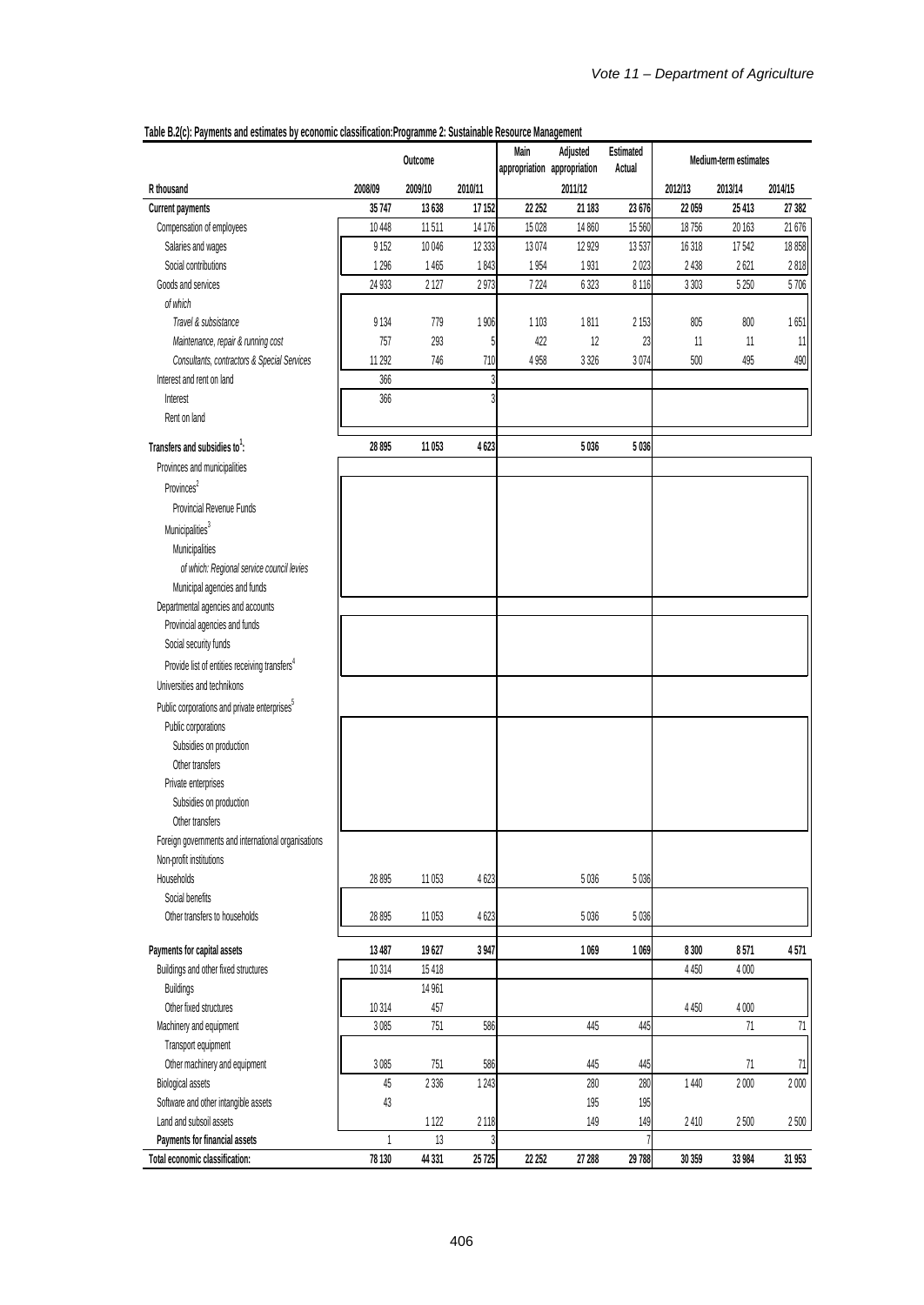#### **Table B.2(d): Payments and estimates by economic classification:Programme 3: Farmer Support and Development**

|                                                           |         | Outcome |         | Main<br>appropriation appropriation | Adjusted | Estimated<br>Actual |         | Medium-term estimates |         |
|-----------------------------------------------------------|---------|---------|---------|-------------------------------------|----------|---------------------|---------|-----------------------|---------|
| R thousand                                                | 2008/09 | 2009/10 | 2010/11 |                                     | 2011/12  |                     | 2012/13 | 2013/14               | 2014/15 |
| <b>Current payments</b>                                   | 58 503  | 67392   | 83 559  | 215 820                             | 97 165   | 105 255             | 139 309 | 191 940               | 178 835 |
| Compensation of employees                                 | 42 089  | 51007   | 58 151  | 68 077                              | 67518    | 67518               | 74 669  | 80701                 | 86 286  |
| Salaries and wages                                        | 35 960  | 44 376  | 50 591  | 59 227                              | 58741    | 58 741              | 64 963  | 70 209                | 75 069  |
| Social contributions                                      | 6 1 2 9 | 6631    | 7560    | 8850                                | 8777     | 8777                | 9706    | 10 4 92               | 11 217  |
| Goods and services                                        | 16 414  | 16 385  | 25 408  | 147 743                             | 29 647   | 37 737              | 64 640  | 111 239               | 92 549  |
| of which                                                  |         |         |         |                                     |          |                     |         |                       |         |
| Travel & subsistance                                      | 4 0 9 8 | 467     | 7606    | 240                                 | 7656     | 4 1 9 0             | 4 200   | 2022                  | 118     |
| Communication                                             | 59      |         | 641     | 521                                 | 302      | 415                 | 435     | 455                   | 15      |
| Consultants, contractors & Special Services               | 2 3 8 4 |         | 4 620   | 136 437                             | 19049    | 28 001              | 55 342  | 63 929                | 67 833  |
| Interest and rent on land                                 |         |         |         |                                     |          |                     |         |                       |         |
| Interest                                                  |         |         |         |                                     |          |                     |         |                       |         |
| Rent on land                                              |         |         |         |                                     |          |                     |         |                       |         |
| Transfers and subsidies to <sup>1</sup> :                 | 6050    | 8920    | 9 3 6 0 |                                     | 14 741   | 14 741              | 147 190 | 116 652               | 121 840 |
| Provinces and municipalities                              |         |         |         |                                     |          |                     |         |                       |         |
| Provinces <sup>2</sup>                                    |         |         |         |                                     |          |                     |         |                       |         |
| Provincial Revenue Funds                                  |         |         |         |                                     |          |                     |         |                       |         |
| Municipalities <sup>3</sup>                               |         |         |         |                                     |          |                     |         |                       |         |
|                                                           |         |         |         |                                     |          |                     |         |                       |         |
| Municipalities                                            |         |         |         |                                     |          |                     |         |                       |         |
| of which: Regional service council levies                 |         |         |         |                                     |          |                     |         |                       |         |
| Municipal agencies and funds                              |         |         |         |                                     |          |                     |         |                       |         |
| Departmental agencies and accounts                        |         |         |         |                                     |          |                     |         |                       |         |
| Provincial agencies and funds                             |         |         |         |                                     |          |                     |         |                       |         |
| Social security funds                                     |         |         |         |                                     |          |                     |         |                       |         |
| Provide list of entities receiving transfers <sup>4</sup> |         |         |         |                                     |          |                     |         |                       |         |
| Universities and technikons                               |         |         |         |                                     |          |                     |         |                       |         |
| Public corporations and private enterprises <sup>5</sup>  | 6 0 0 0 |         |         |                                     |          |                     |         |                       |         |
| Public corporations                                       | 6 0 0 0 |         |         |                                     |          |                     |         |                       |         |
| Subsidies on production                                   |         |         |         |                                     |          |                     |         |                       |         |
| Other transfers                                           | 6 0 0 0 |         |         |                                     |          |                     |         |                       |         |
| Private enterprises                                       |         |         |         |                                     |          |                     |         |                       |         |
| Subsidies on production                                   |         |         |         |                                     |          |                     |         |                       |         |
| Other transfers                                           |         |         |         |                                     |          |                     |         |                       |         |
| Foreign governments and international organisations       |         |         |         |                                     |          |                     |         |                       |         |
| Non-profit institutions                                   |         |         |         |                                     |          |                     |         |                       |         |
| Households                                                | $50\,$  | 8 9 20  | 9 3 6 0 |                                     | 14 741   | 14 741              | 147 190 | 116 652               | 121 840 |
| Social benefits                                           |         |         |         |                                     |          |                     |         |                       |         |
| Other transfers to households                             | $50\,$  | 8 9 20  | 9 3 6 0 |                                     | 14741    | 14 741              | 147 190 | 116 652               | 121 840 |
|                                                           |         |         |         |                                     |          |                     |         |                       |         |
| Payments for capital assets                               | 34 428  | 47 633  | 55 953  | $5000$                              | 112 354  | 103 354             |         |                       |         |
| Buildings and other fixed structures                      | 22517   | 35 655  | 41 421  |                                     | 76539    | 76 539              |         |                       |         |
| <b>Buildings</b>                                          |         |         |         |                                     |          |                     |         |                       |         |
| Other fixed structures                                    | 22 517  | 35 655  | 41 421  |                                     | 76539    | 76 539              |         |                       |         |
| Machinery and equipment                                   | 10 125  | 8838    | 6883    | 5 000                               | 21 9 64  | 12 9 64             |         |                       |         |
| Transport equipment                                       |         |         |         |                                     |          |                     |         |                       |         |
| Other machinery and equipment                             | 10 125  | 8838    | 6883    | 5 000                               | 21 9 64  | 12 9 64             |         |                       |         |
| <b>Biological assets</b>                                  | 1776    | 3 1 4 0 | 7649    |                                     | 13851    | 13 851              |         |                       |         |
| Software and other intangible assets                      | $10\,$  |         |         |                                     |          |                     |         |                       |         |
| Land and subsoil assets                                   |         |         |         |                                     |          |                     |         |                       |         |
| Payments for financial assets                             | $73\,$  | 34      | 15      |                                     |          | $60\,$              |         |                       |         |
| Total economic classification:                            | 99 054  | 123 979 | 148 887 | 220 820                             | 224 260  | 223 410             | 286 499 | 308 592               | 300 675 |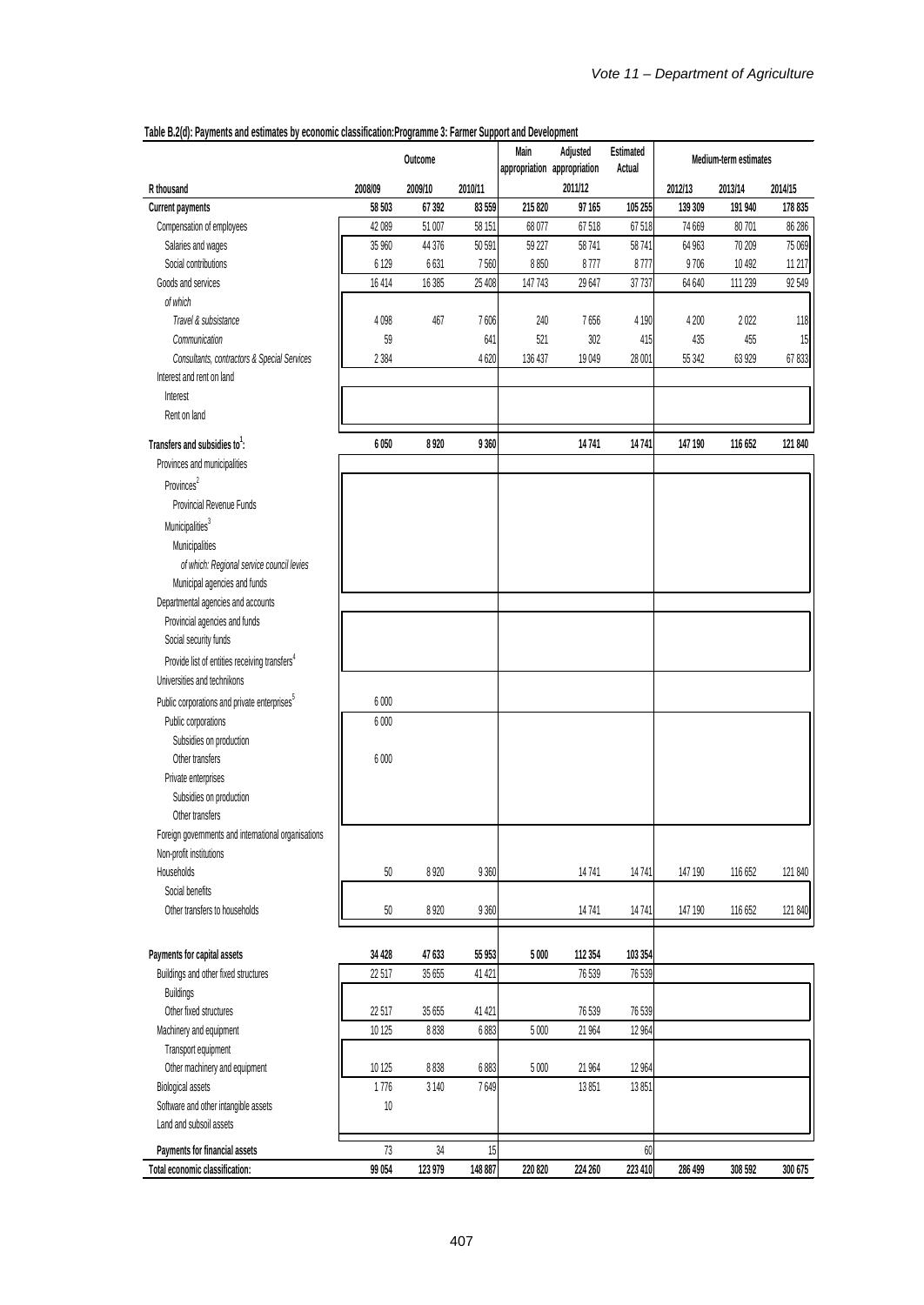#### **Table B.2(e): Payments and estimates by economic classification:Programme 4: Veterinary Services**

|                                                           |         | Outcome    |         | Main<br>appropriation appropriation | Adjusted | Estimated<br>Actual |         | Medium-term estimates |         |
|-----------------------------------------------------------|---------|------------|---------|-------------------------------------|----------|---------------------|---------|-----------------------|---------|
| R thousand                                                | 2008/09 | 2009/10    | 2010/11 |                                     | 2011/12  |                     | 2012/13 | 2013/14               | 2014/15 |
| <b>Current payments</b>                                   | 31 143  | 36 335     | 41 789  | 44 618                              | 44 4 60  | 45 083              | 47 842  | 50 548                | 51883   |
| Compensation of employees                                 | 26 065  | 29518      | 34 150  | 37 278                              | 36 681   | 37 371              | 40742   | 43798                 | 47 083  |
| Salaries and wages                                        | 22 508  | 25 3 20    | 29 710  | 32 805                              | 31 912   | 32 513              | 35 4 46 | 38 104                | 40 962  |
| Social contributions                                      | 3557    | 4 1 9 8    | 4 4 4 0 | 4 4 7 3                             | 4769     | 4858                | 5 2 9 6 | 5694                  | 6 1 2 1 |
| Goods and services                                        | 5078    | 6817       | 7633    | 7 3 4 0                             | 7779     | 7712                | 7 100   | 6750                  | 4800    |
| of which                                                  |         |            |         |                                     |          |                     |         |                       |         |
| Travel & subsistance                                      | 2755    | 2786       | 5 2 7 4 | 2650                                |          | 3717                | 2873    | 2982                  | 1 1 3 7 |
| Inventory                                                 | 1087    | 2750       | 1 1 1 2 | 2 2 2 6                             | 2933     | 2031                | 2806    | 2398                  | 2 4 1 9 |
| Communication                                             | 27      | 38         | 30      | 65                                  | 104      | 56                  | 208     | 258                   | 308     |
| Interest and rent on land                                 |         |            | 6       |                                     |          |                     |         |                       |         |
| Interest                                                  |         |            | 6       |                                     |          |                     |         |                       |         |
| Rent on land                                              |         |            |         |                                     |          |                     |         |                       |         |
| Transfers and subsidies to:                               |         |            |         |                                     |          |                     |         |                       |         |
| Provinces and municipalities                              |         |            |         |                                     |          |                     |         |                       |         |
| Provinces <sup>2</sup>                                    |         |            |         |                                     |          |                     |         |                       |         |
| Provincial Revenue Funds                                  |         |            |         |                                     |          |                     |         |                       |         |
| Municipalities <sup>3</sup>                               |         |            |         |                                     |          |                     |         |                       |         |
| Municipalities                                            |         |            |         |                                     |          |                     |         |                       |         |
| of which: Regional service council levies                 |         |            |         |                                     |          |                     |         |                       |         |
| Municipal agencies and funds                              |         |            |         |                                     |          |                     |         |                       |         |
| Departmental agencies and accounts                        |         |            |         |                                     |          |                     |         |                       |         |
| Provincial agencies and funds                             |         |            |         |                                     |          |                     |         |                       |         |
| Social security funds                                     |         |            |         |                                     |          |                     |         |                       |         |
| Provide list of entities receiving transfers <sup>4</sup> |         |            |         |                                     |          |                     |         |                       |         |
| Universities and technikons                               |         |            |         |                                     |          |                     |         |                       |         |
| Public corporations and private enterprises <sup>5</sup>  |         |            |         |                                     |          |                     |         |                       |         |
| Public corporations                                       |         |            |         |                                     |          |                     |         |                       |         |
| Subsidies on production                                   |         |            |         |                                     |          |                     |         |                       |         |
| Other transfers                                           |         |            |         |                                     |          |                     |         |                       |         |
| Private enterprises                                       |         |            |         |                                     |          |                     |         |                       |         |
| Subsidies on production                                   |         |            |         |                                     |          |                     |         |                       |         |
| Other transfers                                           |         |            |         |                                     |          |                     |         |                       |         |
| Foreign governments and international organisations       |         |            |         |                                     |          |                     |         |                       |         |
| Non-profit institutions                                   |         |            |         |                                     |          |                     |         |                       |         |
| Households                                                |         |            |         |                                     |          |                     |         |                       |         |
| Social benefits                                           |         |            |         |                                     |          |                     |         |                       |         |
| Other transfers to households                             |         |            |         |                                     |          |                     |         |                       |         |
| Payments for capital assets                               | 1 0 0 0 | 744        | 269     |                                     | 158      | 158                 | 12 000  |                       |         |
| Buildings and other fixed structures                      |         |            |         |                                     |          |                     | 10 000  |                       |         |
| Buildings                                                 |         |            |         |                                     |          |                     | 10 000  |                       |         |
| Other fixed structures                                    |         |            |         |                                     |          |                     |         |                       |         |
| Machinery and equipment                                   | 1 0 0 0 | 744        | 269     |                                     | 158      | 158                 | 2000    |                       |         |
| Transport equipment                                       | 91      |            |         |                                     |          |                     |         |                       |         |
| Other machinery and equipment                             | 909     | 744        | 269     |                                     | 158      | 158                 | 2000    |                       |         |
| <b>Biological assets</b>                                  |         |            |         |                                     |          |                     |         |                       |         |
| Software and other intangible assets                      |         |            |         |                                     |          |                     |         |                       |         |
| Land and subsoil assets                                   |         |            |         |                                     |          |                     |         |                       |         |
| Payments for financial assets                             | 8       | $\sqrt{2}$ | 22      |                                     |          | $77\,$              |         |                       |         |
| Total economic classification:                            | 32 151  | 37 081     | 42 080  | 44 618                              | 44 618   | 45 318              | 59 842  | 50 548                | 51 883  |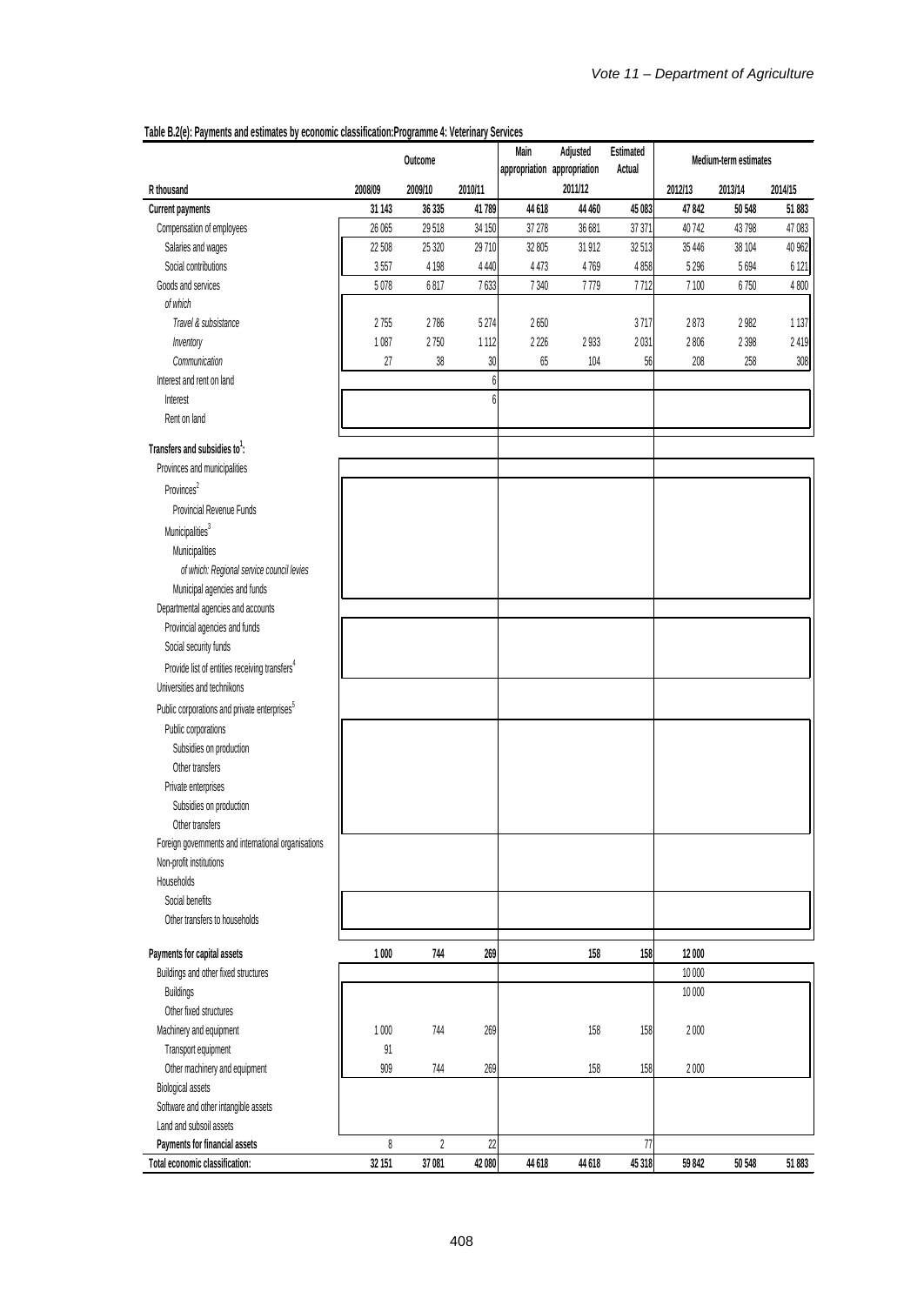#### **Table B.2(f): Payments and estimates by economic classification:Programme 5: Research & Technology Development Services**

|                                                           |         | Outcome |         | Main<br>appropriation appropriation | Adjusted | Revised<br>estimates |         | Medium-term estimates |         |
|-----------------------------------------------------------|---------|---------|---------|-------------------------------------|----------|----------------------|---------|-----------------------|---------|
| R thousand                                                | 2008/09 | 2009/10 | 2010/11 |                                     | 2011/12  |                      | 2012/13 | 2013/14               | 2014/15 |
| <b>Current payments</b>                                   | 21 120  | 21 393  | 25 768  | 27 30 6                             | 31 653   | 29 640               | 25 075  | 27 144                | 28 542  |
| Compensation of employees                                 | 18 245  | 17 926  | 21 929  | 23 811                              | 26 089   | 25 389               | 22 9 25 | 24 644                | 26 4 92 |
| Salaries and wages                                        | 15 770  | 15 3 61 | 19 078  | 20 954                              | 22 697   | 22 088               | 19 945  | 21 440                | 23049   |
| Social contributions                                      | 2 4 7 5 | 2565    | 2851    | 2857                                | 3 3 9 2  | 3 3 0 1              | 2980    | 3 2 0 4               | 3 4 4 3 |
| Goods and services                                        | 2875    | 3 4 6 7 | 3 8 3 9 | 3 4 9 5                             | 5 5 6 4  | 4 2 5 1              | 2150    | 2500                  | 2050    |
| of which                                                  |         |         |         |                                     |          |                      |         |                       |         |
| Inventory                                                 | 1778    | 2 2 4 7 | 1857    | 2 1 6 9                             | 1558     | 1238                 | 573     | 712                   | 724     |
| Travel & subsistance                                      | 517     | 454     | 1073    | 416                                 | 727      | 674                  | 755     | 932                   | 540     |
| Maintenance, repair & running cost                        | 32      | 21      | 23      | 55                                  | 62       | 7                    | 100     | 60                    | $40\,$  |
| Interest and rent on land                                 |         |         |         |                                     |          |                      |         |                       |         |
| Interest                                                  |         |         |         |                                     |          |                      |         |                       |         |
| Rent on land                                              |         |         |         |                                     |          |                      |         |                       |         |
| Transfers and subsidies to <sup>1</sup> :                 |         |         |         |                                     |          |                      |         |                       |         |
| Provinces and municipalities                              |         |         |         |                                     |          |                      |         |                       |         |
| Provinces <sup>2</sup>                                    |         |         |         |                                     |          |                      |         |                       |         |
| <b>Provincial Revenue Funds</b>                           |         |         |         |                                     |          |                      |         |                       |         |
| Municipalities <sup>3</sup>                               |         |         |         |                                     |          |                      |         |                       |         |
| Municipalities                                            |         |         |         |                                     |          |                      |         |                       |         |
| of which: Regional service council levies                 |         |         |         |                                     |          |                      |         |                       |         |
| Municipal agencies and funds                              |         |         |         |                                     |          |                      |         |                       |         |
| Departmental agencies and accounts                        |         |         |         |                                     |          |                      |         |                       |         |
| Provincial agencies and funds                             |         |         |         |                                     |          |                      |         |                       |         |
| Social security funds                                     |         |         |         |                                     |          |                      |         |                       |         |
|                                                           |         |         |         |                                     |          |                      |         |                       |         |
| Provide list of entities receiving transfers <sup>4</sup> |         |         |         |                                     |          |                      |         |                       |         |
| Universities and technikons                               |         |         |         |                                     |          |                      |         |                       |         |
| Public corporations and private enterprises <sup>5</sup>  |         |         |         |                                     |          |                      |         |                       |         |
| Public corporations                                       |         |         |         |                                     |          |                      |         |                       |         |
| Subsidies on production                                   |         |         |         |                                     |          |                      |         |                       |         |
| Other transfers                                           |         |         |         |                                     |          |                      |         |                       |         |
| Private enterprises                                       |         |         |         |                                     |          |                      |         |                       |         |
| Subsidies on production                                   |         |         |         |                                     |          |                      |         |                       |         |
| Other transfers                                           |         |         |         |                                     |          |                      |         |                       |         |
| Foreign governments and international organisations       |         |         |         |                                     |          |                      |         |                       |         |
| Non-profit institutions                                   |         |         |         |                                     |          |                      |         |                       |         |
| Households                                                |         |         |         |                                     |          |                      |         |                       |         |
| Social benefits                                           |         |         |         |                                     |          |                      |         |                       |         |
| Other transfers to households                             |         |         |         |                                     |          |                      |         |                       |         |
| Payments for capital assets                               | 105     | 203     | 21 230  | 28 4 29                             | 24 482   | 24 482               | 29851   | 31 493                | 31 4 93 |
|                                                           |         |         |         |                                     |          |                      |         |                       |         |
| Buildings and other fixed structures                      |         |         | 19 633  | 28 4 29                             | 22017    | 21 607               | 26851   | 28 4 93               | 27 493  |
| <b>Buildings</b>                                          |         |         | 19 633  | 28 4 29                             | 22017    | 21 607               | 26 851  | 28 4 93               | 27 493  |
| Other fixed structures                                    |         |         |         |                                     |          |                      |         |                       |         |
| Machinery and equipment                                   | 105     | 122     | 1584    |                                     | 2 4 6 5  | 2875                 | 3000    | 3000                  | 4 0 0 0 |
| Transport equipment                                       |         |         |         |                                     |          |                      |         |                       |         |
| Other machinery and equipment                             | 105     | 122     | 1584    |                                     | 2 4 6 5  | 2875                 | 3000    | 3 0 0 0               | 4 0 0 0 |
| <b>Biological assets</b>                                  |         | $81\,$  | 13      |                                     |          |                      |         |                       |         |
| Software and other intangible assets                      |         |         |         |                                     |          |                      |         |                       |         |
| Land and subsoil assets                                   |         |         |         |                                     |          |                      |         |                       |         |
| Payments for financial assets                             | 329     | 179     |         |                                     |          | 13                   |         |                       |         |
| Total economic classification:                            | 21 554  | 21 775  | 46 998  | 55 735                              | 56 135   | 54 135               | 54 926  | 58 637                | 60 035  |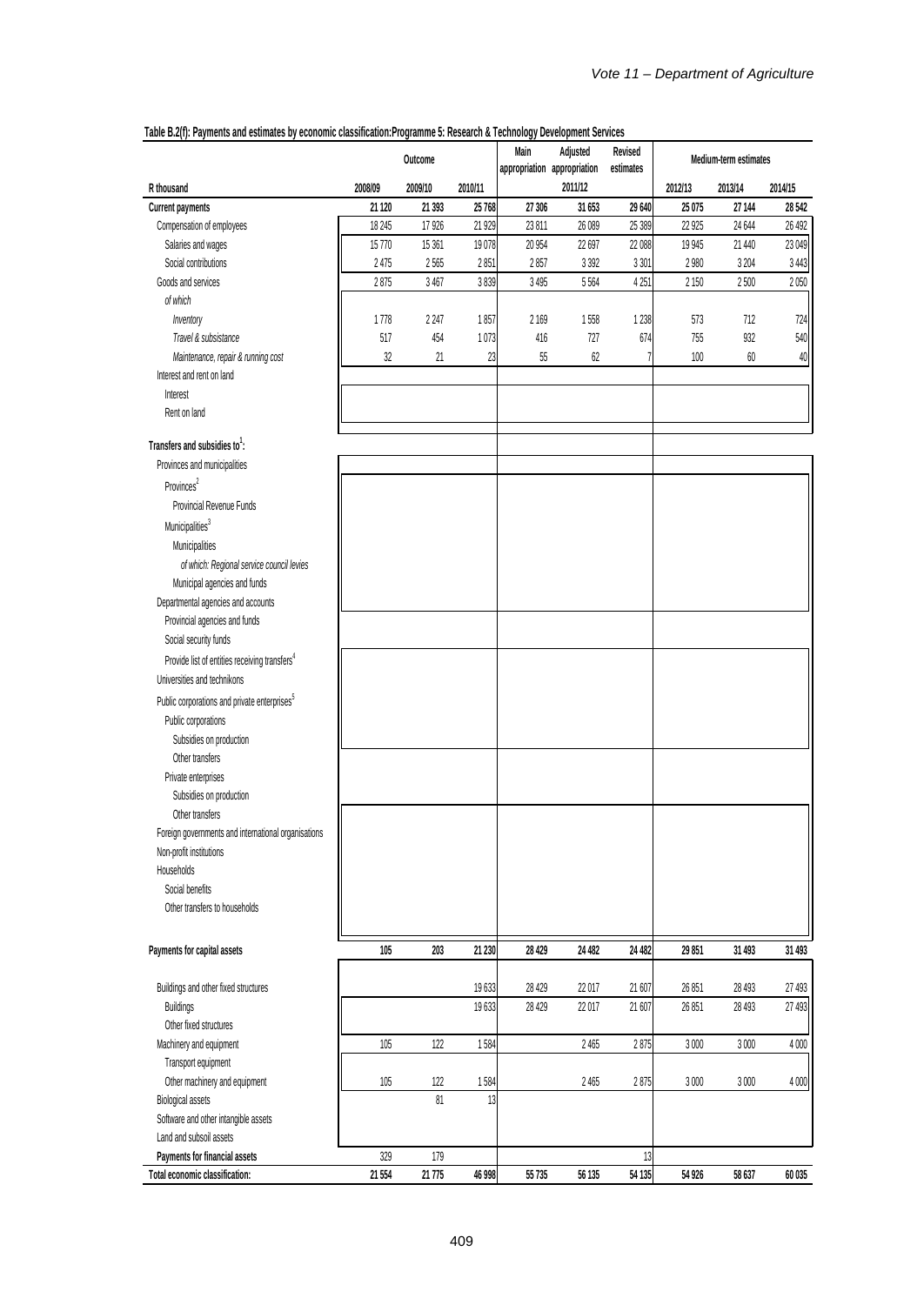#### **Table B.2(g): Payments and estimates by economic classification:Programme 6: Agricultural Economic Services**

|                                                           |         | Outcome |                    | Main<br>appropriation | Adjusted<br>appropriation | Revised<br>estimates |         | Medium-term estimates |         |
|-----------------------------------------------------------|---------|---------|--------------------|-----------------------|---------------------------|----------------------|---------|-----------------------|---------|
| R thousand                                                | 2008/09 | 2009/10 | 2010/11            |                       | 2011/12                   |                      | 2012/13 | 2013/14               | 2014/15 |
| <b>Current payments</b>                                   | 3780    | 4544    | 5 3 6 9            | 5 9 5 6               | 6352                      | 6652                 | 9038    | 10 3 14               | 10738   |
| Compensation of employees                                 | 2717    | 3832    | 4 2 9 7            | 4 9 20                | 5 2 9 4                   | 5861                 | 7418    | 9049                  | 9728    |
| Salaries and wages                                        | 2 3 5 2 | 3 2 9 5 | 3738               | 4 3 3 0               | 4 6 0 6                   | 5099                 | 6453    | 7873                  | 8 4 6 4 |
| Social contributions                                      | 365     | 537     | 559                | 590                   | 688                       | 762                  | 965     | 1176                  | 1264    |
| Goods and services                                        | 1063    | 712     | 1072               | 1036                  | 1058                      | 791                  | 1620    | 1265                  | 1010    |
| of which                                                  |         |         |                    |                       |                           |                      |         |                       |         |
| Inventory                                                 | 58      | 44      | 18                 | 85                    | 40                        | 35                   | 166     | 124                   | 125     |
| Travel & subsistance                                      | 178     | 228     | 429                | 378                   | 535                       | 559                  | 456     | 506                   | 232     |
| Maintenance, repair & running cost                        |         |         | 31                 | 6                     |                           |                      |         |                       |         |
| Interest and rent on land                                 |         |         |                    |                       |                           |                      |         |                       |         |
| Interest                                                  |         |         |                    |                       |                           |                      |         |                       |         |
| Rent on land                                              |         |         |                    |                       |                           |                      |         |                       |         |
|                                                           |         |         |                    |                       |                           |                      |         |                       |         |
| Transfers and subsidies to <sup>1</sup> :                 |         | 114     |                    |                       |                           |                      |         |                       |         |
| Provinces and municipalities                              |         |         |                    |                       |                           |                      |         |                       |         |
| Provinces <sup>2</sup>                                    |         |         |                    |                       |                           |                      |         |                       |         |
| Provincial Revenue Funds                                  |         |         |                    |                       |                           |                      |         |                       |         |
| Municipalities <sup>3</sup>                               |         |         |                    |                       |                           |                      |         |                       |         |
| Municipalities                                            |         |         |                    |                       |                           |                      |         |                       |         |
| of which: Regional service council levies                 |         |         |                    |                       |                           |                      |         |                       |         |
| Municipal agencies and funds                              |         |         |                    |                       |                           |                      |         |                       |         |
| Departmental agencies and accounts                        |         |         |                    |                       |                           |                      |         |                       |         |
| Provincial agencies and funds                             |         |         |                    |                       |                           |                      |         |                       |         |
| Social security funds                                     |         |         |                    |                       |                           |                      |         |                       |         |
| Provide list of entities receiving transfers <sup>4</sup> |         |         |                    |                       |                           |                      |         |                       |         |
| Universities and technikons                               |         |         |                    |                       |                           |                      |         |                       |         |
| Public corporations and private enterprises <sup>5</sup>  |         |         |                    |                       |                           |                      |         |                       |         |
| Public corporations                                       |         |         |                    |                       |                           |                      |         |                       |         |
| Subsidies on production                                   |         |         |                    |                       |                           |                      |         |                       |         |
| Other transfers                                           |         |         |                    |                       |                           |                      |         |                       |         |
| Private enterprises                                       |         |         |                    |                       |                           |                      |         |                       |         |
| Subsidies on production                                   |         |         |                    |                       |                           |                      |         |                       |         |
| Other transfers                                           |         |         |                    |                       |                           |                      |         |                       |         |
| Foreign governments and international organisations       |         |         |                    |                       |                           |                      |         |                       |         |
| Non-profit institutions                                   |         |         |                    |                       |                           |                      |         |                       |         |
| Households                                                |         | 114     |                    |                       |                           |                      |         |                       |         |
| Social benefits                                           |         |         |                    |                       |                           |                      |         |                       |         |
| Other transfers to households                             |         | 114     |                    |                       |                           |                      |         |                       |         |
|                                                           |         |         |                    |                       |                           |                      |         |                       |         |
| Payments for capital assets                               |         |         | 19                 |                       | $80\,$                    | 80                   |         |                       |         |
| Buildings and other fixed structures                      |         |         |                    |                       |                           |                      |         |                       |         |
| Buildings                                                 |         |         |                    |                       |                           |                      |         |                       |         |
| Other fixed structures                                    |         |         |                    |                       |                           |                      |         |                       |         |
| Machinery and equipment                                   |         |         | J                  |                       | $25\,$                    | 25                   |         |                       |         |
| Transport equipment                                       |         |         |                    |                       |                           |                      |         |                       |         |
| Other machinery and equipment                             |         |         |                    |                       | 25                        | 25                   |         |                       |         |
| <b>Biological assets</b>                                  |         |         |                    |                       |                           |                      |         |                       |         |
| Software and other intangible assets                      |         |         | 12                 |                       |                           |                      |         |                       |         |
| Land and subsoil assets                                   |         |         |                    |                       | $55\,$                    | 55                   |         |                       |         |
| Payments for financial assets                             |         |         | $\mathbf{\hat{z}}$ |                       |                           |                      |         |                       |         |
| Total economic classification:                            | 3780    | 4658    | 5 3 9 1            | 5 9 5 6               | 6 4 3 2                   | 6732                 | 9038    | 10 3 14               | 10738   |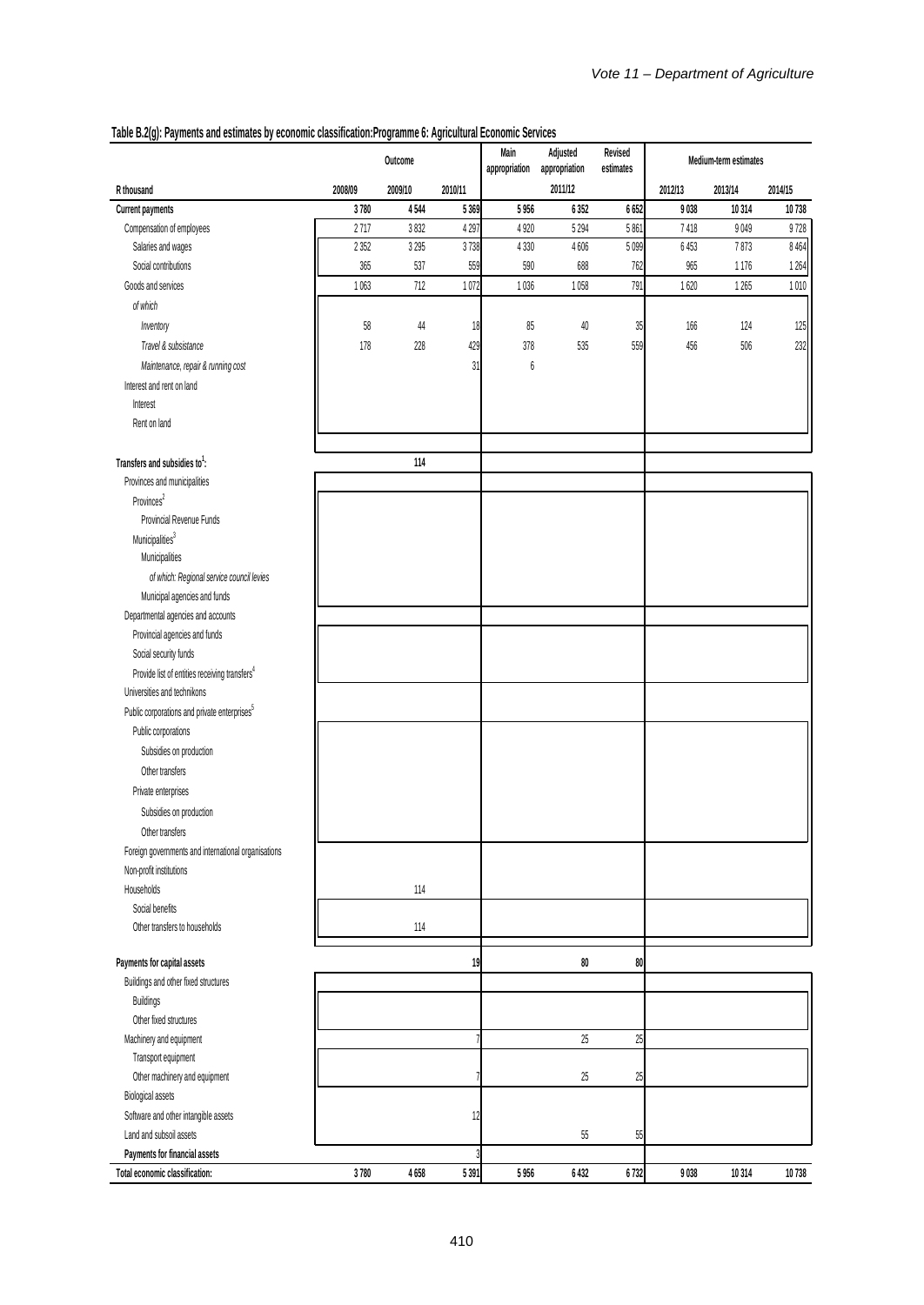| Table B.2(h): Payments and estimates by economic classification: Programme 7: Structured Agricultural Education and Training |  |  |
|------------------------------------------------------------------------------------------------------------------------------|--|--|
|                                                                                                                              |  |  |

| 2011/12<br>2010/11<br>R thousand<br>2008/09<br>2009/10<br>2012/13<br>2013/14<br>2014/15<br>10780<br>13 220<br>13 756<br>14 8 56<br>14 550<br>17 328<br>16 755<br>11 783<br>17 755<br><b>Current payments</b><br>Compensation of employees<br>9050<br>9276<br>10 0 96<br>10 006<br>11 045<br>11 235<br>13028<br>14 005<br>15 0 55<br>8796<br>Salaries and wages<br>7733<br>7943<br>8784<br>9609<br>9774<br>11 3 34<br>12 184<br>13 0 98<br>Social contributions<br>1317<br>1 3 3 3<br>1 3 1 2<br>1 2 1 0<br>1436<br>1694<br>1821<br>1957<br>1460<br>Goods and services<br>1730<br>2507<br>3750<br>3811<br>3 3 1 5<br>4 3 0 0<br>2750<br>3 1 2 4<br>2700<br>of which<br>1054<br>1622<br>1887<br>1788<br>2518<br>1513<br>1508<br>Inventory<br>1748<br>1615<br>265<br>220<br>473<br>650<br>466<br>492<br>920<br>483<br>385<br>Travel & subsistance<br>Communication<br>22<br>$\overline{1}$<br>8<br>9<br>$10\,$<br>4<br>1<br>Interest and rent on land<br>Interest<br>Rent on land<br>Transfers and subsidies to <sup>1</sup> :<br>Provinces and municipalities<br>Provinces <sup>2</sup><br>Provincial Revenue Funds<br>Municipalities <sup>3</sup><br>Municipalities<br>of which: Regional service council levies<br>Municipal agencies and funds<br>Departmental agencies and accounts<br>Provincial agencies and funds<br>Social security funds<br>Provide list of entities receiving transfers <sup>4</sup><br>Universities and technikons<br>Public corporations and private enterprises <sup>5</sup><br>Public corporations<br>Subsidies on production<br>Other transfers<br>Private enterprises<br>Subsidies on production<br>Other transfers<br>Foreign governments and international organisations<br>Non-profit institutions |            | Outcome | Main<br>appropriation appropriation | Adjusted | Revised<br>estimates | Medium-term estimates |  |
|-------------------------------------------------------------------------------------------------------------------------------------------------------------------------------------------------------------------------------------------------------------------------------------------------------------------------------------------------------------------------------------------------------------------------------------------------------------------------------------------------------------------------------------------------------------------------------------------------------------------------------------------------------------------------------------------------------------------------------------------------------------------------------------------------------------------------------------------------------------------------------------------------------------------------------------------------------------------------------------------------------------------------------------------------------------------------------------------------------------------------------------------------------------------------------------------------------------------------------------------------------------------------------------------------------------------------------------------------------------------------------------------------------------------------------------------------------------------------------------------------------------------------------------------------------------------------------------------------------------------------------------------------------------------------------------------------------------------------------------|------------|---------|-------------------------------------|----------|----------------------|-----------------------|--|
|                                                                                                                                                                                                                                                                                                                                                                                                                                                                                                                                                                                                                                                                                                                                                                                                                                                                                                                                                                                                                                                                                                                                                                                                                                                                                                                                                                                                                                                                                                                                                                                                                                                                                                                                     |            |         |                                     |          |                      |                       |  |
|                                                                                                                                                                                                                                                                                                                                                                                                                                                                                                                                                                                                                                                                                                                                                                                                                                                                                                                                                                                                                                                                                                                                                                                                                                                                                                                                                                                                                                                                                                                                                                                                                                                                                                                                     |            |         |                                     |          |                      |                       |  |
|                                                                                                                                                                                                                                                                                                                                                                                                                                                                                                                                                                                                                                                                                                                                                                                                                                                                                                                                                                                                                                                                                                                                                                                                                                                                                                                                                                                                                                                                                                                                                                                                                                                                                                                                     |            |         |                                     |          |                      |                       |  |
|                                                                                                                                                                                                                                                                                                                                                                                                                                                                                                                                                                                                                                                                                                                                                                                                                                                                                                                                                                                                                                                                                                                                                                                                                                                                                                                                                                                                                                                                                                                                                                                                                                                                                                                                     |            |         |                                     |          |                      |                       |  |
|                                                                                                                                                                                                                                                                                                                                                                                                                                                                                                                                                                                                                                                                                                                                                                                                                                                                                                                                                                                                                                                                                                                                                                                                                                                                                                                                                                                                                                                                                                                                                                                                                                                                                                                                     |            |         |                                     |          |                      |                       |  |
|                                                                                                                                                                                                                                                                                                                                                                                                                                                                                                                                                                                                                                                                                                                                                                                                                                                                                                                                                                                                                                                                                                                                                                                                                                                                                                                                                                                                                                                                                                                                                                                                                                                                                                                                     |            |         |                                     |          |                      |                       |  |
|                                                                                                                                                                                                                                                                                                                                                                                                                                                                                                                                                                                                                                                                                                                                                                                                                                                                                                                                                                                                                                                                                                                                                                                                                                                                                                                                                                                                                                                                                                                                                                                                                                                                                                                                     |            |         |                                     |          |                      |                       |  |
|                                                                                                                                                                                                                                                                                                                                                                                                                                                                                                                                                                                                                                                                                                                                                                                                                                                                                                                                                                                                                                                                                                                                                                                                                                                                                                                                                                                                                                                                                                                                                                                                                                                                                                                                     |            |         |                                     |          |                      |                       |  |
|                                                                                                                                                                                                                                                                                                                                                                                                                                                                                                                                                                                                                                                                                                                                                                                                                                                                                                                                                                                                                                                                                                                                                                                                                                                                                                                                                                                                                                                                                                                                                                                                                                                                                                                                     |            |         |                                     |          |                      |                       |  |
|                                                                                                                                                                                                                                                                                                                                                                                                                                                                                                                                                                                                                                                                                                                                                                                                                                                                                                                                                                                                                                                                                                                                                                                                                                                                                                                                                                                                                                                                                                                                                                                                                                                                                                                                     |            |         |                                     |          |                      |                       |  |
|                                                                                                                                                                                                                                                                                                                                                                                                                                                                                                                                                                                                                                                                                                                                                                                                                                                                                                                                                                                                                                                                                                                                                                                                                                                                                                                                                                                                                                                                                                                                                                                                                                                                                                                                     |            |         |                                     |          |                      |                       |  |
|                                                                                                                                                                                                                                                                                                                                                                                                                                                                                                                                                                                                                                                                                                                                                                                                                                                                                                                                                                                                                                                                                                                                                                                                                                                                                                                                                                                                                                                                                                                                                                                                                                                                                                                                     |            |         |                                     |          |                      |                       |  |
|                                                                                                                                                                                                                                                                                                                                                                                                                                                                                                                                                                                                                                                                                                                                                                                                                                                                                                                                                                                                                                                                                                                                                                                                                                                                                                                                                                                                                                                                                                                                                                                                                                                                                                                                     |            |         |                                     |          |                      |                       |  |
|                                                                                                                                                                                                                                                                                                                                                                                                                                                                                                                                                                                                                                                                                                                                                                                                                                                                                                                                                                                                                                                                                                                                                                                                                                                                                                                                                                                                                                                                                                                                                                                                                                                                                                                                     |            |         |                                     |          |                      |                       |  |
|                                                                                                                                                                                                                                                                                                                                                                                                                                                                                                                                                                                                                                                                                                                                                                                                                                                                                                                                                                                                                                                                                                                                                                                                                                                                                                                                                                                                                                                                                                                                                                                                                                                                                                                                     |            |         |                                     |          |                      |                       |  |
|                                                                                                                                                                                                                                                                                                                                                                                                                                                                                                                                                                                                                                                                                                                                                                                                                                                                                                                                                                                                                                                                                                                                                                                                                                                                                                                                                                                                                                                                                                                                                                                                                                                                                                                                     |            |         |                                     |          |                      |                       |  |
|                                                                                                                                                                                                                                                                                                                                                                                                                                                                                                                                                                                                                                                                                                                                                                                                                                                                                                                                                                                                                                                                                                                                                                                                                                                                                                                                                                                                                                                                                                                                                                                                                                                                                                                                     |            |         |                                     |          |                      |                       |  |
|                                                                                                                                                                                                                                                                                                                                                                                                                                                                                                                                                                                                                                                                                                                                                                                                                                                                                                                                                                                                                                                                                                                                                                                                                                                                                                                                                                                                                                                                                                                                                                                                                                                                                                                                     |            |         |                                     |          |                      |                       |  |
|                                                                                                                                                                                                                                                                                                                                                                                                                                                                                                                                                                                                                                                                                                                                                                                                                                                                                                                                                                                                                                                                                                                                                                                                                                                                                                                                                                                                                                                                                                                                                                                                                                                                                                                                     |            |         |                                     |          |                      |                       |  |
|                                                                                                                                                                                                                                                                                                                                                                                                                                                                                                                                                                                                                                                                                                                                                                                                                                                                                                                                                                                                                                                                                                                                                                                                                                                                                                                                                                                                                                                                                                                                                                                                                                                                                                                                     |            |         |                                     |          |                      |                       |  |
|                                                                                                                                                                                                                                                                                                                                                                                                                                                                                                                                                                                                                                                                                                                                                                                                                                                                                                                                                                                                                                                                                                                                                                                                                                                                                                                                                                                                                                                                                                                                                                                                                                                                                                                                     |            |         |                                     |          |                      |                       |  |
|                                                                                                                                                                                                                                                                                                                                                                                                                                                                                                                                                                                                                                                                                                                                                                                                                                                                                                                                                                                                                                                                                                                                                                                                                                                                                                                                                                                                                                                                                                                                                                                                                                                                                                                                     |            |         |                                     |          |                      |                       |  |
|                                                                                                                                                                                                                                                                                                                                                                                                                                                                                                                                                                                                                                                                                                                                                                                                                                                                                                                                                                                                                                                                                                                                                                                                                                                                                                                                                                                                                                                                                                                                                                                                                                                                                                                                     |            |         |                                     |          |                      |                       |  |
|                                                                                                                                                                                                                                                                                                                                                                                                                                                                                                                                                                                                                                                                                                                                                                                                                                                                                                                                                                                                                                                                                                                                                                                                                                                                                                                                                                                                                                                                                                                                                                                                                                                                                                                                     |            |         |                                     |          |                      |                       |  |
|                                                                                                                                                                                                                                                                                                                                                                                                                                                                                                                                                                                                                                                                                                                                                                                                                                                                                                                                                                                                                                                                                                                                                                                                                                                                                                                                                                                                                                                                                                                                                                                                                                                                                                                                     |            |         |                                     |          |                      |                       |  |
|                                                                                                                                                                                                                                                                                                                                                                                                                                                                                                                                                                                                                                                                                                                                                                                                                                                                                                                                                                                                                                                                                                                                                                                                                                                                                                                                                                                                                                                                                                                                                                                                                                                                                                                                     |            |         |                                     |          |                      |                       |  |
|                                                                                                                                                                                                                                                                                                                                                                                                                                                                                                                                                                                                                                                                                                                                                                                                                                                                                                                                                                                                                                                                                                                                                                                                                                                                                                                                                                                                                                                                                                                                                                                                                                                                                                                                     |            |         |                                     |          |                      |                       |  |
|                                                                                                                                                                                                                                                                                                                                                                                                                                                                                                                                                                                                                                                                                                                                                                                                                                                                                                                                                                                                                                                                                                                                                                                                                                                                                                                                                                                                                                                                                                                                                                                                                                                                                                                                     |            |         |                                     |          |                      |                       |  |
|                                                                                                                                                                                                                                                                                                                                                                                                                                                                                                                                                                                                                                                                                                                                                                                                                                                                                                                                                                                                                                                                                                                                                                                                                                                                                                                                                                                                                                                                                                                                                                                                                                                                                                                                     |            |         |                                     |          |                      |                       |  |
|                                                                                                                                                                                                                                                                                                                                                                                                                                                                                                                                                                                                                                                                                                                                                                                                                                                                                                                                                                                                                                                                                                                                                                                                                                                                                                                                                                                                                                                                                                                                                                                                                                                                                                                                     |            |         |                                     |          |                      |                       |  |
|                                                                                                                                                                                                                                                                                                                                                                                                                                                                                                                                                                                                                                                                                                                                                                                                                                                                                                                                                                                                                                                                                                                                                                                                                                                                                                                                                                                                                                                                                                                                                                                                                                                                                                                                     |            |         |                                     |          |                      |                       |  |
|                                                                                                                                                                                                                                                                                                                                                                                                                                                                                                                                                                                                                                                                                                                                                                                                                                                                                                                                                                                                                                                                                                                                                                                                                                                                                                                                                                                                                                                                                                                                                                                                                                                                                                                                     |            |         |                                     |          |                      |                       |  |
|                                                                                                                                                                                                                                                                                                                                                                                                                                                                                                                                                                                                                                                                                                                                                                                                                                                                                                                                                                                                                                                                                                                                                                                                                                                                                                                                                                                                                                                                                                                                                                                                                                                                                                                                     |            |         |                                     |          |                      |                       |  |
|                                                                                                                                                                                                                                                                                                                                                                                                                                                                                                                                                                                                                                                                                                                                                                                                                                                                                                                                                                                                                                                                                                                                                                                                                                                                                                                                                                                                                                                                                                                                                                                                                                                                                                                                     |            |         |                                     |          |                      |                       |  |
|                                                                                                                                                                                                                                                                                                                                                                                                                                                                                                                                                                                                                                                                                                                                                                                                                                                                                                                                                                                                                                                                                                                                                                                                                                                                                                                                                                                                                                                                                                                                                                                                                                                                                                                                     |            |         |                                     |          |                      |                       |  |
|                                                                                                                                                                                                                                                                                                                                                                                                                                                                                                                                                                                                                                                                                                                                                                                                                                                                                                                                                                                                                                                                                                                                                                                                                                                                                                                                                                                                                                                                                                                                                                                                                                                                                                                                     |            |         |                                     |          |                      |                       |  |
|                                                                                                                                                                                                                                                                                                                                                                                                                                                                                                                                                                                                                                                                                                                                                                                                                                                                                                                                                                                                                                                                                                                                                                                                                                                                                                                                                                                                                                                                                                                                                                                                                                                                                                                                     | Households |         |                                     |          |                      |                       |  |
| Social benefits                                                                                                                                                                                                                                                                                                                                                                                                                                                                                                                                                                                                                                                                                                                                                                                                                                                                                                                                                                                                                                                                                                                                                                                                                                                                                                                                                                                                                                                                                                                                                                                                                                                                                                                     |            |         |                                     |          |                      |                       |  |
| Other transfers to households                                                                                                                                                                                                                                                                                                                                                                                                                                                                                                                                                                                                                                                                                                                                                                                                                                                                                                                                                                                                                                                                                                                                                                                                                                                                                                                                                                                                                                                                                                                                                                                                                                                                                                       |            |         |                                     |          |                      |                       |  |
|                                                                                                                                                                                                                                                                                                                                                                                                                                                                                                                                                                                                                                                                                                                                                                                                                                                                                                                                                                                                                                                                                                                                                                                                                                                                                                                                                                                                                                                                                                                                                                                                                                                                                                                                     |            |         |                                     |          |                      |                       |  |
| Payments for capital assets<br>18<br>40<br>6                                                                                                                                                                                                                                                                                                                                                                                                                                                                                                                                                                                                                                                                                                                                                                                                                                                                                                                                                                                                                                                                                                                                                                                                                                                                                                                                                                                                                                                                                                                                                                                                                                                                                        |            |         |                                     |          |                      |                       |  |
| Buildings and other fixed structures                                                                                                                                                                                                                                                                                                                                                                                                                                                                                                                                                                                                                                                                                                                                                                                                                                                                                                                                                                                                                                                                                                                                                                                                                                                                                                                                                                                                                                                                                                                                                                                                                                                                                                |            |         |                                     |          |                      |                       |  |
| <b>Buildings</b>                                                                                                                                                                                                                                                                                                                                                                                                                                                                                                                                                                                                                                                                                                                                                                                                                                                                                                                                                                                                                                                                                                                                                                                                                                                                                                                                                                                                                                                                                                                                                                                                                                                                                                                    |            |         |                                     |          |                      |                       |  |
| Other fixed structures                                                                                                                                                                                                                                                                                                                                                                                                                                                                                                                                                                                                                                                                                                                                                                                                                                                                                                                                                                                                                                                                                                                                                                                                                                                                                                                                                                                                                                                                                                                                                                                                                                                                                                              |            |         |                                     |          |                      |                       |  |
| 40<br>18<br>Machinery and equipment<br>6                                                                                                                                                                                                                                                                                                                                                                                                                                                                                                                                                                                                                                                                                                                                                                                                                                                                                                                                                                                                                                                                                                                                                                                                                                                                                                                                                                                                                                                                                                                                                                                                                                                                                            |            |         |                                     |          |                      |                       |  |
| Transport equipment                                                                                                                                                                                                                                                                                                                                                                                                                                                                                                                                                                                                                                                                                                                                                                                                                                                                                                                                                                                                                                                                                                                                                                                                                                                                                                                                                                                                                                                                                                                                                                                                                                                                                                                 |            |         |                                     |          |                      |                       |  |
| Other machinery and equipment<br>18<br>40<br>6                                                                                                                                                                                                                                                                                                                                                                                                                                                                                                                                                                                                                                                                                                                                                                                                                                                                                                                                                                                                                                                                                                                                                                                                                                                                                                                                                                                                                                                                                                                                                                                                                                                                                      |            |         |                                     |          |                      |                       |  |
| Biological assets                                                                                                                                                                                                                                                                                                                                                                                                                                                                                                                                                                                                                                                                                                                                                                                                                                                                                                                                                                                                                                                                                                                                                                                                                                                                                                                                                                                                                                                                                                                                                                                                                                                                                                                   |            |         |                                     |          |                      |                       |  |
| Software and other intangible assets                                                                                                                                                                                                                                                                                                                                                                                                                                                                                                                                                                                                                                                                                                                                                                                                                                                                                                                                                                                                                                                                                                                                                                                                                                                                                                                                                                                                                                                                                                                                                                                                                                                                                                |            |         |                                     |          |                      |                       |  |
| Land and subsoil assets<br>$18\,$                                                                                                                                                                                                                                                                                                                                                                                                                                                                                                                                                                                                                                                                                                                                                                                                                                                                                                                                                                                                                                                                                                                                                                                                                                                                                                                                                                                                                                                                                                                                                                                                                                                                                                   |            |         |                                     |          |                      |                       |  |
| Payment for financial assets<br>Total economic classification:<br>10798<br>11 801<br>13 260<br>13 756<br>14 8 5 6<br>16 755<br>14 5 5 6<br>17 328<br>17755                                                                                                                                                                                                                                                                                                                                                                                                                                                                                                                                                                                                                                                                                                                                                                                                                                                                                                                                                                                                                                                                                                                                                                                                                                                                                                                                                                                                                                                                                                                                                                          |            |         |                                     |          |                      |                       |  |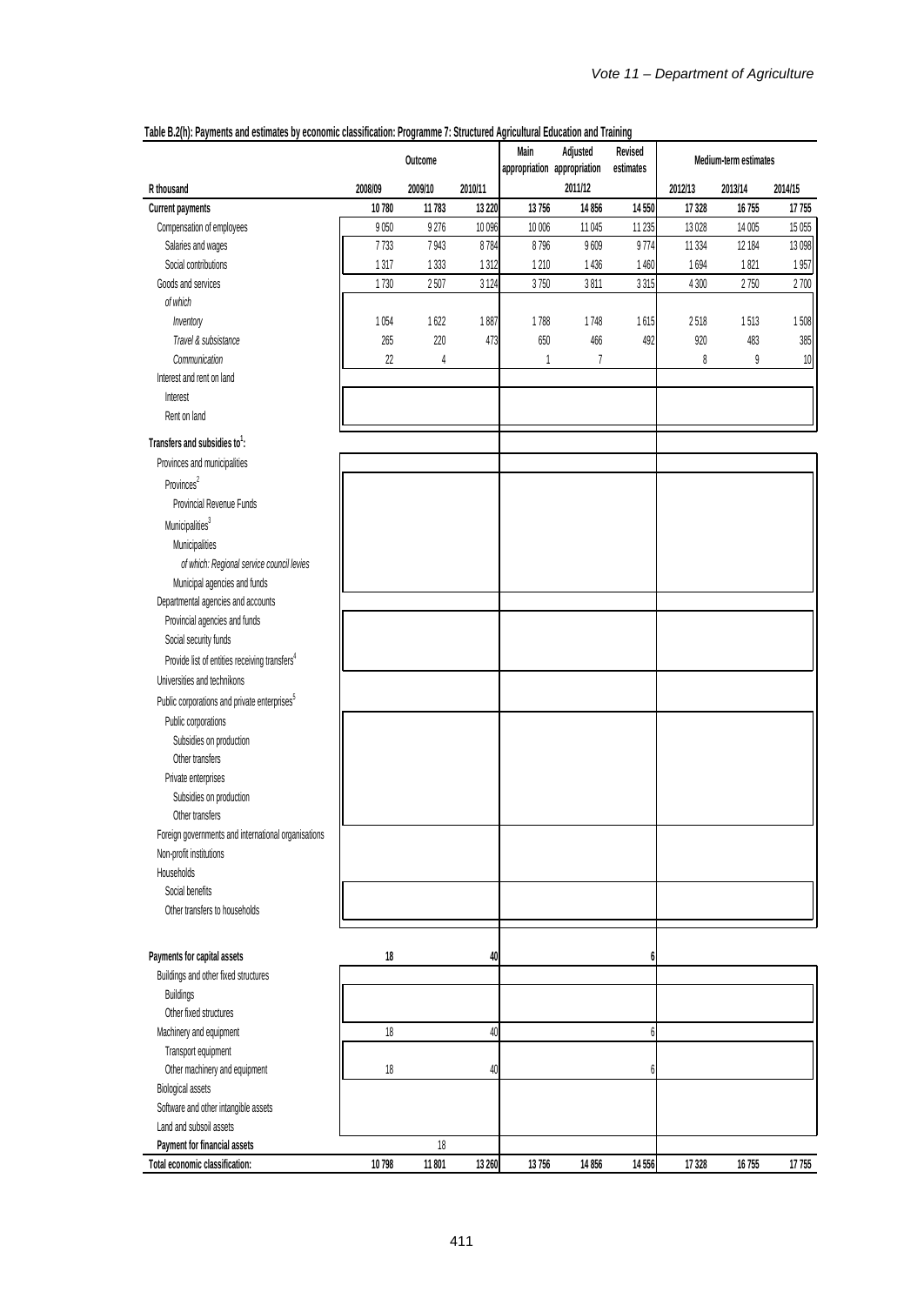#### **Table B.3(a):Payments by economic classification: Comprehensive Agricultural Support Programme**

|                                                     |          | Outcome |         | Main<br>appropriation | Adjusted<br>appropriation | Estimated<br>Actual |         | Medium-term estimates |         |
|-----------------------------------------------------|----------|---------|---------|-----------------------|---------------------------|---------------------|---------|-----------------------|---------|
| R thousand                                          | 2008/09  | 2009/10 | 2010/11 |                       | 2011/12                   |                     | 2012/13 | 2013/14               | 2014/15 |
| <b>Current payments</b>                             | 4699     | 19 997  | 22732   | 102 932               | 46 728                    | 51820               | 55 039  | 62 319                | 65 226  |
| Compensation of employees                           |          | 7065    | 8 2 8 0 | 13 189                | 13 067                    | 13067               | 13849   | 15 3 20               | 16 001  |
| Salaries and wages                                  |          | 6 1 4 7 | 7 2 0 4 | 11 4 7 4              | 11 368                    | 11 3 68             | 12 049  | 13 3 28               | 13 9 21 |
| Social contributions                                |          | 918     | 1076    | 1715                  | 1699                      | 1699                | 1800    | 1992                  | 2080    |
| Goods and services                                  | 4699     | 12 932  | 14 4 52 | 89 743                | 33 661                    | 38 753              | 41 190  | 46 999                | 49 225  |
| of which                                            |          |         |         |                       |                           |                     |         |                       |         |
| Consult, contract & special services                |          |         |         |                       |                           |                     |         |                       |         |
| Inventory                                           |          |         |         |                       |                           |                     |         |                       |         |
| Maint, repair & running cost                        |          |         |         |                       |                           |                     |         |                       |         |
| Operating leases incl rent                          |          |         |         |                       |                           |                     |         |                       |         |
| Own & leasehold property exp                        |          |         |         |                       |                           |                     |         |                       |         |
| Travel & subsistence                                |          |         |         |                       |                           |                     |         |                       |         |
| Interest and rent on land                           |          |         |         |                       |                           |                     |         |                       |         |
| Interest                                            |          |         |         |                       |                           |                     |         |                       |         |
| Rent on land                                        |          |         |         |                       |                           |                     |         |                       |         |
|                                                     |          |         |         |                       |                           |                     |         |                       |         |
| Transfers and subsidies                             |          | 339     |         |                       | 10 000                    | 10 000              | 71790   | 77986                 | 81 30 5 |
| Provinces and municipalities                        |          |         |         |                       |                           |                     |         |                       |         |
| Provinces2                                          |          |         |         |                       |                           |                     |         |                       |         |
| Provincial Revenue Funds                            |          |         |         |                       |                           |                     |         |                       |         |
| Municipalities3                                     |          |         |         |                       |                           |                     |         |                       |         |
|                                                     |          |         |         |                       |                           |                     |         |                       |         |
| Municipalities                                      |          |         |         |                       |                           |                     |         |                       |         |
| of which: Regional service council levies           |          |         |         |                       |                           |                     |         |                       |         |
| Municipal agencies and funds                        |          |         |         |                       |                           |                     |         |                       |         |
| Departmental agencies and accounts                  |          |         |         |                       |                           |                     |         |                       |         |
| Provincial agencies and funds                       |          |         |         |                       |                           |                     |         |                       |         |
| Social security funds                               |          |         |         |                       |                           |                     |         |                       |         |
| AgriSETA                                            |          |         |         |                       |                           |                     |         |                       |         |
| Universities and technikons                         |          |         |         |                       |                           |                     |         |                       |         |
| Public corporations and private enterprises5        |          |         |         |                       |                           |                     |         |                       |         |
| Public corporations                                 |          |         |         |                       |                           |                     |         |                       |         |
| Subsidies on production                             |          |         |         |                       |                           |                     |         |                       |         |
| Other transfers                                     |          |         |         |                       |                           |                     |         |                       |         |
| Private enterprises                                 |          |         |         |                       |                           |                     |         |                       |         |
| Subsidies on production                             |          |         |         |                       |                           |                     |         |                       |         |
| Other transfers                                     |          |         |         |                       |                           |                     |         |                       |         |
| Foreign governments and international organisations |          |         |         |                       |                           |                     |         |                       |         |
| Non-profit institutions                             |          |         |         |                       |                           |                     |         |                       |         |
| Households                                          |          | 339     |         |                       | 10 000                    | 10 000              | 71 790  | 77986                 | 81 305  |
| Social benefits                                     |          |         |         |                       |                           |                     |         |                       |         |
| Other transfers to households                       |          | 339     |         |                       | 10 000                    | 10 000              | 71 790  | 77986                 | 81 305  |
| Payments for capital assets                         | 43 276   | 41 178  | 42022   |                       | 49 644                    | 44 5 52             |         |                       |         |
| Buildings and other fixed structures                | 18 608   | 35 536  | 32 259  |                       | 37 922                    | 24 5 35             |         |                       |         |
| Buildings                                           |          |         |         |                       |                           |                     |         |                       |         |
| Other fixed structures                              | 18 608   | 35 536  | 32 259  |                       | 37 922                    | 24 5 35             |         |                       |         |
| Machinery and equipment                             | 6372     | 3 3 8 8 | 3640    |                       | 11 722                    | 7572                |         |                       |         |
| Transport equipment                                 |          |         |         |                       |                           |                     |         |                       |         |
| Other machinery and equipment                       | 6372     | 3 3 8 8 | 3640    |                       | 11 722                    | 7572                |         |                       |         |
| Biological assets                                   | 18 2 9 6 | 2 2 5 4 | 6123    |                       |                           | 12 4 45             |         |                       |         |
| Software and other intangible assets                |          |         |         |                       |                           |                     |         |                       |         |
| Land and subsoil assets                             |          |         |         |                       |                           |                     |         |                       |         |
|                                                     |          |         |         |                       |                           |                     |         |                       |         |
| Total economic classification: Department           | 47 975   | 61514   | 64 754  | 102 932               | 106 372                   | 106 372             | 126 829 | 140 305               | 146 531 |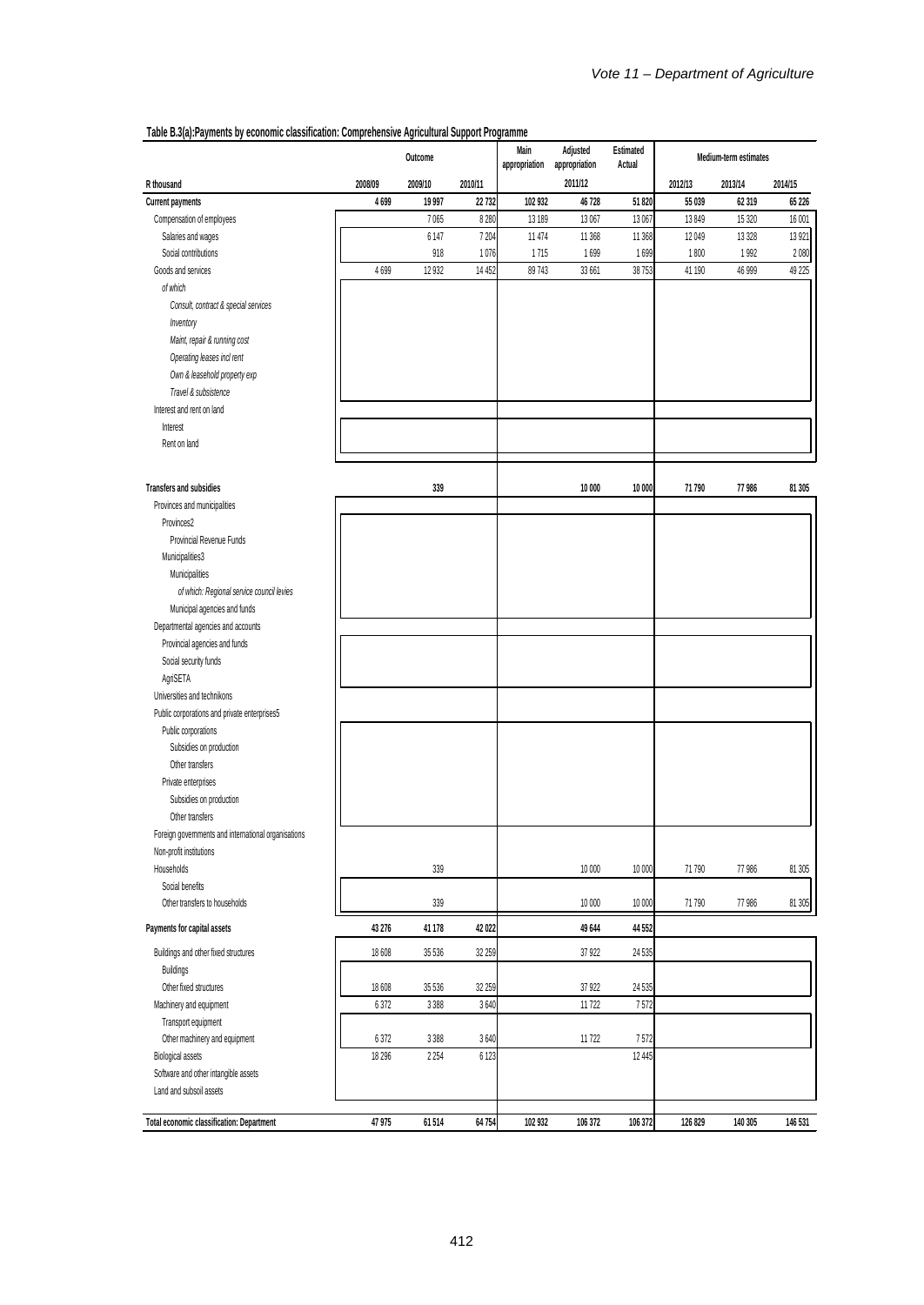**Table B.3(b):Payments by economic classification: Agricultural Disaster Management Grant**

|                                                                 |         | Outcome |         | Main<br>appropriation | Adjusted<br>appropriation | Estimated<br>Actual |         | Medium-term estimates |         |
|-----------------------------------------------------------------|---------|---------|---------|-----------------------|---------------------------|---------------------|---------|-----------------------|---------|
| R thousand                                                      | 2008/09 | 2009/10 | 2010/11 |                       | 2011/12                   |                     | 2012/13 | 2013/14               | 2014/15 |
| Current payments                                                |         |         |         |                       |                           |                     |         |                       |         |
| Compensation of employees                                       |         |         |         |                       |                           |                     |         |                       |         |
| Salaries and wages                                              |         |         |         |                       |                           |                     |         |                       |         |
| Social contributions                                            |         |         |         |                       |                           |                     |         |                       |         |
| Goods and services                                              |         |         |         |                       |                           |                     |         |                       |         |
| of which                                                        |         |         |         |                       |                           |                     |         |                       |         |
| Consult, contract & special services                            |         |         |         |                       |                           |                     |         |                       |         |
| Inventory                                                       |         |         |         |                       |                           |                     |         |                       |         |
| Maint, repair & running cost                                    |         |         |         |                       |                           |                     |         |                       |         |
| Operating leases incl rent                                      |         |         |         |                       |                           |                     |         |                       |         |
| Own & leasehold property exp                                    |         |         |         |                       |                           |                     |         |                       |         |
| Travel & subsistence                                            |         |         |         |                       |                           |                     |         |                       |         |
| Interest and rent on land                                       |         |         |         |                       |                           |                     |         |                       |         |
| Interest                                                        |         |         |         |                       |                           |                     |         |                       |         |
| Rent on land                                                    |         |         |         |                       |                           |                     |         |                       |         |
|                                                                 |         |         |         |                       |                           |                     |         |                       |         |
| Transfers and subsidies                                         | 26 127  | 11053   |         |                       | 4736                      | 4736                |         |                       |         |
| Provinces and municipalities                                    |         |         |         |                       |                           |                     |         |                       |         |
| Provinces2                                                      |         |         |         |                       |                           |                     |         |                       |         |
| Provincial Revenue Funds                                        |         |         |         |                       |                           |                     |         |                       |         |
| Municipalities3                                                 |         |         |         |                       |                           |                     |         |                       |         |
| Municipalities                                                  |         |         |         |                       |                           |                     |         |                       |         |
| of which: Regional service council levies                       |         |         |         |                       |                           |                     |         |                       |         |
| Municipal agencies and funds                                    |         |         |         |                       |                           |                     |         |                       |         |
| Departmental agencies and accounts                              |         |         |         |                       |                           |                     |         |                       |         |
| Provincial agencies and funds                                   |         |         |         |                       |                           |                     |         |                       |         |
| Social security funds                                           |         |         |         |                       |                           |                     |         |                       |         |
| AgriSETA                                                        |         |         |         |                       |                           |                     |         |                       |         |
| Universities and technikons                                     |         |         |         |                       |                           |                     |         |                       |         |
| Public corporations and private enterprises5                    |         |         |         |                       |                           |                     |         |                       |         |
| Public corporations                                             |         |         |         |                       |                           |                     |         |                       |         |
| Subsidies on production                                         |         |         |         |                       |                           |                     |         |                       |         |
| Other transfers                                                 |         |         |         |                       |                           |                     |         |                       |         |
| Private enterprises                                             |         |         |         |                       |                           |                     |         |                       |         |
| Subsidies on production                                         |         |         |         |                       |                           |                     |         |                       |         |
| Other transfers                                                 |         |         |         |                       |                           |                     |         |                       |         |
| Foreign governments and international organisations             |         |         |         |                       |                           |                     |         |                       |         |
| Non-profit institutions                                         |         |         |         |                       |                           |                     |         |                       |         |
| Households                                                      | 26 127  | 11053   |         |                       | 4736                      | 4736                |         |                       |         |
| Social benefits                                                 |         |         |         |                       |                           |                     |         |                       |         |
| Other transfers to households                                   | 26 127  | 11053   |         |                       | 4736                      | 4736                |         |                       |         |
| Payments for capital assets                                     |         |         |         |                       |                           |                     |         |                       |         |
| Buildings and other fixed structures                            |         |         |         |                       |                           |                     |         |                       |         |
| Buildings                                                       |         |         |         |                       |                           |                     |         |                       |         |
| Other fixed structures                                          |         |         |         |                       |                           |                     |         |                       |         |
| Machinery and equipment                                         |         |         |         |                       |                           |                     |         |                       |         |
| Transport equipment                                             |         |         |         |                       |                           |                     |         |                       |         |
| Other machinery and equipment                                   |         |         |         |                       |                           |                     |         |                       |         |
| Biological assets                                               |         |         |         |                       |                           |                     |         |                       |         |
|                                                                 |         |         |         |                       |                           |                     |         |                       |         |
| Software and other intangible assets<br>Land and subsoil assets |         |         |         |                       |                           |                     |         |                       |         |
|                                                                 |         |         |         |                       |                           |                     |         |                       |         |
| Total economic classification: Department                       | 26 127  | 11053   |         |                       | 4736                      | 4736                |         |                       |         |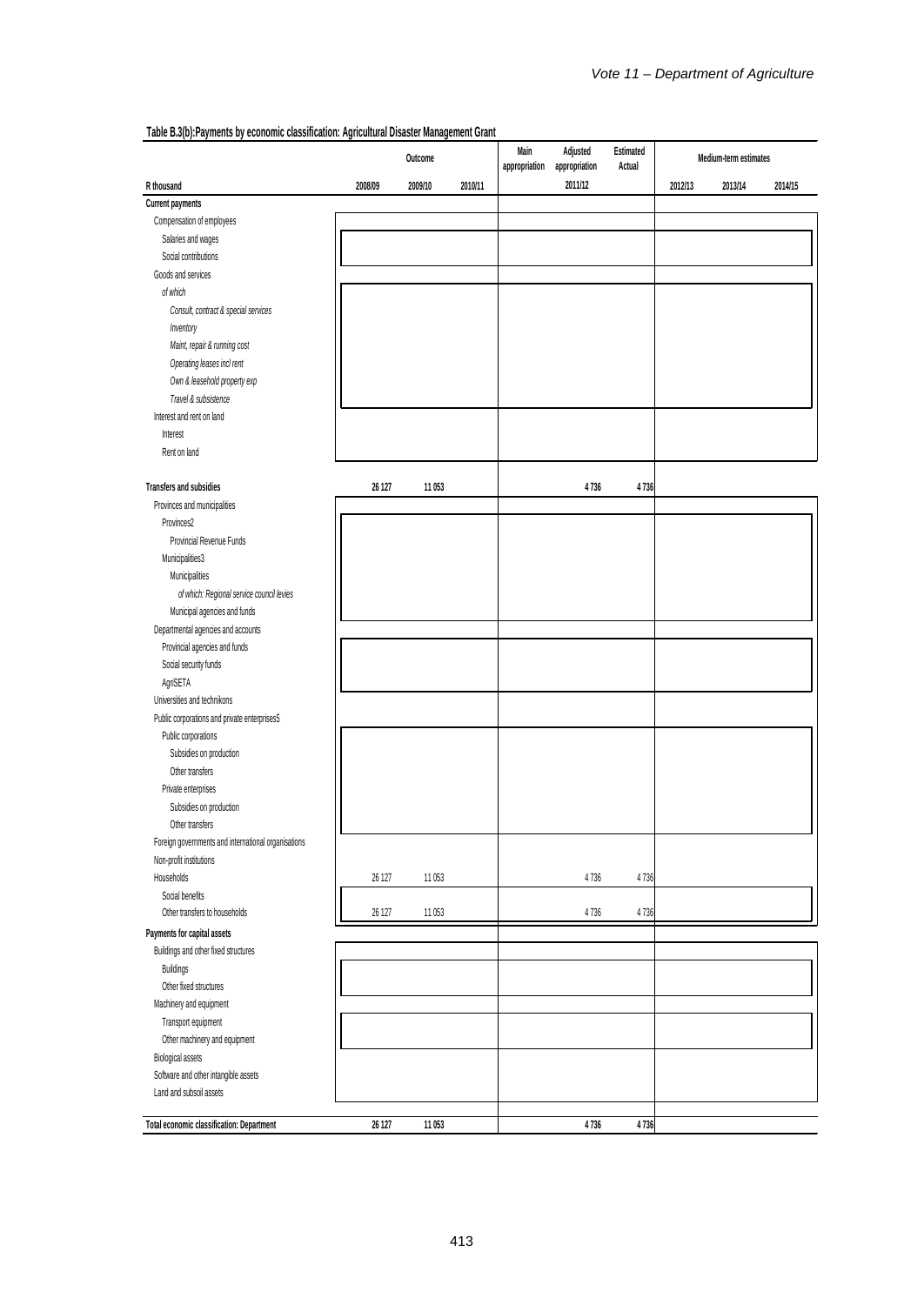#### **Table B.3(c):Payments by economic classification: LandCare Programme**

|                                                     |         | Outcome |         | Main<br>appropriation appropriation | Adjusted | Estimated<br>Actual |         | Medium-term estimates |         |
|-----------------------------------------------------|---------|---------|---------|-------------------------------------|----------|---------------------|---------|-----------------------|---------|
| R thousand                                          | 2008/09 | 2009/10 | 2010/11 |                                     | 2011/12  |                     | 2012/13 | 2013/14               | 2014/15 |
| <b>Current payments</b>                             | 3 2 3 6 | 627     | 600     | 4622                                | 3746     | 3712                | 653     |                       | 856     |
| Compensation of employees                           |         |         |         |                                     |          |                     |         |                       |         |
| Salaries and wages                                  |         |         |         |                                     |          |                     |         |                       |         |
| Social contributions                                |         |         |         |                                     |          |                     |         |                       |         |
| Goods and services                                  | 3 2 3 6 | 627     | 600     | 4622                                | 3746     | 3712                | 653     |                       | 856     |
| of which                                            |         |         |         |                                     |          |                     |         |                       |         |
| Consult, contract & special services                |         |         |         |                                     |          |                     |         |                       |         |
| Inventory                                           |         |         |         |                                     |          |                     |         |                       |         |
| Maint, repair & running cost                        |         |         |         |                                     |          |                     |         |                       |         |
| Operating leases incl rent                          |         |         |         |                                     |          |                     |         |                       |         |
| Own & leasehold property exp                        |         |         |         |                                     |          |                     |         |                       |         |
| Travel & subsistence                                |         |         |         |                                     |          |                     |         |                       |         |
| Interest and rent on land                           |         |         |         |                                     |          |                     |         |                       |         |
| Interest                                            |         |         |         |                                     |          |                     |         |                       |         |
| Rent on land                                        |         |         |         |                                     |          |                     |         |                       |         |
|                                                     |         |         |         |                                     |          |                     |         |                       |         |
| Transfers and subsidies                             |         |         |         |                                     |          |                     |         |                       |         |
| Provinces and municipalities                        |         |         |         |                                     |          |                     |         |                       |         |
|                                                     |         |         |         |                                     |          |                     |         |                       |         |
| Provinces2                                          |         |         |         |                                     |          |                     |         |                       |         |
| Provincial Revenue Funds                            |         |         |         |                                     |          |                     |         |                       |         |
| Municipalities3                                     |         |         |         |                                     |          |                     |         |                       |         |
| Municipalities                                      |         |         |         |                                     |          |                     |         |                       |         |
| of which: Regional service council levies           |         |         |         |                                     |          |                     |         |                       |         |
| Municipal agencies and funds                        |         |         |         |                                     |          |                     |         |                       |         |
| Departmental agencies and accounts                  |         |         |         |                                     |          |                     |         |                       |         |
| Provincial agencies and funds                       |         |         |         |                                     |          |                     |         |                       |         |
| Social security funds                               |         |         |         |                                     |          |                     |         |                       |         |
| AgriSETA                                            |         |         |         |                                     |          |                     |         |                       |         |
| Universities and technikons                         |         |         |         |                                     |          |                     |         |                       |         |
| Public corporations and private enterprises5        |         |         |         |                                     |          |                     |         |                       |         |
| Public corporations                                 |         |         |         |                                     |          |                     |         |                       |         |
| Subsidies on production                             |         |         |         |                                     |          |                     |         |                       |         |
| Other transfers                                     |         |         |         |                                     |          |                     |         |                       |         |
| Private enterprises                                 |         |         |         |                                     |          |                     |         |                       |         |
| Subsidies on production                             |         |         |         |                                     |          |                     |         |                       |         |
| Other transfers                                     |         |         |         |                                     |          |                     |         |                       |         |
| Foreign governments and international organisations |         |         |         |                                     |          |                     |         |                       |         |
| Non-profit institutions                             |         |         |         |                                     |          |                     |         |                       |         |
| Households                                          |         |         |         |                                     |          |                     |         |                       |         |
| Social benefits                                     |         |         |         |                                     |          |                     |         |                       |         |
| Other transfers to households                       |         |         |         |                                     |          |                     |         |                       |         |
| Payments for capital assets                         | 192     | 3 4 8 6 | 3760    |                                     | 876      | 910                 | 8 3 0 0 | 8571                  | 4571    |
| Buildings and other fixed structures                |         |         | 1243    |                                     |          |                     | 4 4 5 0 | 4 0 0 0               |         |
| Buildings                                           |         |         |         |                                     |          |                     |         |                       |         |
| Other fixed structures                              |         |         | 1243    |                                     |          |                     | 4 4 5 0 | 4 0 0 0               |         |
| Machinery and equipment                             |         | 27      | 399     |                                     | 435      | 435                 |         | $71\,$                | $71\,$  |
| Transport equipment                                 |         |         |         |                                     |          |                     |         |                       |         |
| Other machinery and equipment                       |         | 27      | 399     |                                     | 435      | 435                 |         | 71                    | 71      |
| <b>Biological assets</b>                            | 192     | 2 3 3 6 |         |                                     | 280      | 280                 | 1440    | $2000$                | $2000$  |
| Software and other intangible assets                |         |         |         |                                     |          |                     |         |                       |         |
| Land and subsoil assets                             |         | 1 1 2 3 | 2118    |                                     | 161      | 195                 | 2 4 1 0 | 2500                  | 2500    |
|                                                     |         |         |         |                                     |          |                     |         |                       |         |
| Total economic classification: Department           | 3 4 28  | 4 1 1 3 | 4 3 6 0 | 4622                                | 4622     | 4 6 22              | 8 9 5 3 | 8571                  | 5 4 2 7 |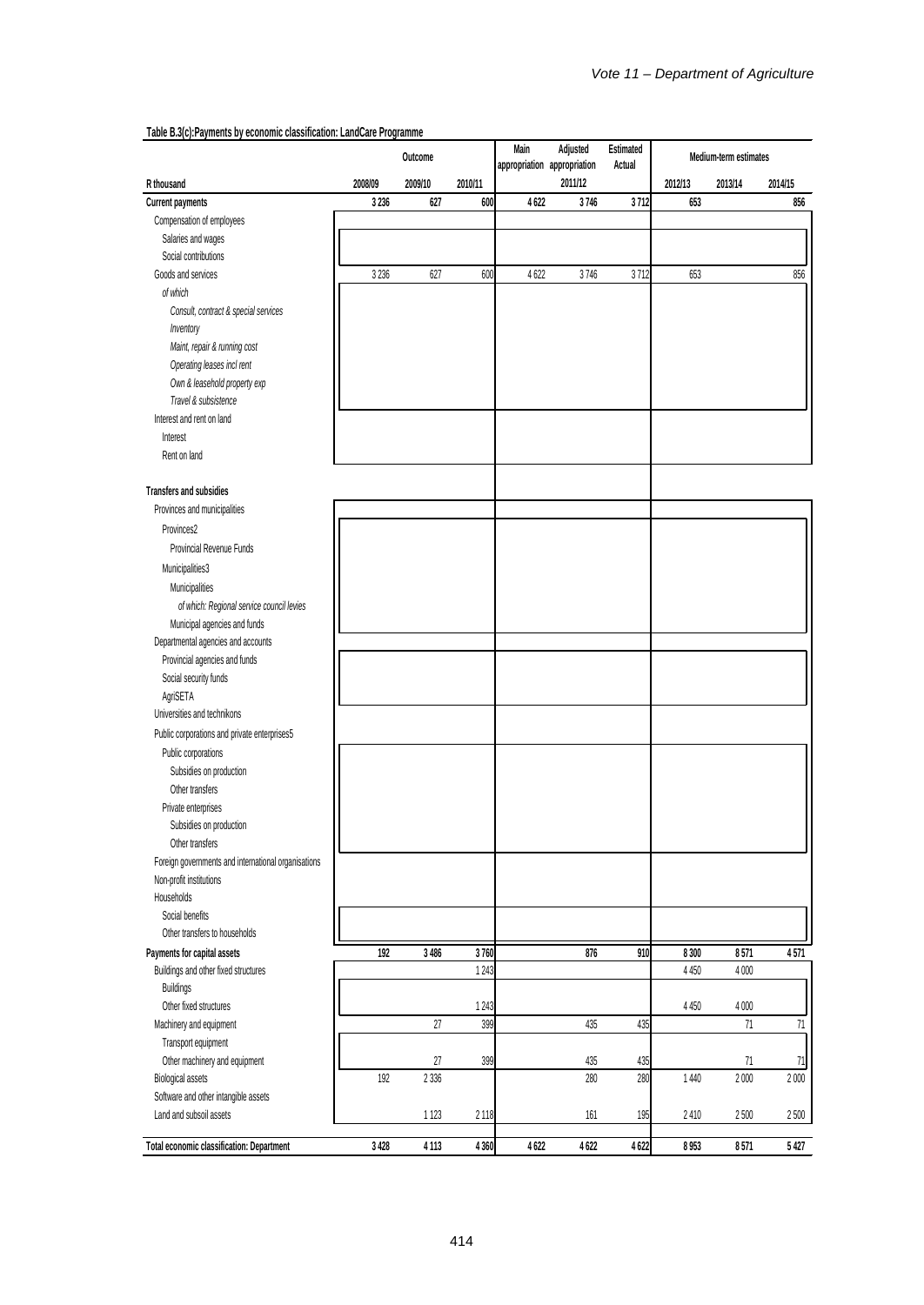#### **Table B.3(d):Payments by economic classification: Ilima/Letsema Projects Grant**

|                                                     |         | Outcome |         | Main<br>appropriation appropriation | Adjusted | Estimated<br>Actual |         | Medium-term estimates |         |
|-----------------------------------------------------|---------|---------|---------|-------------------------------------|----------|---------------------|---------|-----------------------|---------|
| R thousand                                          | 2008/09 | 2009/10 | 2010/11 |                                     | 2011/12  |                     | 2012/13 | 2013/14               | 2014/15 |
| <b>Current payments</b>                             |         |         | 5 4 6 0 | 52 000                              | 22 492   | 18 5 53             | 18 200  | 19 3 33               | 20 26 7 |
| Compensation of employees                           |         |         |         |                                     |          |                     |         |                       |         |
| Salaries and wages                                  |         |         |         |                                     |          |                     |         |                       |         |
| Social contributions                                |         |         |         |                                     |          |                     |         |                       |         |
| Goods and services                                  |         |         | 5 4 6 0 | 52 000                              | 22 492   | 18 5 53             | 18 200  | 19 3 33               | 20 26 7 |
| of which                                            |         |         |         |                                     |          |                     |         |                       |         |
| Consult, contract & special services                |         |         |         |                                     |          |                     |         |                       |         |
| Inventory                                           |         |         |         |                                     |          |                     |         |                       |         |
| Maint, repair & running cost                        |         |         |         |                                     |          |                     |         |                       |         |
| Operating leases incl rent                          |         |         |         |                                     |          |                     |         |                       |         |
| Own & leasehold property exp                        |         |         |         |                                     |          |                     |         |                       |         |
| Travel & subsistence                                |         |         |         |                                     |          |                     |         |                       |         |
| Interest and rent on land                           |         |         |         |                                     |          |                     |         |                       |         |
| Interest                                            |         |         |         |                                     |          |                     |         |                       |         |
| Rent on land                                        |         |         |         |                                     |          |                     |         |                       |         |
|                                                     |         |         |         |                                     |          |                     |         |                       |         |
| Transfers and subsidies                             |         | 4977    | 4827    |                                     | 4500     | 2500                | 36 400  | 38 6 6 6              | 40 535  |
| Provinces and municipalities                        |         |         |         |                                     |          |                     |         |                       |         |
| Provinces2                                          |         |         |         |                                     |          |                     |         |                       |         |
| Provincial Revenue Funds                            |         |         |         |                                     |          |                     |         |                       |         |
| Municipalities3                                     |         |         |         |                                     |          |                     |         |                       |         |
| Municipalities                                      |         |         |         |                                     |          |                     |         |                       |         |
| of which: Regional service council levies           |         |         |         |                                     |          |                     |         |                       |         |
| Municipal agencies and funds                        |         |         |         |                                     |          |                     |         |                       |         |
| Departmental agencies and accounts                  |         |         |         |                                     |          |                     |         |                       |         |
| Provincial agencies and funds                       |         |         |         |                                     |          |                     |         |                       |         |
| Social security funds                               |         |         |         |                                     |          |                     |         |                       |         |
| AgriSETA                                            |         |         |         |                                     |          |                     |         |                       |         |
| Universities and technikons                         |         |         |         |                                     |          |                     |         |                       |         |
| Public corporations and private enterprises5        |         |         |         |                                     |          |                     |         |                       |         |
|                                                     |         |         |         |                                     |          |                     |         |                       |         |
| Public corporations                                 |         |         |         |                                     |          |                     |         |                       |         |
| Subsidies on production                             |         |         |         |                                     |          |                     |         |                       |         |
| Other transfers                                     |         |         |         |                                     |          |                     |         |                       |         |
| Private enterprises                                 |         |         |         |                                     |          |                     |         |                       |         |
| Subsidies on production                             |         |         |         |                                     |          |                     |         |                       |         |
| Other transfers                                     |         |         |         |                                     |          |                     |         |                       |         |
| Foreign governments and international organisations |         |         |         |                                     |          |                     |         |                       |         |
| Non-profit institutions                             |         |         |         |                                     |          |                     |         |                       |         |
| Households                                          |         | 4977    | 4827    |                                     | 4500     | 2500                | 36 400  | 38 666                | 40 535  |
| Social benefits                                     |         |         |         |                                     |          |                     |         |                       |         |
| Other transfers to households                       |         | 4977    | 4827    |                                     | 4500     | 2500                | 36 400  | 38 6 6 6              | 40 535  |
| Payments for capital assets                         |         | 348     | 14 825  |                                     | 25 008   | 30 947              |         |                       |         |
| Buildings and other fixed structures                |         | 36      | 5704    |                                     | 2586     | 24 773              |         |                       |         |
| Buildings                                           |         |         |         |                                     |          |                     |         |                       |         |
| Other fixed structures                              |         | 36      | 5704    |                                     | 2586     | 24 773              |         |                       |         |
| Machinery and equipment                             |         | 28      | 2211    |                                     | 9 9 0 6  | 1822                |         |                       |         |
| Transport equipment                                 |         |         |         |                                     |          |                     |         |                       |         |
| Other machinery and equipment                       |         | 28      | 2211    |                                     | 9 9 0 6  | 1822                |         |                       |         |
| <b>Biological assets</b>                            |         | 284     | 6910    |                                     | 12516    | 4 2 0 3             |         |                       |         |
| Software and other intangible assets                |         |         |         |                                     |          |                     |         |                       |         |
| Land and subsoil assets                             |         |         |         |                                     |          | 149                 |         |                       |         |
|                                                     |         |         |         |                                     |          |                     |         |                       |         |
| Total economic classification: Department           |         | 5 3 2 5 | 25 112  | 52 000                              | 52 000   | 52 000              | 54 600  | 57 999                | 60 802  |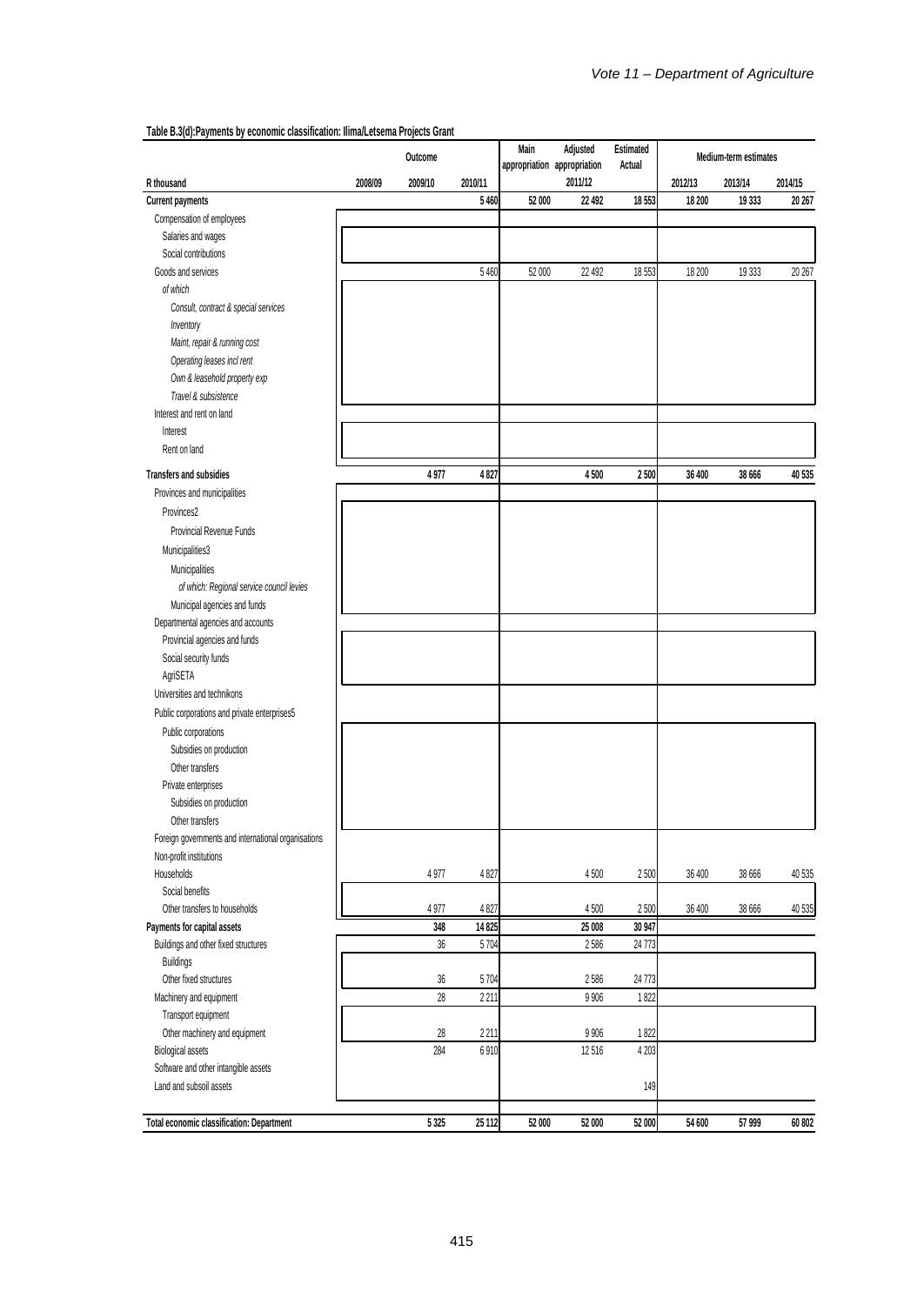**Table B.3(e):Payments by economic classification: EPWP Incentive Grant for Infrastructure**

| Table Disposition by content classification. Et WE incentive crant for impact actual |         | Outcome |         | Main | Adjusted<br>appropriation appropriation | Estimated<br>Actual |         | Medium-term estimates |         |
|--------------------------------------------------------------------------------------|---------|---------|---------|------|-----------------------------------------|---------------------|---------|-----------------------|---------|
| R thousand                                                                           | 2008/09 | 2009/10 | 2010/11 |      | 2011/12                                 |                     | 2012/13 | 2013/14               | 2014/15 |
| Current payments                                                                     |         |         |         |      |                                         |                     |         |                       |         |
| Compensation of employees                                                            |         |         |         |      |                                         |                     |         |                       |         |
| Salaries and wages                                                                   |         |         |         |      |                                         |                     |         |                       |         |
| Social contributions                                                                 |         |         |         |      |                                         |                     |         |                       |         |
| Goods and services                                                                   |         |         |         |      |                                         |                     |         |                       |         |
| of which                                                                             |         |         |         |      |                                         |                     |         |                       |         |
| Consult, contract & special services                                                 |         |         |         |      |                                         |                     |         |                       |         |
| Inventory                                                                            |         |         |         |      |                                         |                     |         |                       |         |
| Maint, repair & running cost                                                         |         |         |         |      |                                         |                     |         |                       |         |
| Operating leases incl rent                                                           |         |         |         |      |                                         |                     |         |                       |         |
| Own & leasehold property exp                                                         |         |         |         |      |                                         |                     |         |                       |         |
| Travel & subsistence                                                                 |         |         |         |      |                                         |                     |         |                       |         |
| Interest and rent on land                                                            |         |         |         |      |                                         |                     |         |                       |         |
| Interest                                                                             |         |         |         |      |                                         |                     |         |                       |         |
| Rent on land                                                                         |         |         |         |      |                                         |                     |         |                       |         |
|                                                                                      |         |         |         |      |                                         |                     |         |                       |         |
| Transfers and subsidies                                                              |         |         |         |      |                                         |                     | 4 0 0 0 |                       |         |
| Provinces and municipalities                                                         |         |         |         |      |                                         |                     |         |                       |         |
| Provinces2                                                                           |         |         |         |      |                                         |                     |         |                       |         |
| Provincial Revenue Funds                                                             |         |         |         |      |                                         |                     |         |                       |         |
| Municipalities3                                                                      |         |         |         |      |                                         |                     |         |                       |         |
| Municipalities                                                                       |         |         |         |      |                                         |                     |         |                       |         |
| of which: Regional service council levies                                            |         |         |         |      |                                         |                     |         |                       |         |
| Municipal agencies and funds                                                         |         |         |         |      |                                         |                     |         |                       |         |
| Departmental agencies and accounts                                                   |         |         |         |      |                                         |                     |         |                       |         |
| Provincial agencies and funds                                                        |         |         |         |      |                                         |                     |         |                       |         |
| Social security funds                                                                |         |         |         |      |                                         |                     |         |                       |         |
| AgriSETA                                                                             |         |         |         |      |                                         |                     |         |                       |         |
| Universities and technikons                                                          |         |         |         |      |                                         |                     |         |                       |         |
| Public corporations and private enterprises5                                         |         |         |         |      |                                         |                     |         |                       |         |
| Public corporations                                                                  |         |         |         |      |                                         |                     |         |                       |         |
| Subsidies on production                                                              |         |         |         |      |                                         |                     |         |                       |         |
| Other transfers                                                                      |         |         |         |      |                                         |                     |         |                       |         |
| Private enterprises                                                                  |         |         |         |      |                                         |                     |         |                       |         |
| Subsidies on production                                                              |         |         |         |      |                                         |                     |         |                       |         |
| Other transfers                                                                      |         |         |         |      |                                         |                     |         |                       |         |
| Foreign governments and international organisations                                  |         |         |         |      |                                         |                     |         |                       |         |
| Non-profit institutions                                                              |         |         |         |      |                                         |                     |         |                       |         |
| Households                                                                           |         |         |         |      |                                         |                     | 4 0 0 0 |                       |         |
| Social benefits                                                                      |         |         |         |      |                                         |                     |         |                       |         |
| Other transfers to households                                                        |         |         |         |      |                                         |                     | 4 0 0 0 |                       |         |
| Payments for capital assets                                                          |         |         |         |      |                                         |                     |         |                       |         |
| Buildings and other fixed structures                                                 |         |         |         |      |                                         |                     |         |                       |         |
| Buildings                                                                            |         |         |         |      |                                         |                     |         |                       |         |
| Other fixed structures                                                               |         |         |         |      |                                         |                     |         |                       |         |
| Machinery and equipment                                                              |         |         |         |      |                                         |                     |         |                       |         |
| Transport equipment                                                                  |         |         |         |      |                                         |                     |         |                       |         |
| Other machinery and equipment                                                        |         |         |         |      |                                         |                     |         |                       |         |
| Biological assets                                                                    |         |         |         |      |                                         |                     |         |                       |         |
| Software and other intangible assets                                                 |         |         |         |      |                                         |                     |         |                       |         |
| Land and subsoil assets                                                              |         |         |         |      |                                         |                     |         |                       |         |
|                                                                                      |         |         |         |      |                                         |                     |         |                       |         |
| Total economic classification: Department                                            |         |         |         |      |                                         |                     | 4 0 0 0 |                       |         |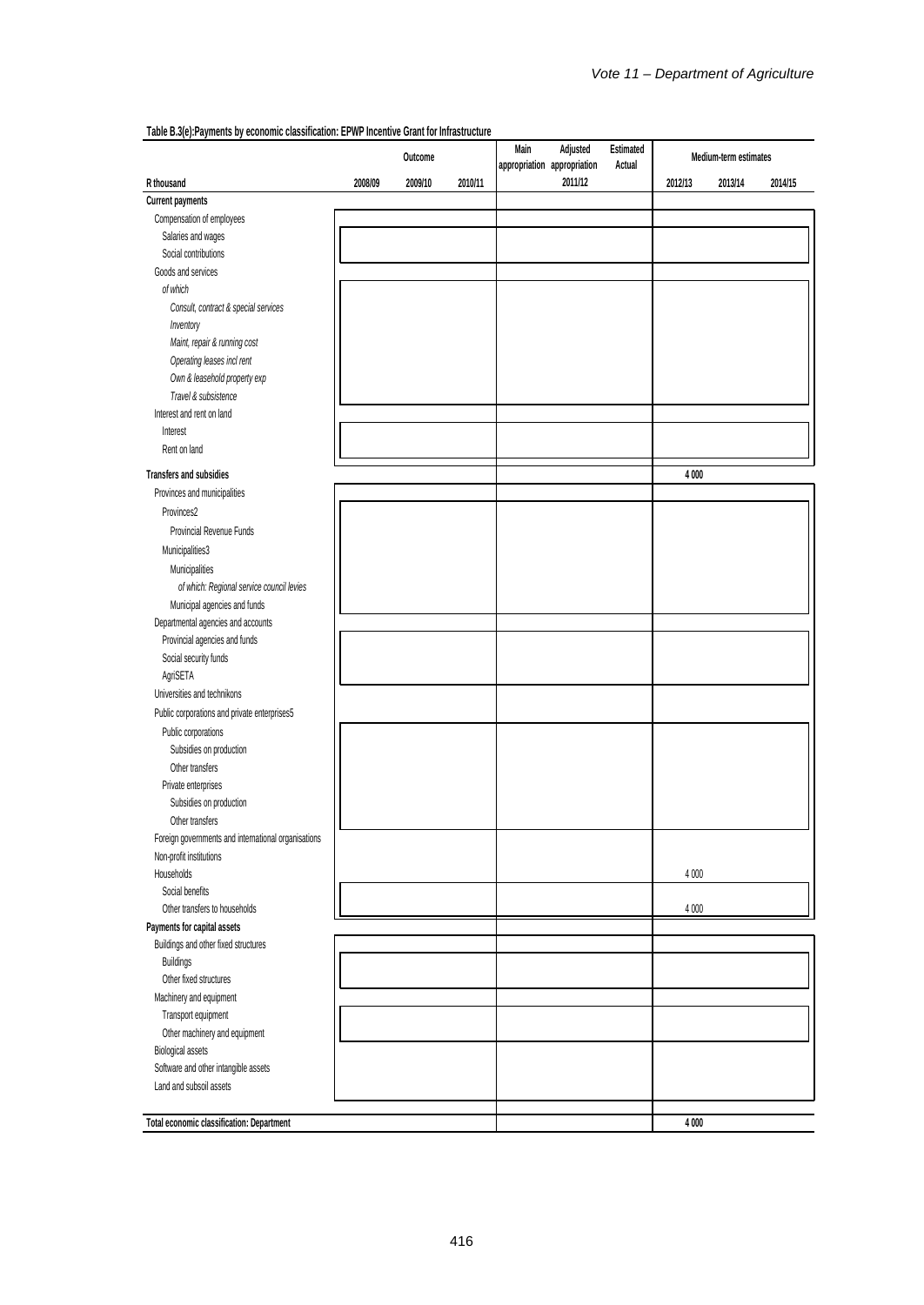#### *Table B.4: Payments and estimates by economic classification: "Goods and Services level 4 items"*

|                                                                                                                                                |         | Outcome |         | Main<br>appropriation appropriation | Adjusted | Revised<br>estimate |                | Medium-term estimates |                          |
|------------------------------------------------------------------------------------------------------------------------------------------------|---------|---------|---------|-------------------------------------|----------|---------------------|----------------|-----------------------|--------------------------|
| R thousand                                                                                                                                     | 2008/09 | 2009/10 | 2010/11 |                                     | 2011/12  |                     | 2012/13        | 2013/14               | 2014/15                  |
| <b>Current payments</b>                                                                                                                        | 168 510 | 189 047 | 196 557 | 249 671                             | 240 628  | 240 202             | 244 862        | 256 221               | 268 487                  |
| Goods and services                                                                                                                             | 59 695  | 76 661  | 68 714  | 81 379                              | 76836    | 76 410              | 74 978         | 76533                 | 79 151                   |
| Administrative fees                                                                                                                            | 12 999  | 809     | 290     | 1316                                | 1316     | 3 1 7 0             | 345            | 381                   | 400                      |
| Advertising                                                                                                                                    | 4585    | 2 3 3 3 | 2713    | 3199                                | 2 3 3 9  | 3678                | 5036           | 5553                  | 5 8 4 0                  |
| Assets <r5000< td=""><td>2812</td><td>943</td><td>703</td><td>1634</td><td>1634</td><td>2034</td><td>706</td><td>778</td><td>817</td></r5000<> | 2812    | 943     | 703     | 1634                                | 1634     | 2034                | 706            | 778                   | 817                      |
| Audit cost: External                                                                                                                           | 3540    | 2850    | 4 3 61  | 4311                                | 4 3 1 1  | 3504                | 4176           | 4643                  | 4712                     |
| <b>Bursaries (employees)</b>                                                                                                                   | 105     | 1039    |         |                                     |          | 13                  | 1 200          | 1506                  | 1630                     |
| Catering: Departmental activities                                                                                                              | 2003    | 1 1 2 7 | 1118    | 1914                                | 1914     | 1 1 1 4             | 1031           | 1 1 3 5               | 1 1 9 2                  |
| Communication                                                                                                                                  | 3 4 6 5 | 4 1 6 2 | 3773    | 3 4 3 8                             | 3 4 3 8  | 3 1 4 5             | 4056           | 4 4 6 1               | 4685                     |
| Computer services                                                                                                                              | 452     | 1681    | 868     | 1028                                | 1028     | 524                 | 436            | 477                   | 500                      |
| Cons/prof:business & advisory services                                                                                                         | 600     | 3511    | 5 9 8 5 | 1 2 2 3                             | 1 1 7 3  | 1056                | 1458           | 1613                  | 1 9 0 4                  |
| Cons/prof: Infrastructre & planning                                                                                                            | 42      | 1 2 5 1 | 295     | 1067                                | 1067     | 1 2 3 5             | 3379           | 2526                  | 2798                     |
| Cons/prof: Laboratory services                                                                                                                 | 1 4 3 1 |         |         | 1157                                | 1157     | 1 1 5 7             | 172            | 190                   | 200                      |
| Cons/prof: Legal cost                                                                                                                          | 1449    | 608     | 160     | 500                                 | 500      | 300                 | 131            | 144                   | 151                      |
| Contractors                                                                                                                                    | 198     | 10 948  | 1263    | 2097                                | 2097     | 2 3 6 9             | 3221           | 2341                  | 2 4 5 8                  |
| Agency & support/outsourced services                                                                                                           | 2996    | 10 153  | 19832   | 31 4 24                             | 25 852   | 23 233              | 21 003         | 19 981                | 19519                    |
| Entertainment                                                                                                                                  | 933     | 29      | 18      | 8                                   | 8        | 8                   | 30             | 30                    | 31                       |
| <b>Fleet Services</b>                                                                                                                          |         |         |         |                                     |          |                     |                |                       |                          |
| Housing                                                                                                                                        | 270     |         |         |                                     |          |                     |                |                       |                          |
| Inventory: Food and food supplies                                                                                                              | 36      | 71      | 107     | 53                                  | 53       | 64                  | 95             | 104                   | 109                      |
| Inventory: Fuel, oil and gas                                                                                                                   | 476     | 532     | 610     | 719                                 | 719      | 719                 | 1554           | 1635                  | 1715                     |
| Inventory: Learn & teacher support material                                                                                                    |         |         |         |                                     |          |                     |                |                       |                          |
| Inventory: Materials & suppplies                                                                                                               | 117     | 1 4 6 7 | 1 2 2 9 | 453                                 | 453      | 621                 | 598            | 759                   | 796                      |
| Inventory: Medical supplies                                                                                                                    |         |         | 16      | $\mathbf{1}$                        | 1        |                     | $\overline{2}$ | $\overline{2}$        | $\overline{\phantom{a}}$ |
| Inventory: Medicine                                                                                                                            |         |         |         |                                     |          |                     |                |                       |                          |
| Medsas inventory interface                                                                                                                     | 535     |         |         | 752                                 | 752      | 752                 | 752            | 793                   | 833                      |
| Inventory: Military stores                                                                                                                     | 29      | 414     | 103     | 66                                  | 66       | 66                  | 73             | 80                    | 84                       |
| Inventory: Other consumbles                                                                                                                    | 2618    | 913     | 1554    | 1 3 3 1                             | 1 3 3 0  | 1 3 3 1             | 1468           | 1614                  | 1694                     |
| Inventory: Stationery and printing                                                                                                             | 2 102   | 2798    | 1286    | 973                                 | 973      | 1 2 8 6             | 1278           | 1 3 0 5               | 1370                     |
| Lease payments (Incl. operating leases, excl. finance leases)                                                                                  | 1591    | 7818    | 11 255  | 8527                                | 8527     | 8 4 6 5             | 7957           | 8520                  | 8 9 4 8                  |
| Rental & hiring                                                                                                                                | 51      |         |         |                                     |          | 211                 |                |                       |                          |
| Property payments                                                                                                                              |         | 863     | 252     | 226                                 | 226      | 69                  | 249            | 274                   | 288                      |
| Transport provided dept activity                                                                                                               |         |         |         |                                     |          | 1 1 8 7             |                |                       |                          |
| Travel and subsistence                                                                                                                         | 4 1 1 3 | 17808   | 9767    | 4 2 0 4                             | 6 204    | 10 630              | 4659           | 5014                  | 5 2 6 6                  |
| Training & staff development                                                                                                                   | 2572    | 112     | 521     | 8 9 8 9                             | 8 9 8 9  | 3 4 0 1             | 9 1 4 3        | 9825                  | 10 317                   |
| Operating payments                                                                                                                             | 6 3 9 8 | 1542    | 350     | 413                                 | 353      | 560                 | 455            | 502                   | 528                      |
| Venues and facilities                                                                                                                          | 1177    | 879     | 285     | 356                                 | 356      | 506                 | 315            | 347                   | $364\,$                  |
| Total economic classification: Agriculture                                                                                                     | 168 510 | 189 047 | 196 557 | 249 671                             | 240 628  | 240 202             | 244 862        | 256 221               | 268 487                  |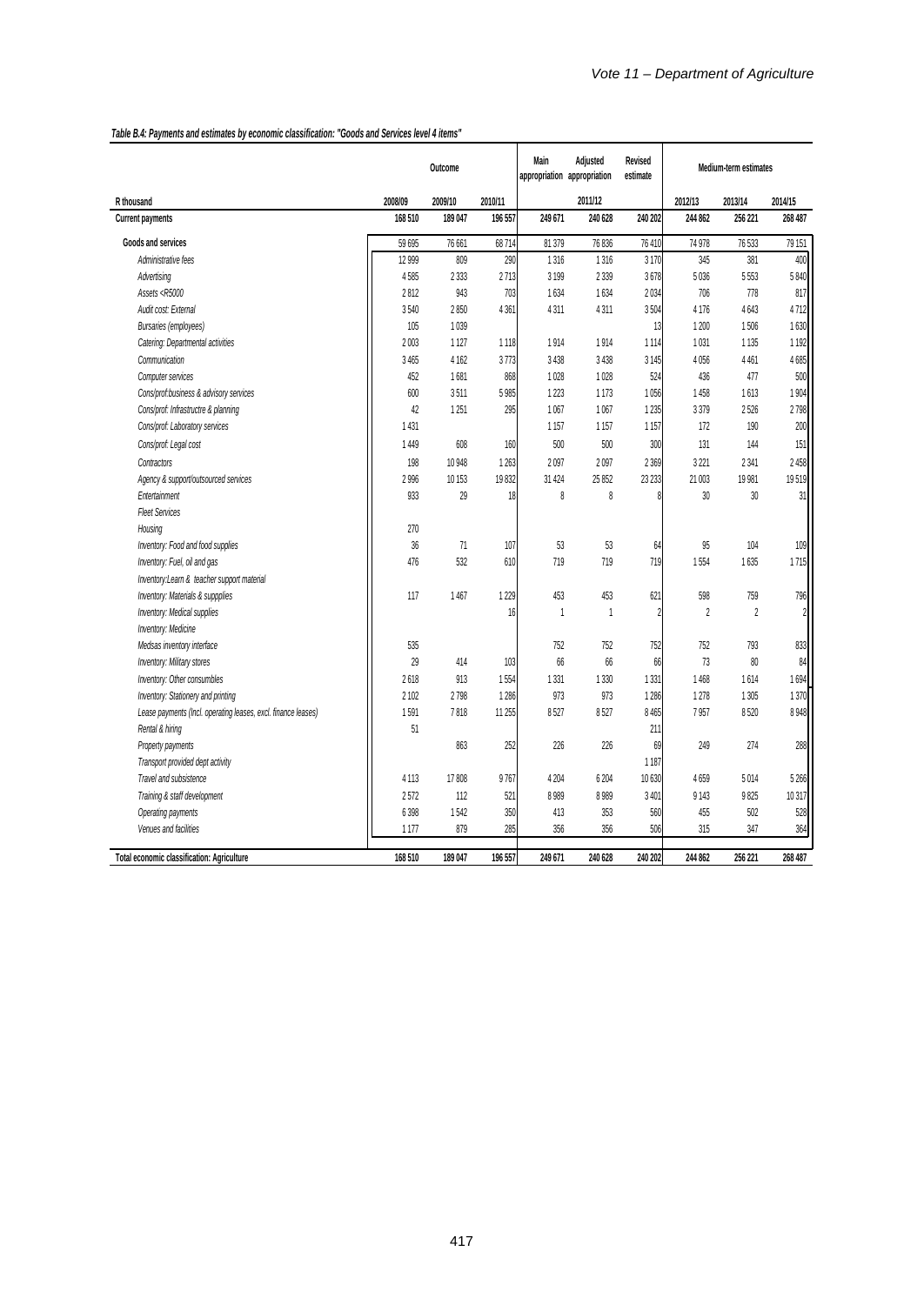## B.5 Details on infrastructure

#### **Table B.5(e): Agriculture - Payments of infrastructure and projects by category**

| No.              | Project name                                     | Source of funding | Municipality / Region                                                                                                                                                                                         | Type of infrastructure                                                                                                                       |                                          | Project duration |              | <b>Budget programme</b><br>name | <b>EPWP</b> budget<br>for the current | Total project<br>cost | Expenditure to<br>date from | Total available                            | <b>MTEF</b><br>Forward estimates |
|------------------|--------------------------------------------------|-------------------|---------------------------------------------------------------------------------------------------------------------------------------------------------------------------------------------------------------|----------------------------------------------------------------------------------------------------------------------------------------------|------------------------------------------|------------------|--------------|---------------------------------|---------------------------------------|-----------------------|-----------------------------|--------------------------------------------|----------------------------------|
| l thousands      |                                                  |                   |                                                                                                                                                                                                               | Irrigation scheme; borehole; storage and   Units (i.e. number of<br>marketing facility; fencing; animal housing<br>facility; access road etc | facilities/ square<br>meters/kilometers) | Date: Start      | Date: Finish |                                 | financial year                        |                       | previous years              | MTEF 2012/13   MTEF 2013/14   MTEF 2014/15 |                                  |
|                  | New and replacement assets                       |                   |                                                                                                                                                                                                               |                                                                                                                                              |                                          |                  |              |                                 |                                       |                       |                             |                                            |                                  |
|                  | Xhariep Feed processing plant                    | CASP              | etsemeng (Koffiefontein)                                                                                                                                                                                      | Processing facility                                                                                                                          |                                          | 04/2012          | 03/2013      | F Supp & Dev                    | 2 0 0 0                               |                       |                             | 2000                                       |                                  |
|                  |                                                  |                   | Mohakare / Letsemeng (Springfontein,                                                                                                                                                                          |                                                                                                                                              |                                          |                  |              |                                 | 5 0 0 0                               |                       |                             | 5 0 0 0                                    |                                  |
|                  | 2 Xhariep Fish Project                           | CASP              | Trompsburg, Bethulie)                                                                                                                                                                                         | Fish tanks/ ponds                                                                                                                            | 25                                       | 04/2012          | 03/2013      | F Supp & Dev                    |                                       |                       |                             |                                            |                                  |
|                  | 3 Xhariep Irrigation - Fodder bank               | CASP              | _etsemeng (Koffiefontein)                                                                                                                                                                                     | Irrigation systems                                                                                                                           | $\overline{3}$                           | 04/2012          | 03/2013      | F Supp & Dev                    | 3 0 0 0<br>300                        |                       |                             | 3 0 0 0<br>300                             |                                  |
|                  | 4 Xhariep Ostrich                                | CASP              | etsemeng (Koffiefontein, Oppermans,<br>Petrusburg)                                                                                                                                                            | Fencing                                                                                                                                      | $\overline{2}$                           | 04/2012          | 03/2013      | Supp & Dev                      |                                       |                       |                             |                                            |                                  |
|                  | Xhariep wool processing<br>5                     | CASP              | Kopanong (Gariep)                                                                                                                                                                                             | Processing facility                                                                                                                          | $\mathbf{1}$                             | 04/2012          | 03/2013      | Supp & Dev                      | 2 0 0 0                               |                       |                             | 2000                                       |                                  |
|                  | 6<br>Vuyathela                                   | CASP              | etsemeng (Oppermans)                                                                                                                                                                                          | Cold storage, irrigation system                                                                                                              | $\overline{2}$                           | 04/2012          | 03/2013      | Supp & Dev                      | 1 0 0 0                               |                       |                             | 1 0 0 0                                    |                                  |
| $\overline{7}$   | <b>Botshabelo Tripe &amp; Dicing</b>             | CASP              | Mangaung (Botshabelo)                                                                                                                                                                                         | Processing facility                                                                                                                          | $\mathbf{1}$                             | 04/2012          | 03/2013      | Supp & Dev                      | 2 5 0 0                               |                       |                             | 2 5 0 0                                    |                                  |
|                  | Mahlomaholo<br>8                                 | CASP              | Mantsopa (Ladybrand)                                                                                                                                                                                          | Weir & irrigation system                                                                                                                     | 2                                        | 04/2012          | 03/2013      | F Supp & Dev                    | 3 0 0 0                               |                       |                             | 3 0 0 0                                    |                                  |
|                  | 9 Mangaung Livestock                             | CASP              | Mangaung(Thabanchu, Botshabelo, BFN)                                                                                                                                                                          | Water reticulation (70km fencing, 20<br>windmills, 70 troughs, 70km pipes, 5 handling<br>facilities)                                         | 235                                      | 04/2012          | 03/2013      | F Supp & Dev                    | 1500                                  |                       |                             | 1500                                       |                                  |
| 10 <sup>10</sup> | Thitapoho Essential Oils                         | CASP              | Mantsopa (Tweespruit)                                                                                                                                                                                         | Oil distillation plant                                                                                                                       | $\mathbf{1}$                             | 04/2012          | 03/2013      | F Supp & Dev                    | 2 0 0 0                               |                       |                             | 2 4 0 0                                    |                                  |
| 11               | Lejweleputswa grain production infrastructure    | CASP              | ejweleputswa (Ventersburg)                                                                                                                                                                                    | Fencing                                                                                                                                      | 100                                      | 04/2012          | 03/2013      | F Supp & Dev                    | 1500                                  |                       |                             | 1500                                       |                                  |
|                  | 12 Lejweleputswa Poultry Hub                     | CASP              | All muncipalities DC18                                                                                                                                                                                        | Abattoir, broiler houses                                                                                                                     | 8                                        | 04/2012          | 03/2013      | Supp & Dev                      | 1 0 0 0                               |                       |                             | 1000                                       |                                  |
|                  | 13 Lejweleputswa vegetable packhouse and canning | CASP              | ejweleputswa (Welkom)                                                                                                                                                                                         | Shade nets, irrigation systems, processing<br>facility fences, office building                                                               | 6                                        | 04/2012          | 03/2013      | F Supp & Dev                    | 3 5 0 0                               |                       |                             | 3500                                       |                                  |
|                  | 14 Lejweleputswa vegetables                      | CASP              | ejweleputswa (Odendaalsrus, Verkeerdevlei) Infrastructure                                                                                                                                                     |                                                                                                                                              | 4                                        | 04/2012          | 03/2013      | F Supp & Dev                    |                                       |                       |                             | 2 1 5 0                                    |                                  |
|                  | 15 Ficksburg Fruit processing factory            | CASP              | Setsoto (Ficksburg)                                                                                                                                                                                           | Processing facility                                                                                                                          | 2                                        | 04/2012          | 03/2013      | F Supp & Dev                    | 1600                                  |                       |                             | 1600                                       |                                  |
|                  | 16 Setsoto Intergrated projects                  | CASP              | Setsoto (Ficksburg)                                                                                                                                                                                           | Dairy parlour, equipment, fences, water<br>reticulation                                                                                      | 8                                        | 04/2012          | 03/2013      | F Supp & Dev                    | 5 0 0 0                               |                       |                             | 5 0 0 0                                    |                                  |
| 17               | TM Beef Infrastructure                           | CASP              | All muncipalities DC19                                                                                                                                                                                        | Processing facility                                                                                                                          | $\mathbf{1}$                             | 04/2012          | 03/2013      | F Supp & Dev                    | 5 5 0 0                               |                       |                             | 5 5 0 0                                    |                                  |
|                  | 18 Qwa qwa Dairy project                         | CASP              | Maluti a Phofung (Harrismith)                                                                                                                                                                                 | Processing facility                                                                                                                          | $\mathbf{1}$                             | 04/2012          | 03/2013      | Supp & Dev                      | 2 0 0 0                               |                       |                             | 2000                                       |                                  |
|                  | 19 <sup>°</sup><br>Vrede Dairy Farm project      | CASP              | Phumelela (Vrede)                                                                                                                                                                                             | Dairy parlour and processing facility                                                                                                        | $\mathbf{1}$                             | 04/2012          | 03/2013      | Supp & Dev                      | 6 0 0 0                               |                       |                             | 6000                                       |                                  |
|                  | 20<br>Vrede Pig project                          | CASP              | Phumelela (Vrede)                                                                                                                                                                                             | Pig housing                                                                                                                                  | $\mathbf{1}$                             | 04/2012          | 03/2013      | Supp & Dev                      | 2 6 0 0                               |                       |                             | 2 6 0 0                                    |                                  |
| 21               | Warden Pig project                               | CASP              | Phumelela (Warden)                                                                                                                                                                                            | Pig housing                                                                                                                                  | $\mathbf{1}$                             | 04/2012          | 03/2013      | Supp & Dev                      | 1450                                  |                       |                             | 1450                                       |                                  |
| 22               | Mafube sheep shearing shed                       | CASP              | Mafube (Frankfort)                                                                                                                                                                                            | Shearing shed                                                                                                                                | $\overline{1}$                           | 04/2012          | 03/2013      | Supp & Dev                      | 1 000                                 |                       |                             | 1 0 0 0                                    |                                  |
| 23               | <b>Tweeling Chicken Hatchery</b>                 | CASP              | Mafube (Tweeling)                                                                                                                                                                                             | Chicken Hatchery                                                                                                                             | $\mathbf{1}$                             | 04/2012          | 03/2013      | Supp & Dev                      | 2 700                                 |                       |                             | 2 700                                      |                                  |
| 24               | <b>Tweeling Vegetable project</b>                | CASP              | Mafube (Tweeling)                                                                                                                                                                                             | <b>Vegetable Tunnels</b>                                                                                                                     | 6                                        | 04/2012          | 03/2013      | Supp & Dev                      | 1500                                  |                       |                             | 1500                                       |                                  |
| 25               | Viljoenskroon Maize Milling plant                | CASP              | Moghaka (Viljoenskroon)                                                                                                                                                                                       | Processing facility                                                                                                                          | $\overline{1}$                           | 04/2012          | 03/2013      | Supp & Dev                      | 1500                                  |                       |                             | 1500                                       |                                  |
| 26               | Veterinary services                              | CASP              | Whole Province                                                                                                                                                                                                | Infrastructure                                                                                                                               | $5\phantom{.0}$                          | 04/2012          | 03/2013      | Supp & Dev                      | 4 2 5 0                               |                       |                             | 4 2 5 0                                    |                                  |
| 27               | Xhariep Irrigation - Fodder bank                 | Ilima/Letsema     | _etsemeng (Koffiefontein)                                                                                                                                                                                     | Irrigation systems                                                                                                                           | $\overline{3}$                           | 04/2012          | 03/2013      | Supp & Dev                      |                                       |                       |                             | 1 0 0 0                                    |                                  |
|                  | 28 Xhariep Feed processing plant                 | Ilima/Letsema     | .etsemeng (Koffiefontein)                                                                                                                                                                                     | Processing facility                                                                                                                          | $\mathbf{1}$                             | 04/2012          | 03/2013      | Supp & Dev                      |                                       |                       |                             | 500                                        |                                  |
|                  | 29 Xhariep Fish Project                          | Ilima/Letsema     | Mohakare / Letsemeng (Springfontein,<br>rompsburg, Bethulie)                                                                                                                                                  | Fish tanks/ ponds                                                                                                                            | 25                                       | 04/2012          | 03/2013      | Supp & Dev                      |                                       |                       |                             | 1 0 0 0                                    |                                  |
|                  | 30 Xhariep Ostrich                               | Ilima/Letsema     | etsemeng (Koffiefontein, Oppermans,<br>Petrusburg)                                                                                                                                                            | Fencing                                                                                                                                      | 2 <sup>7</sup>                           | 04/2012          | 03/2013      | Supp & Dev                      |                                       |                       |                             | 1 2 0 0                                    |                                  |
|                  | 31 Xhariep wool processing                       | Ilima/Letsema     | <opanong (gariep)<="" td=""><td>Processing facility</td><td><math>\overline{1}</math></td><td>04/2012</td><td>03/2013</td><td>F Supp &amp; Dev</td><td></td><td></td><td></td><td>500</td><td></td></opanong> | Processing facility                                                                                                                          | $\overline{1}$                           | 04/2012          | 03/2013      | F Supp & Dev                    |                                       |                       |                             | 500                                        |                                  |
|                  | 32 Mangaung Livestock                            | Ilima/Letsema     | Mangaung(Thabanchu, Botshabelo, BFN)                                                                                                                                                                          | Water reticulation (70km fencing, 20<br>windmills, 70 troughs, 70km pipes, 5 handling<br>facilities)                                         | 235                                      | 04/2012          | 03/2013      | F Supp & Dev                    |                                       |                       |                             | 2500                                       |                                  |
| 33               | Masizakhe Coop                                   | Ilima/Letsema     | Mangaung (BFN)                                                                                                                                                                                                | Abattoir                                                                                                                                     | $\overline{1}$                           | 04/2012          | 03/2013      | F Supp & Dev                    | 2 5 0 0                               |                       |                             | 3 0 0 0                                    |                                  |
|                  | 34<br>Thembeni                                   | Ilima/Letsema     | Mangaung (Botshabelo)                                                                                                                                                                                         | <b>Irrigation system</b>                                                                                                                     | 1                                        | 04/2012          | 03/2013      | Supp & Dev                      | 400                                   |                       |                             | 500                                        |                                  |
|                  | 35 <sub>1</sub><br>Plancuis                      | Ilima/Letsema     | Matjhabeng (Ventersburg)                                                                                                                                                                                      | Fencing, livestock, water reticulation                                                                                                       | 15                                       | 04/2012          | 03/2013      | F Supp & Dev                    | 1500                                  |                       |                             | 2500                                       |                                  |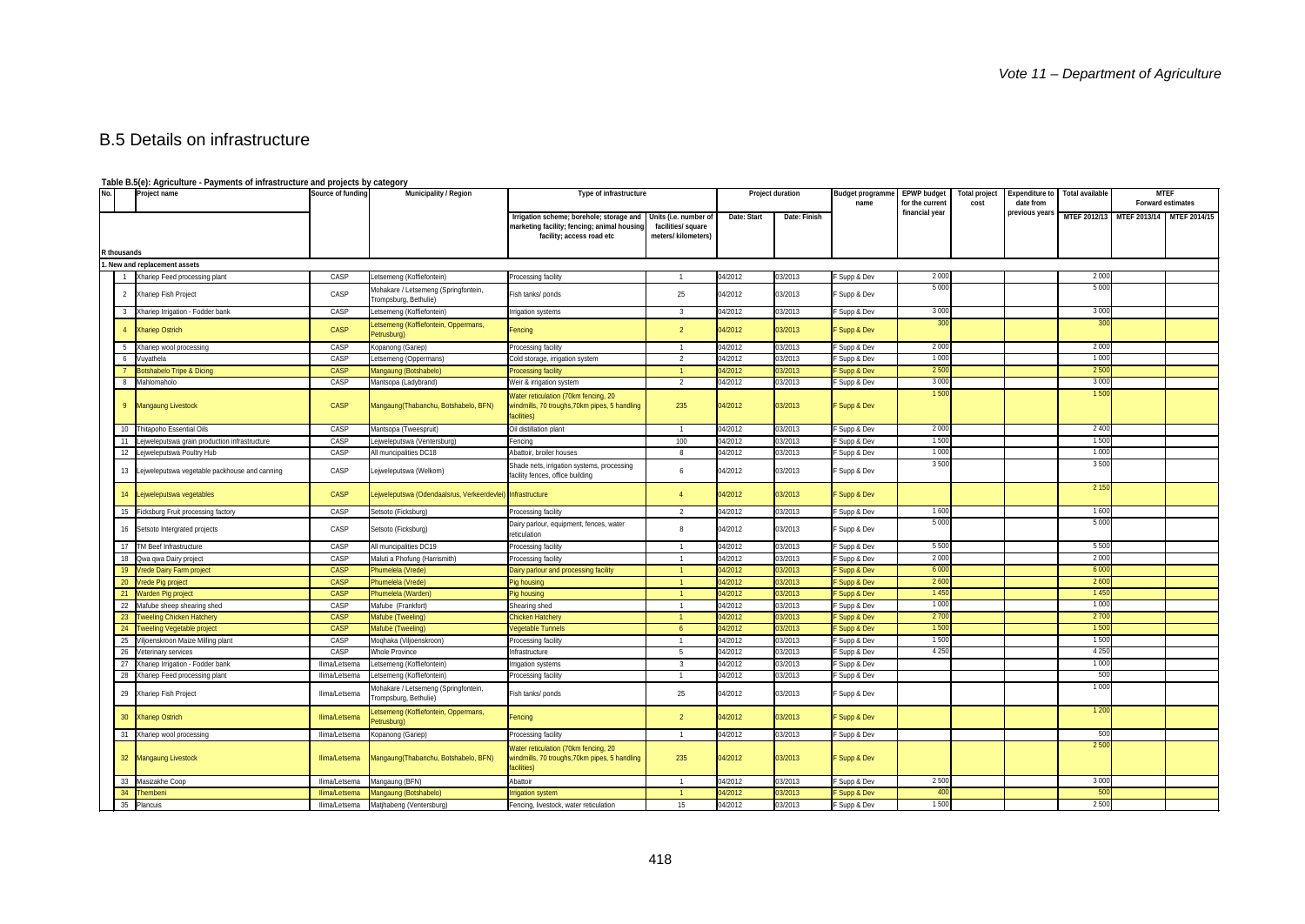#### **Table B.5(e): Agriculture - Payments of infrastructure and projects by category**

| No.         | Table D.S(C). Agriculture - Layments or initiastructure and projects by category<br>Project name |                                                  | Municipality / Region<br>Source of funding |                                                            | Type of infrastructure                                                                                               |                                                                   | Project duration |              | <b>Budget programme</b><br>name | <b>EPWP</b> budget<br>for the current | <b>Total project</b><br>cost | Expenditure to<br>Total available<br>date from |         | <b>MTEF</b><br>Forward estimates       |          |
|-------------|--------------------------------------------------------------------------------------------------|--------------------------------------------------|--------------------------------------------|------------------------------------------------------------|----------------------------------------------------------------------------------------------------------------------|-------------------------------------------------------------------|------------------|--------------|---------------------------------|---------------------------------------|------------------------------|------------------------------------------------|---------|----------------------------------------|----------|
| R thousands |                                                                                                  |                                                  |                                            |                                                            | Irrigation scheme; borehole; storage and<br>marketing facility; fencing; animal housing<br>facility; access road etc | Units (i.e. number of<br>facilities/ square<br>meters/kilometers) | Date: Start      | Date: Finish |                                 | financial year                        |                              | previous years                                 |         | MTEF 2012/13 MTEF 2013/14 MTEF 2014/15 |          |
|             |                                                                                                  | . New and replacement assets                     |                                            |                                                            |                                                                                                                      |                                                                   |                  |              |                                 |                                       |                              |                                                |         |                                        |          |
|             |                                                                                                  | 36 Lejweleputswa vegetables                      | Ilima/Letsema                              | Lejweleputswa (Odendaalsrus, Verkeerdevlei) Infrastructure |                                                                                                                      | $\overline{4}$                                                    | 04/2012          | 03/2013      | F Supp & Dev                    |                                       |                              |                                                | 850     |                                        |          |
|             |                                                                                                  | 37 Lejweleputswa vegetable packhouse and canning | Ilima/Letsema                              | Lejweleputswa (Welkom)                                     | Shade nets, irrigation systems, processing<br>acility fences, office building                                        | 6                                                                 | 04/2012          | 03/2013      | F Supp & Dev                    |                                       |                              |                                                | 500     |                                        |          |
|             | 38 <sup>°</sup>                                                                                  | Vrede Pig project                                | Ilima/Letsema                              | Phumelela (Vrede)                                          | Pig housing                                                                                                          | $\overline{1}$                                                    | 04/2012          | 03/2013      | Supp & Dev                      |                                       |                              |                                                | 400     |                                        |          |
|             | 39                                                                                               | Warden Pig project                               | Ilima/Letsema                              | Phumelela (Warden)                                         | Pig housing                                                                                                          |                                                                   | 04/2012          | 03/2013      | Supp & Dev                      | 1450                                  |                              |                                                | 650     |                                        |          |
|             | 40                                                                                               | TM Beef Infrastructure                           | Ilima/Letsema                              | All muncipalities DC19                                     | Processing facility                                                                                                  | $\overline{1}$                                                    | 04/2012          | 03/2013      | F Supp & Dev                    |                                       |                              |                                                | 500     |                                        |          |
|             |                                                                                                  | 41 Setsoto Intergrated projects                  | Ilima/Letsema                              | Setsoto (Ficksburg)                                        | Dairy parlour, equipment, fences, water<br>eticulation                                                               | 8                                                                 | 04/2012          | 03/2013      | F Supp & Dev                    |                                       |                              |                                                | 1000    |                                        |          |
|             |                                                                                                  | 42 Ficksburg Fruit processing factory            | Ilima/Letsema                              | Setsoto (Ficksburg)                                        | Dairy parlour, equipment, fences, water<br>eticulation                                                               | 8                                                                 | 04/2012          | 03/2013      | Supp & Dev                      |                                       |                              |                                                | 900     |                                        |          |
|             | 43                                                                                               | Vrede Dairy Farm project                         | Ilima/Letsema                              | Phumelela (Vrede)                                          | Dairy parlour and processing facility                                                                                | $\overline{1}$                                                    | 04/2012          | 03/2013      | Supp & Dev                      |                                       |                              |                                                | 3 0 0 0 |                                        |          |
|             | 44                                                                                               | Viljoenskroon Maize Milling plant                | Ilima/Letsema                              | Moqhaka (Viljoenskroon)                                    | Processing facility                                                                                                  | $\mathbf{1}$                                                      | 04/2012          | 03/2013      | Supp & Dev                      |                                       |                              |                                                | 500     |                                        |          |
|             | 45                                                                                               | <b>Tweeling Chicken Hatchery</b>                 | Ilima/Letsema                              | Mafube (Tweeling)                                          | Chicken Hatchery                                                                                                     | $\overline{1}$                                                    | 04/2012          | 03/2013      | Supp & Dev                      |                                       |                              |                                                | 2000    |                                        |          |
|             | 46                                                                                               | Tweeling Vegetable project                       | Ilima/Letsema                              | Mafube (Tweeling)                                          | Vegetable Tunnels                                                                                                    | $\overline{6}$                                                    | 04/2012          | 03/2013      | Supp & Dev                      |                                       |                              |                                                | 800     |                                        |          |
|             | 47                                                                                               | Mafube sheep shearing shed                       | Ilima/Letsema                              | Mafube (Frankfort)                                         | Shearing shed                                                                                                        | $\overline{1}$                                                    | 04/2012          | 03/2013      | Supp & Dev                      |                                       |                              |                                                | 300     |                                        |          |
|             | 48                                                                                               | Xhariep Fish Processing Plant                    | Equitable share                            |                                                            |                                                                                                                      |                                                                   |                  |              |                                 |                                       |                              |                                                | 5 0 0 0 |                                        |          |
|             | 49                                                                                               | Mangaung soyabean extrusion plant                | Equitable share                            | Mangaung (Bloemfontein)                                    | Infrastructure                                                                                                       | $\mathbf{1}$                                                      | 04/2012          | 03/2013      | Supp & Dev                      | 5 0 0 0                               |                              |                                                | 5 0 0 0 |                                        |          |
|             | 50                                                                                               | Lejweleputswa poultry Hub - Soutpan              | Equitable share                            | Lejweleputswa (Soutpan)                                    | Infrastructure                                                                                                       | $\mathbf{1}$                                                      | 04/2012          | 03/2013      | Supp & Dev                      | 4 0 0 0                               |                              |                                                | 5 0 0 0 |                                        |          |
|             | 51                                                                                               | Virginia Poultry                                 | Equitable share                            | Lejweleputswa (Virginia)                                   | Infrastructure                                                                                                       | $\mathbf{1}$                                                      | 04/2012          | 03/2013      | Supp & Dev                      | 3 0 0 0                               |                              |                                                | 3000    |                                        |          |
|             |                                                                                                  | 52 Fezile Dabi Poultry Hub                       | Equitable share                            | Fezile Dabi (Heilbron, Deneysville, Cornelia)              | Infrastructure                                                                                                       | $\mathbf{1}$                                                      | 04/2012          | 03/2013      | F Supp & Dev                    | 9000                                  |                              |                                                | 9000    |                                        |          |
|             |                                                                                                  | 53 Kestel soyabean cleaning and pressing factory | Equitable share                            | Thabo Mofutsanyane (Kestel)                                | Infrastructure                                                                                                       | $\overline{1}$                                                    | 04/2012          | 03/2013      | Supp & Dev                      | 7000                                  |                              |                                                | 7000    |                                        |          |
|             |                                                                                                  | 54 Phuthumani Youth project                      | Equitable share                            | Lejweleputswa (Bothaville)                                 | Infrastructure                                                                                                       | $\overline{1}$                                                    | 04/2012          | 03/2013      | Supp & Dev                      | 1 0 0 0                               |                              |                                                | 1 0 0 0 |                                        |          |
|             | 55                                                                                               | Vrede Dairy Farm project                         | EPWP                                       | Phumelela (Vrede)                                          | Dairy parlour and processing facility                                                                                |                                                                   | 04/2012          | 03/2013      | Supp & Dev                      | 3 0 0 0                               |                              |                                                | 3 0 0 0 |                                        |          |
|             |                                                                                                  | 56 Farm Worker Project                           | EPWP                                       |                                                            |                                                                                                                      |                                                                   |                  |              |                                 | 1 0 0 0                               |                              |                                                | 1000    |                                        |          |
|             |                                                                                                  | Total New infrastructure assets                  |                                            |                                                            |                                                                                                                      |                                                                   |                  |              |                                 | 102 250                               |                              |                                                | 129 050 |                                        |          |
|             |                                                                                                  | 2. Upgrades and additions                        |                                            |                                                            |                                                                                                                      |                                                                   |                  |              |                                 |                                       |                              |                                                |         |                                        |          |
|             |                                                                                                  | 1 Glen Upgrading                                 | IEA                                        | Masilonyana (Glen)                                         | Infrastructure                                                                                                       | $\overline{1}$                                                    | 04/2012          | 03/2013      | Res & Techn<br>Development      |                                       |                              |                                                | 29 851  | 31 493                                 | 31 4 9 3 |
|             |                                                                                                  | Upgrading of the veterinary laboratories         | IEA                                        | Mangaung / Moqhaka                                         | Infrastructure                                                                                                       | $\overline{2}$                                                    | 04/2012          | 03/2013      | F Supp & Dev                    | 12 000                                |                              |                                                | 12 000  |                                        |          |
|             |                                                                                                  | <b>Total Upgrades and additions</b>              |                                            |                                                            |                                                                                                                      |                                                                   |                  |              |                                 | 12 000                                |                              |                                                | 41 851  | 31 493                                 | 31 493   |
|             |                                                                                                  | 3. Infrastructure transfers - current            |                                            |                                                            |                                                                                                                      |                                                                   |                  |              |                                 |                                       |                              |                                                |         |                                        |          |
|             |                                                                                                  | Repair of Flood Damage                           | CASP                                       | <b>Whole Province</b>                                      | Fencing, access roads                                                                                                | 120                                                               | 04/2012          | 03/2013      | F Supp & Dev                    |                                       |                              |                                                | 12 066  |                                        |          |
|             |                                                                                                  | Total Infrastructure transfers - current         |                                            |                                                            |                                                                                                                      |                                                                   |                  |              |                                 |                                       |                              |                                                | 12 066  |                                        |          |
|             |                                                                                                  | 4. Infrastructure transfers - capital            |                                            |                                                            |                                                                                                                      |                                                                   |                  |              |                                 |                                       |                              |                                                |         |                                        |          |
|             |                                                                                                  | Dorper International                             | Ilima/Letsema                              | Masilonyana                                                |                                                                                                                      |                                                                   | 04/2012          | 03/2013      | F Supp & Dev                    |                                       |                              |                                                | 600     |                                        |          |
|             | 2                                                                                                | Dorper International                             | CASP                                       | Masilonyana                                                |                                                                                                                      |                                                                   | 04/2012          | 03/2013      | F Supp & Dev                    |                                       |                              |                                                | 2 4 0 0 | 116 652                                | 121 840  |
|             |                                                                                                  | Total Infrastructure transfers - capital         |                                            |                                                            |                                                                                                                      |                                                                   |                  |              |                                 |                                       |                              |                                                | 3 000   | 116 652                                | 121 840  |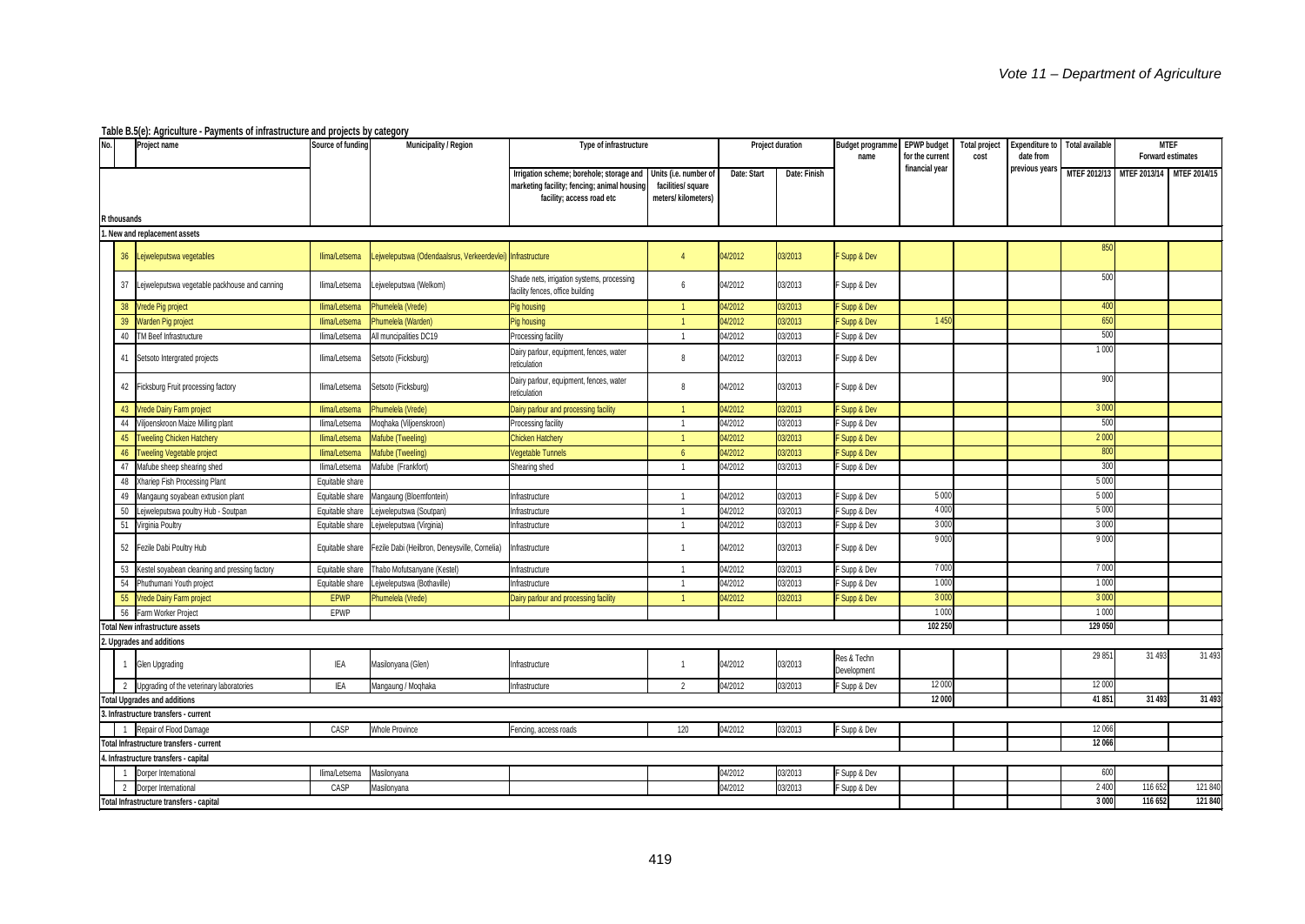**Table B.5(e): Agriculture - Payments of infrastructure and projects by category**

| No.                                                                            | Project name                               | Source of funding | Municipality / Region         | Type of infrastructure                                                                                               |                                                                   |             | Project duration | <b>Budget programme</b><br>name | <b>EPWP</b> budget<br>for the current | <b>Total project</b><br>cost | date from | Expenditure to   Total available                      | <b>MTEF</b><br>Forward estimates |         |
|--------------------------------------------------------------------------------|--------------------------------------------|-------------------|-------------------------------|----------------------------------------------------------------------------------------------------------------------|-------------------------------------------------------------------|-------------|------------------|---------------------------------|---------------------------------------|------------------------------|-----------|-------------------------------------------------------|----------------------------------|---------|
|                                                                                |                                            |                   |                               | Irrigation scheme; borehole; storage and<br>marketing facility; fencing; animal housing<br>facility; access road etc | Units (i.e. number of<br>facilities/ square<br>meters/kilometers) | Date: Start | Date: Finish     |                                 | financial year                        |                              |           | previous years MTEF 2012/13 MTEF 2013/14 MTEF 2014/15 |                                  |         |
| R thousands                                                                    |                                            |                   |                               |                                                                                                                      |                                                                   |             |                  |                                 |                                       |                              |           |                                                       |                                  |         |
|                                                                                | 5. Not related to infrastructure           |                   |                               |                                                                                                                      |                                                                   |             |                  |                                 |                                       |                              |           |                                                       |                                  |         |
|                                                                                | Project impact assesment study             | CASP              | All districts                 |                                                                                                                      |                                                                   | 04/2012     | 03/2013          | F Supp & Dev                    |                                       |                              |           | 750                                                   |                                  |         |
| $\overline{2}$                                                                 | Training & Capacity Building               | CASP              | All districts                 |                                                                                                                      |                                                                   | 04/2012     | 03/2013          | F Supp & Dev                    |                                       |                              |           | 8506                                                  |                                  |         |
| -3                                                                             | Marketing, Business Development & Planning | CASP              | All districts                 |                                                                                                                      |                                                                   | 04/2012     | 03/2013          | F Supp & Dev                    |                                       |                              |           | 7385                                                  | 29 3 82                          | 30827   |
|                                                                                | <b>Extention Recovery</b>                  | CASP              | All districts                 |                                                                                                                      |                                                                   | 04/2012     | 03/2013          | F Supp & Dev                    |                                       |                              |           | 25 1 7 9                                              | 27 856                           | 29 0 92 |
| -5                                                                             | Glen College                               | CASP              | Masilionyana (Glen)           |                                                                                                                      |                                                                   | 04/2012     | 03/2013          | F Supp & Dev                    | 4593                                  |                              |           | 4593                                                  | 5 0 8 1                          | 5 3 0 7 |
| $\overline{6}$                                                                 | Khariep Livestock                          | Ilima/Letsema     | Mohokare                      | Production inputs                                                                                                    |                                                                   | 04/2012     | 03/2013          | F Supp & Dev                    |                                       |                              |           | 1500                                                  |                                  |         |
|                                                                                | Mechanisation                              | Ilima/Letsema     | Whole Province                | Production inputs                                                                                                    |                                                                   | 04/2012     | 03/2013          | F Supp & Dev                    |                                       |                              |           | 1500                                                  |                                  |         |
| -8                                                                             | ejweleputswa production inputs             | Ilima/Letsema     | All muncipalities DC18        | Production inputs                                                                                                    |                                                                   | 04/2012     | 03/2013          | F Supp & Dev                    |                                       |                              |           | 1000                                                  |                                  |         |
| $\overline{Q}$                                                                 | Senekal Vegetable projects                 | Ilima/Letsema     | Setsoto (Senekal)             | Production inputs                                                                                                    |                                                                   | 04/2012     | 03/2013          | Supp & Dev                      |                                       |                              |           | 1000                                                  |                                  |         |
| 10                                                                             | TM production inputs support               | Ilima/Letsema     | All muncipalities DC19        | Production inputs                                                                                                    |                                                                   | 04/2012     | 03/2013          | F Supp & Dev                    |                                       |                              |           | 3 0 0 0                                               |                                  |         |
|                                                                                | FD production inputs support               | Ilima/Letsema     | All muncipalities DC20        | Production inputs                                                                                                    |                                                                   | 04/2012     | 03/2013          | F Supp & Dev                    |                                       |                              |           | 1500                                                  |                                  |         |
| 12                                                                             | Female Entrepreneur Support                | Ilima/Letsema     | All districts                 | Production inputs                                                                                                    |                                                                   | 04/2012     | 03/2013          | F Supp & Dev                    |                                       |                              |           | 7700                                                  |                                  |         |
|                                                                                | 13 Prov. Agricultural Support project      | Ilima/Letsema     | All districts                 | Production inputs                                                                                                    |                                                                   | 04/2012     | 03/2013          | F Supp & Dev                    |                                       |                              |           | 1800                                                  |                                  |         |
|                                                                                | Rekgaba Ka Diratswana (Zero Hunger)        | Ilima/Letsema     | All districts                 | Production inputs                                                                                                    |                                                                   | 04/2012     | 03/2013          | Supp & Dev                      |                                       |                              |           | 3 9 0 0                                               |                                  |         |
| 15                                                                             | World Food Day Commemoration               | Ilima/Letsema     | All districts                 | Production inputs                                                                                                    |                                                                   | 04/2012     | 03/2013          | F Supp & Dev                    |                                       |                              |           | 2000                                                  |                                  |         |
| 16                                                                             | Yard / Ward Project Support                | Ilima/Letsema     | All districts                 | Production inputs                                                                                                    |                                                                   | 04/2012     | 03/2013          | F Supp & Dev                    |                                       |                              |           | 5 0 0 0                                               | 19 333                           | 20 267  |
|                                                                                | Aasvoëlberg Junior Landcare                | LandCare          | Xhariep (Zastron)             |                                                                                                                      |                                                                   | 04/2012     | 03/2013          | <b>SRM</b>                      | 653                                   |                              |           | 653                                                   |                                  |         |
| 18                                                                             | Edenburg Commonage Dev.                    | LandCare          | Kapanong (Edenburg)           |                                                                                                                      |                                                                   | 04/2012     | 03/2013          | <b>SRM</b>                      | 168                                   |                              |           | 168                                                   |                                  |         |
| 19                                                                             | Zastron Commonage Dev.                     | LandCare          | Mohokare (Zastron)            |                                                                                                                      |                                                                   | 04/2012     | 03/2013          | SRM                             | 236                                   |                              |           | 236                                                   |                                  |         |
| 20                                                                             | Philippolis Commonage Dev.                 | LandCare          | Kapanong (Philipolis)         |                                                                                                                      |                                                                   | 04/2012     | 03/2013          | <b>SRM</b>                      | 150                                   |                              |           | 150                                                   |                                  |         |
| 21                                                                             | Smithfield Commonage Dev.                  | LandCare          | Mohokare (Smithfield)         |                                                                                                                      |                                                                   | 04/2012     | 03/2013          | <b>SRM</b>                      | 168                                   |                              |           | 168                                                   |                                  |         |
| 22                                                                             | Reddersburg Commonage Dev.                 | LandCare          | Kapanong (Reddersburg)        |                                                                                                                      |                                                                   | 04/2012     | 03/2013          | <b>SRM</b>                      | 168                                   |                              |           | 168                                                   |                                  |         |
| 23                                                                             | adybrand Resource Management               | LandCare          | Mantsopa (Ladybrand)          |                                                                                                                      |                                                                   | 04/2012     | 03/2013          | <b>SRM</b>                      | 280                                   |                              |           | 280                                                   |                                  |         |
| 24                                                                             | haba Nchu Woolcare                         | LandCare          | Mangaung (Thabanchu)          |                                                                                                                      |                                                                   | 04/2012     | 03/2013          | <b>SRM</b>                      | 280                                   |                              |           | 280                                                   |                                  |         |
| 25                                                                             | weespruit Landcare                         | LandCare          | Mantsopa (Tweespruit)         |                                                                                                                      |                                                                   | 04/2012     | 03/2013          | <b>SRM</b>                      | 280                                   |                              |           | 280                                                   |                                  |         |
| 26                                                                             | Re Llela Makgulo                           | LandCare          | Matjhabeng                    |                                                                                                                      |                                                                   | 04/2012     | 03/2013          | <b>SRM</b>                      | 188                                   |                              |           | 188                                                   |                                  |         |
| 27                                                                             | Mollo                                      | LandCare          | Tokologo                      |                                                                                                                      |                                                                   | 04/2012     | 03/2013          | <b>SRM</b>                      | 346                                   |                              |           | 346                                                   |                                  |         |
| 28                                                                             | 114 Farms Landcare                         | LandCare          | Maluti a Phofung              |                                                                                                                      |                                                                   | 04/2012     | 03/2013          | SRM                             | 326                                   |                              |           | 326                                                   |                                  |         |
| 29                                                                             | Verblijding Landcare                       | LandCare          | Maluti a Phofung              |                                                                                                                      |                                                                   | 04/2012     | 03/2013          | <b>SRM</b>                      | 220                                   |                              |           | 220                                                   |                                  |         |
| 30                                                                             | Setsoto Grasslands                         | LandCare          | Thabo Mofutsanyane            |                                                                                                                      |                                                                   | 04/2012     | 03/2013          | <b>SRM</b>                      | 250                                   |                              |           | 250                                                   |                                  |         |
| 31                                                                             | Harrismith Grasslands                      | LandCare          | Maluti a Phofung (Harrismith) |                                                                                                                      |                                                                   | 04/2012     | 03/2013          | <b>SRM</b>                      | 200                                   |                              |           | 200                                                   |                                  |         |
| 32                                                                             | Reya-Hola Resources                        | LandCare          | Ngwate                        |                                                                                                                      |                                                                   | 04/2012     | 03/2013          | <b>SRM</b>                      | 140                                   |                              |           | 140                                                   |                                  |         |
| 33 <sup>°</sup>                                                                | <b>Steynsrus Slandbos Project</b>          | LandCare          | Moqhaka (Steynsrus)           |                                                                                                                      |                                                                   | 04/2012     | 03/2013          | <b>SRM</b>                      | 400                                   |                              |           | 400                                                   |                                  |         |
|                                                                                | 34 Vredefort Resource Management           | LandCare          | Ngwate (Vredefort)            |                                                                                                                      |                                                                   | 04/2012     | 03/2013          | <b>SRM</b>                      | 400                                   |                              |           | 400                                                   |                                  |         |
| 35                                                                             | Free State Fencing Project                 | LandCare          | <b>Whole Province</b>         |                                                                                                                      |                                                                   | 04/2012     | 03/2013          | <b>SRM</b>                      | 4 1 0 0                               |                              |           | 4 1 0 0                                               | 48 571                           | 27572   |
|                                                                                | Total Not related to infrastructure        |                   |                               |                                                                                                                      |                                                                   |             |                  |                                 | 13546                                 |                              |           | 85 266                                                | 130 223                          | 113 065 |
| 127 796<br>271 233<br>278 368<br>Total: Projects & Infrastructure: Agriculture |                                            |                   |                               |                                                                                                                      |                                                                   |             |                  |                                 |                                       |                              | 266 398   |                                                       |                                  |         |